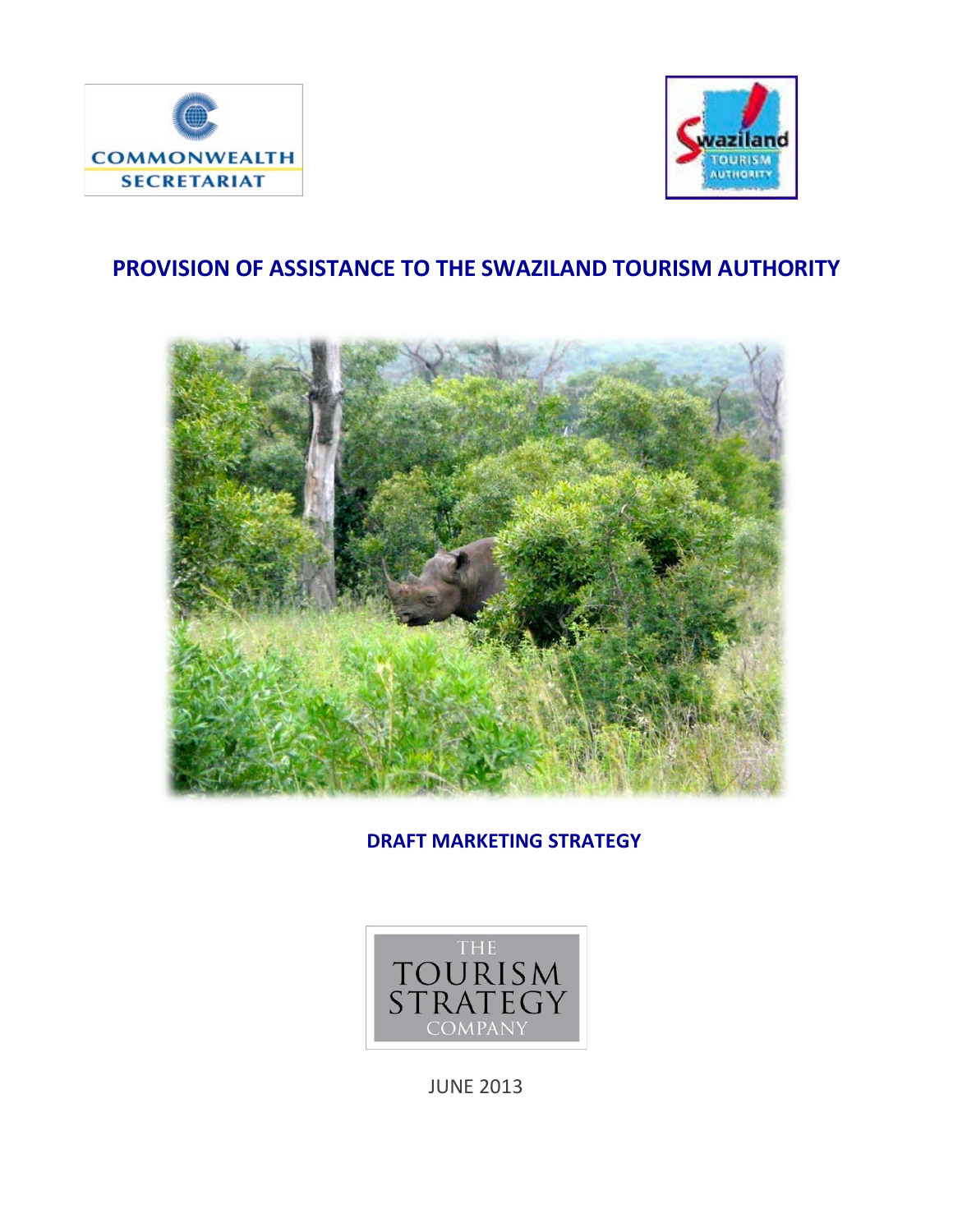# **Table of Contents**

| 1.   | <b>SUMMARY</b>                                           | 1  |
|------|----------------------------------------------------------|----|
| 2.   | <b>INTRODUCTION</b>                                      | 3  |
| 2.1  | Aims and Guiding Principles                              | 3  |
| 2.2  | A Conceptual Framework for Growth                        | 3  |
| 3.   | <b>SYNOPSIS OF THE DATA</b>                              | 5  |
| 3.1  | <b>Arrivals to Swaziland</b>                             | 5  |
| 3.2  | Trends in Arrivals to South Africa                       | 9  |
| 4.   | <b>FEEDBACK FROM THE MARKET</b>                          | 12 |
| 4.1  | <b>Regional Outbound Operators</b>                       | 12 |
| 4.2  | SA Based Inbound Operators                               | 12 |
| 4.3  | Key Outbound Operators - UK, Germany and The Netherlands | 15 |
| 5.   | <b>SWOT ANALYSIS</b>                                     | 17 |
| 6.   | <b>WHAT DOES THIS MEAN FOR GROWTH GOING FORWARD?</b>     | 18 |
| 6.1  | <b>International Markets</b>                             | 18 |
| 6.2  | <b>Regional Markets</b>                                  | 19 |
| 7.   | <b>MARKETING AND SALES TOOLS</b>                         | 21 |
| 7.1  | Market Mapping and Key Account Management                | 21 |
| 7.2  | Joint Marketing Agreements or Co-operative Marketing     | 22 |
| 7.3  | Representation in Source Markets                         | 24 |
| 7.4  | <b>Trade and Consumer Shows</b>                          | 26 |
| 7.5  | <b>Marketing Collateral</b>                              | 27 |
| 7.6  | Website                                                  | 27 |
| 7.7  | Social Media                                             | 28 |
| 8.   | <b>THE MARKETING STRATEGY</b>                            | 37 |
| 8.1  | International                                            | 37 |
| 8.2  | Regional                                                 | 42 |
| 8.3  | Targeted Budget Breakdown per Market                     | 45 |
| 9.   | <b>INSTITUTIONAL COMMENT</b>                             | 46 |
|      | <b>10. STRATEGIC INITIATIVES</b>                         | 47 |
| 10.1 | <b>Satellite Accounting</b>                              | 47 |
| 10.2 | Strategic Product Development - Regional Scheduled Route | 47 |
| 10.3 | <b>Branding Revisited?</b>                               | 48 |
|      |                                                          |    |

# **Appendix: Contact Details for Advisory Team 49**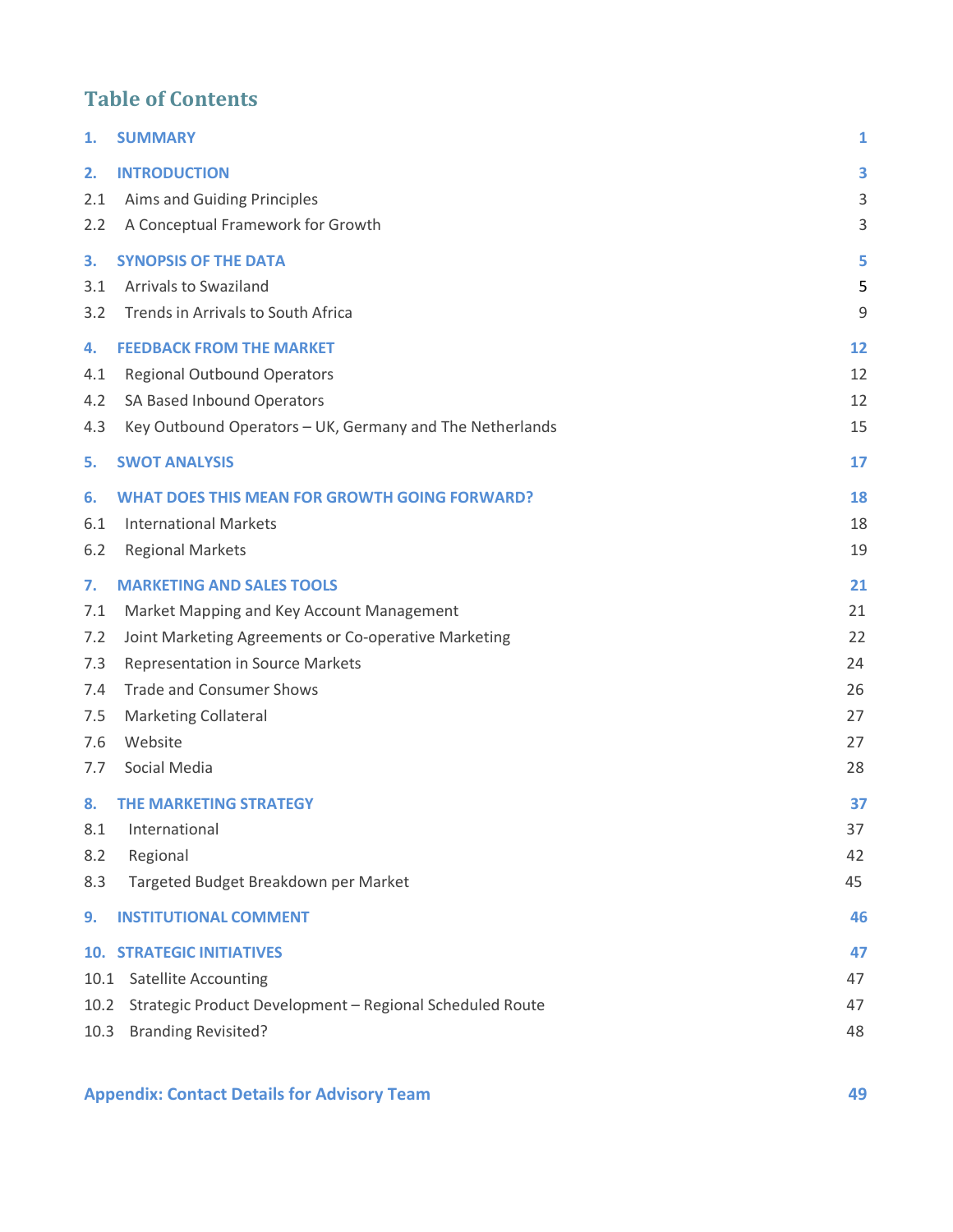#### **1. SUMMARY**

The commissioning of a marketing strategy through the aegis of the Commonwealth Secretariat signals intent on the part of the STA to embark on a new trajectory of growth. The strategy set out in the document is informed by the twin principles of being data driven and market led. Furthermore it strives to be practical and implementable, as well as simple, without sacrificing substance. It lays out a blue print for growth, tailored to the current available budget. The overall thrust is to re-position Swaziland as a sought after tourism destination, through a focused and targeted strategy, that will deliver increased tourism receipts over the next five years.

It is clear both from an analysis of the data, as well as feedback from the market, that efforts to date have yielded results that fall below expectations. This is particularly evident in the decline in tourist arrivals from key European markets over the past five years. Arrivals from South Africa have increased slightly over the same period. The decline in European arrivals can be attributed to the on-going recession in Europe, a decline in group series travel and shorter length of stay for FIT travel in Southern Africa. The decline is compounded by a low level of demand from prospective travellers for Swaziland. Whilst some of these reasons are outside the control of the STA, the approach adopted hitherto of a well-meaning series of generic marketing activities, has not arrested the waning arrivals.

The strategy suggested is predicated on a rigid adherence to a tight geographical focus. It acknowledges the continued importance of overseas arrivals and recommends a maximum of four target markets, namely the UK, Germany, France and the Netherlands. In somewhat of a departure from the previous approach, the strategy recommends a significant marketing thrust into focused regional hubs: Gauteng, Nelspruit/Whiteriver, Durban and northern KwaZulu-Natal and Maputo.

Overseas tourist flows to Swaziland are delineated into group series and self-drive FITs. The latter offer the best prospects for growth. The ability to grow this segment is compounded by a number of factors. Swaziland has limited iconic attractions. There is a decline in the average length of stay for first time FIT travellers to southern Africa, which results in a well-trodden route, that excludes Swaziland. A lack of commensurate four / five star quality accommodation in Swaziland compared to neighbouring destinations, as well as a once off cross-border fee of R790 to take a hired car into Swaziland, limits demand. Finally, the arrivals that do come to Swaziland from overseas, have a low repeater rate.

Notwithstanding these impediments there is scope to grow arrivals from the selected targeted markets. The strategy focuses on sound market intelligence provided through a detailed market mapping of operators in each target market that sell Southern Africa. A parallel market mapping process is also advocated for the regional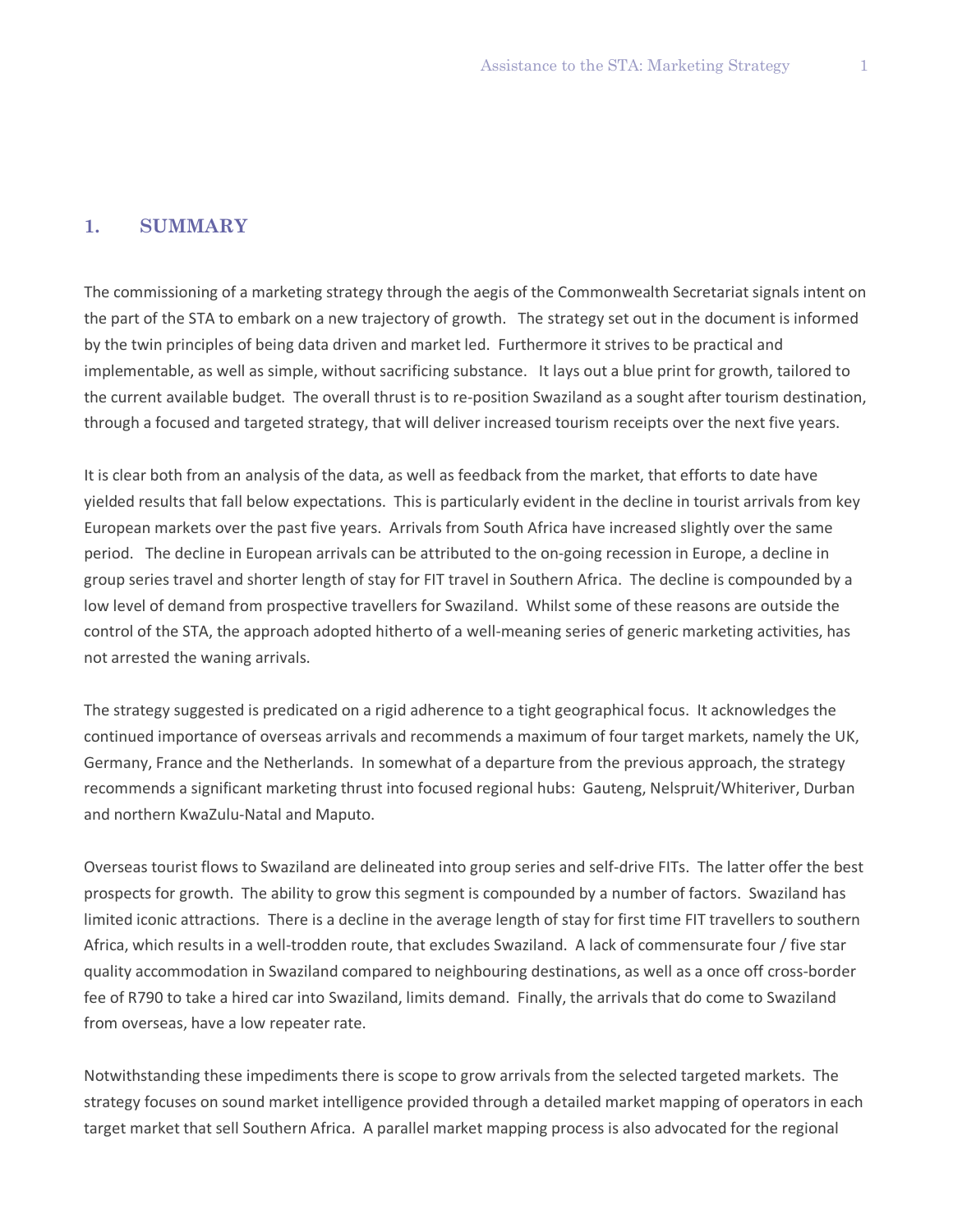inbound market. Indeed a concerted sales process aimed at receptive inbound companies is posited, as the most cost effective method of growing overseas tourist arrivals. The market mapping data will help refine sales efforts by identifying operators who have a propensity for growing the destination. A comprehensive joint marketing agreement (JMA) mechanism to catalyse and subsidise incremental exposure of the Kingdom forms part of the marketing strategy. The issue of representation is discussed and the strategy suggests options going forward. Improvements to existing marketing collateral and the website are set out, as well as a comprehensive review of social media.

The key segment of volunteer tourism is identified as having the ability to contribute significantly to tourism receipts and should be more actively supported.

The regional markets identified are all in close driving proximity to Swaziland. The Kingdom was well positioned during the Apartheid era as a desirable 'get away'. It has not been actively marketed in the South African or Maputo markets over the last twenty years. The opportunity exists to mount a generic marketing campaign that seeks to reposition Swaziland a sought after tourism destination in the South African market. Part of the key message will be a series of 'good news' stories about Swaziland. This will be augmented by harnessing a number of key 'influencers' who have Swazi roots or connections. These have the potential to form the basis for a powerful PR campaign. The fact that marketing costs are in Emalangeni, allows the strategy to extend to targeting key special interest segments that are aligned to areas where the Kingdom has a comparative advantage. These include: birding, hiking, off-road, 4x4, mountain biking, golf, hunting and fishing. Other potential target segments are 'Black Diamonds', retired travellers and students.

A discrete campaign targeting both the ex-pat community and local residents with the propensity to travel will be undertaken in Maputo. The re-orientation in focus on the regional markets, can be extended to the domestic market, in tandem with a ubiquitous tourism awareness drive.

It recommended that the STA contracts a permanent presence in Gauteng. This entity will take on the guise of the STA but will be managed actively from the STA head office. It will be responsible for driving the generic campaign. In addition a sustained sales interaction with inbound and outbound operators, as well as professional conference organisers (PCOs), incentive houses and corporates will form a significant part of this offices activities.

The strategies outlined above will need to be disaggregated into specific target market budgets. These should reflect the tactical action plan per market for the forthcoming year with clear time lines, areas of responsibility and measurements of success. The strategy makes specific recommendations with respect to the timing of target market action plans as part of an annual budgeting process, as well as who will be responsible for each geographic target market. An increased scope of activities for the research department is outlined.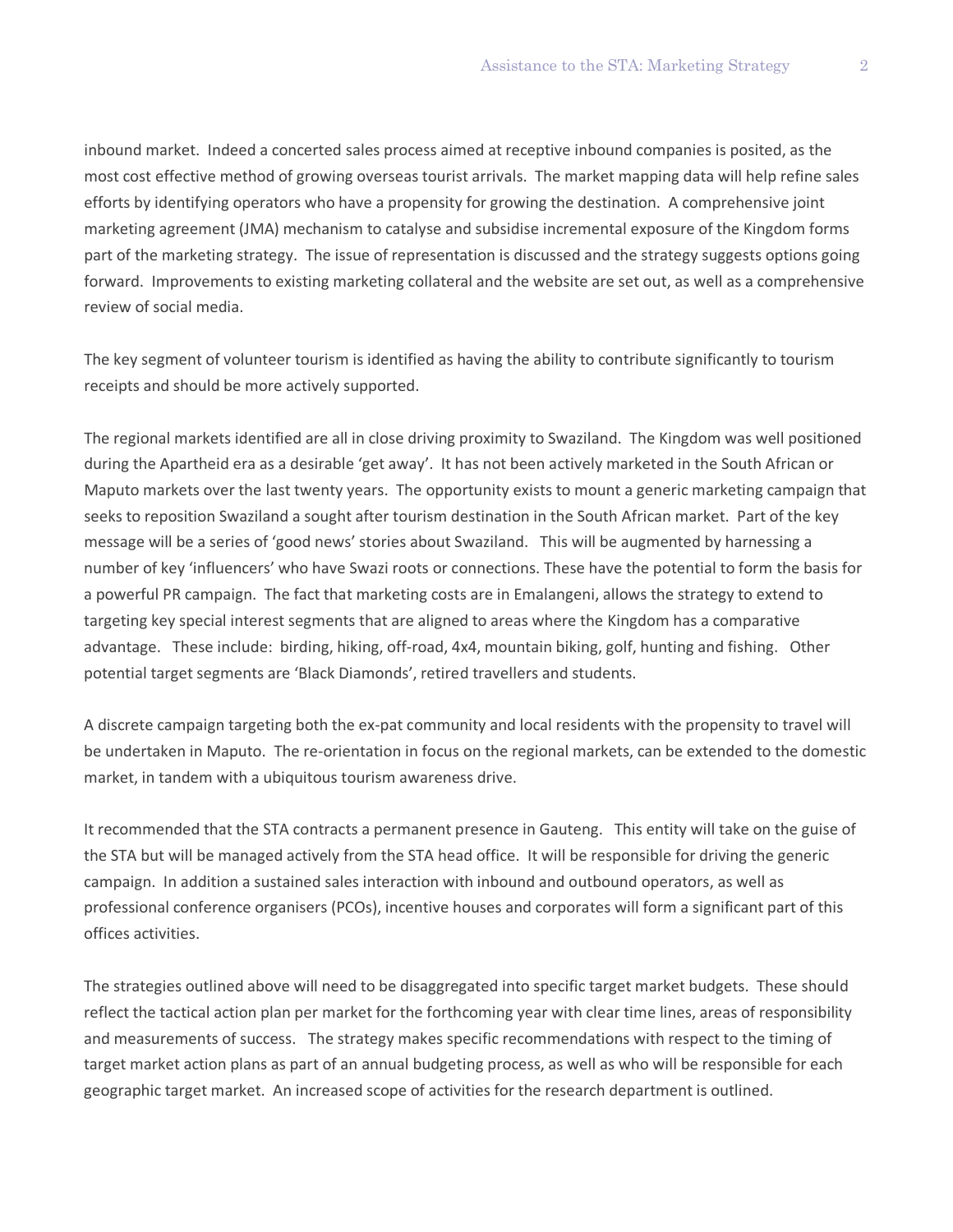Three strategic initiatives are highlighted as key investments for the future: satellite accounting, branding and the development of a scheduled bus route linking Kruger Mpumalanga International Airport, Swaziland and southern Mozambique.

### **2. INTRODUCTION**

The Marketing Strategy forms the final component of the strategy process for the Swaziland Tourism Authority (STA). It draws on the collective data and analysis in the previous reports, namely: Inception Report, Situational Analysis, Product Development Strategy and the Product Packaging Toolkit. There are several areas of overlap. Some of the formative data and analysis is repeated in this report. It is included as it forms a seminal part in understanding the point of departure in the strategy formulation process. In addition, this report may well be read by persons who may not have had sight of the previous reports.

# **2.1 Aims and Guiding Principles**

The strategy development process has produced an Inception Report, a Situational Analysis and a Product Development Strategy as well as a Product Packaging Toolkit. The strategy process aims to:

- Enhance the competitive position of Swaziland's tourism offering
- Develop tourism product and experiences based on Swaziland's key attractions
- Increase the number, length of stay and spread of tourism to Swaziland with an increase in tourism receipts
- Equip the STA and Ministry of Tourism and Environmental Affairs to strategically lobby for the funds required to execute the strategy and take tourism to the desired level

The process has been informed by two key guiding principles. Firstly, that strategy needs to be informed by feedback from the market, and secondly, that it should be data driven. Making the strategy practical and straightforward was a further consideration. What the process has eschewed is to go back over the past ten years of the STA's existence and to 'nit-pick' what was done or in some cases, not done. The approach has rather been to take the current marketing budget of E 10 million, and to come up with a new targeted marketing strategy that will ensure a better return on investment and great tourism receipts to the Kingdom.

# **2.2 A Conceptual Approach to Growth**

Before delving into the analysis and substance of the marketing strategy, it is useful to unpack several conceptual issues that inform growth.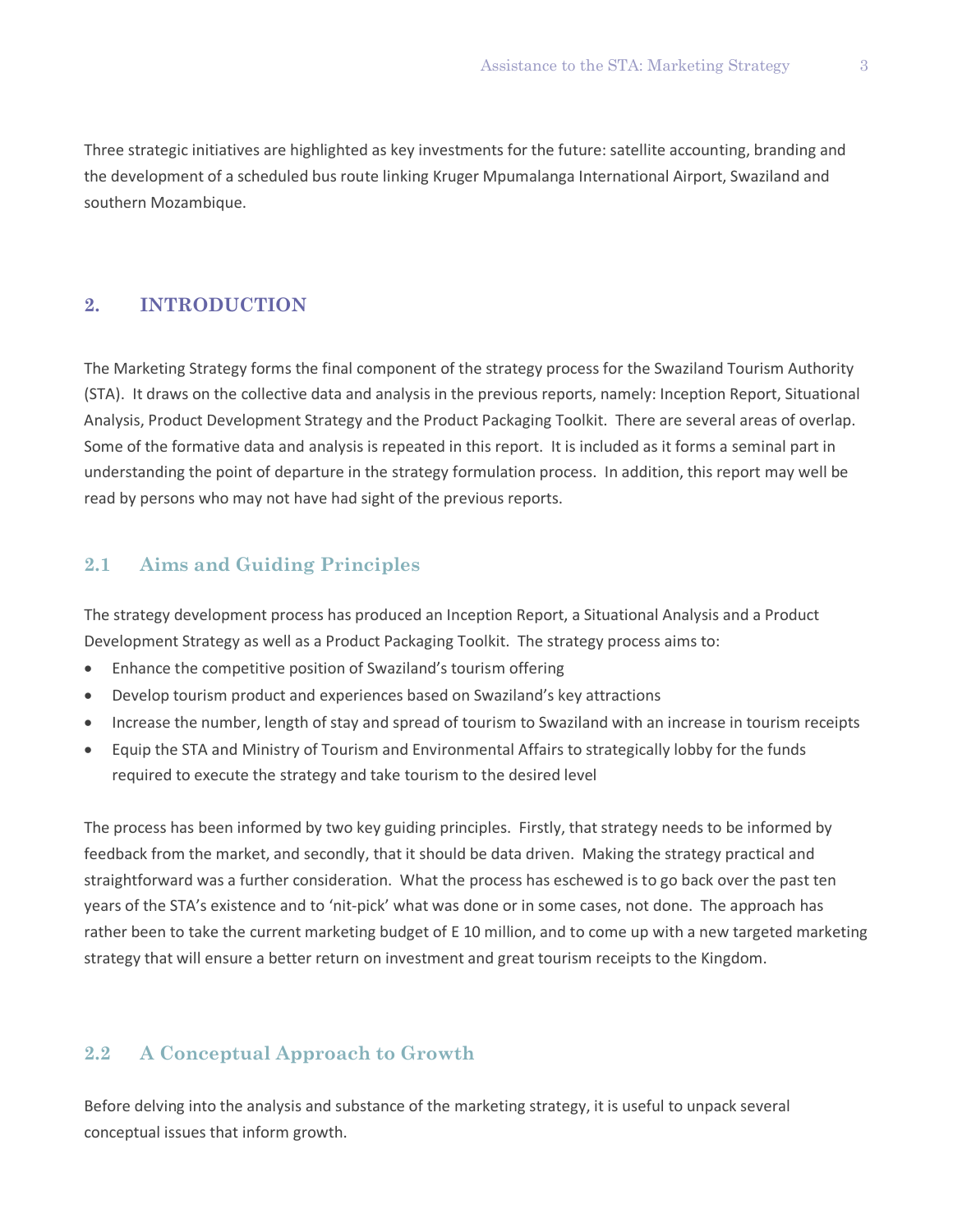Given that the context is the development of a new marketing strategy for a tourism authority with a relatively small budget, the primary issue is focus, focus, focus. A cardinal error made by tourism authorities in this respect is to dilute meagre resources with a plethora of well-meaning activities across a range of source markets. The importance of concentrating the limited resources against a small (less is more!) number of focus markets, cannot be emphasised enough. The Namibia Tourism Board (NTB) adopted a new strategy in 2003 that identified four primary markets (South Africa, German speaking Europe, UK and air arrivals from Angola). It also identified four secondary markets (France, USA, Italy and the Benelux). Not a single dollar was spent outside these markets between 2003 – 2006, as the strategy was executed, with the result that tourist arrivals out of Namibia's top six overseas source markets<sup>[1](#page-5-0)</sup> increased by 43.9% between 2003 and 2008

A review of the expenditure by the STA to date reveals a series of well-meaning generic activities. What is missing is an ability to clearly link specific expenditures against achieved outcomes. In other words, what is absent is a clear sense of a historic return on investment. It suggested that, going forward all activities are predicated on a considered return on investment calculation.

The constraints of a limited budget also throw up the notion of opportunity costs. This is linked closely to focus and targeting. Various options need to be carefully considered and weighed up, as not all can be undertaken. The approach adopted by the STA to date is similar to many small tourism boards in South and East Africa (and elsewhere), and can be exemplified through a series of well-meaning generic activities. Many of these are simply replicated year after year. In this sense, the STA can be characterised as an "input / activity" type of organisation. By re-engineering the approach to growth the strategy process seeks to shift this to a "sales/ output" organisation. In the latter, all actions are aligned to measurable returns on investment. This will be elucidated in more detail within the report. The point of departure is to choose a limited number of geographic target markets. This is followed by a well-considered plan of action per market against a given budget.

The UK and Europe remain key source markets for Swaziland. It is desirable and necessary to attempt to grow these markets. Given the current low levels of awareness of Swaziland that translate into low consumer demand, one of the main aims is to increase consumer and trade awareness of the destination. The problem is that, unless the Kingdom has the resources to reach a critical threshold level that result in a discernible impact in a given market, the expenditure is wasted, and realistically better spent elsewhere. The problem of reaching threshold levels is further compounded by the fact that Swaziland is a tiny country and that marketing costs are in hard currency. Given the recent weakening of the Rand/Emalengeni, this further erodes the ability to attain the desired impact.

Best practice reveals that the key to achieving desired growth rates and increased tourism receipts is a consistent and sustained message over a three to five year period. It is imperative that the timeline of the 'pipeline' to success is internalised with the STA, as well as with funding principals. The danger is that strategies

 $\overline{a}$ 

<span id="page-5-0"></span><sup>1</sup> Germany, The UK, France, Italy, the Netherlands and USA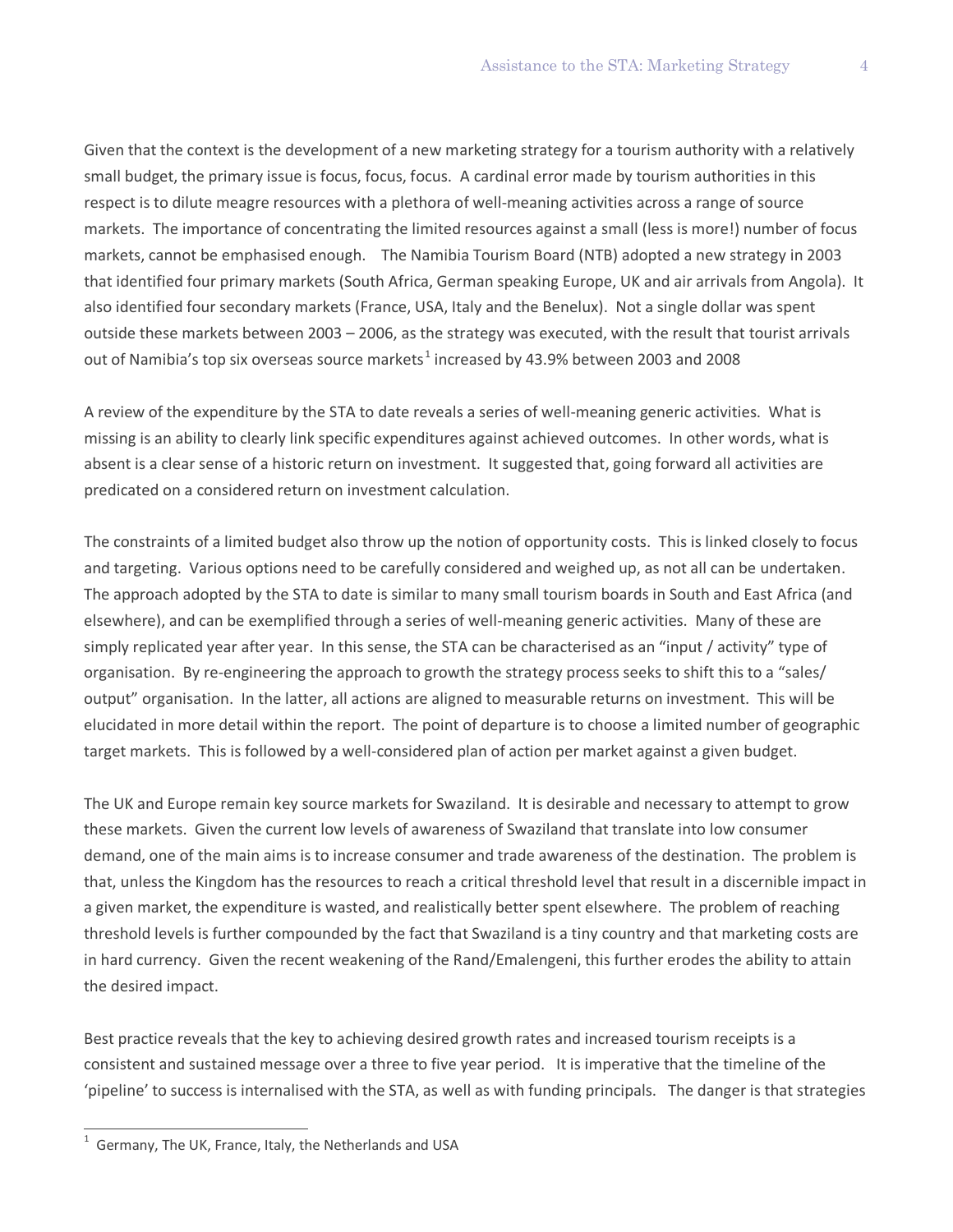are chopped and changed well before they have an ability to produce the desired outcome. Although the world of the internet, social media and direct bookings are a reality, for small and relatively obscure destinations in Africa conventional booking channels still play the dominant role. In this sense, "what you see today is what you did or didn't do 18 months ago!" It is thus imperative that a country adopts the correct mix of marketing and sales tools, as well as an ability to measure performance and adapt if certain strategies are not working.

A final comment on the strategy process has to do with ownership. The strategy process has been undertaken by The Tourism Strategy Company through the aegis of the Commonwealth Secretariat. The strategy produced in the report, as well as the other completed strategy reports, will hopefully form the basis of a sound product development and marketing strategy. This and the other documents do not purport to be the 'truth'. They remain in the realm of opinion and this has to be tested by the interaction with the STA and its Board. It is envisaged that through the process of engagement, the STA will refine the strategies and take ownership of them. It is important that the final strategies, once adopted by the STA, will be implemented through a wellconsidered action plan. It is understood that this will form part of the corporate strategy process, currently being conducted by Grant Thornton. It is imperative that the adopted strategies are seen as 'living' and should be constantly reviewed and updated as and when necessary.

# **3. SYNOPSIS OF THE DATA**

## **3.1 Arrivals to Swaziland**

Total arrivals to Swaziland declined by 3.8% in 2012. A total of 871,459 South Africans visited Swaziland, the largest single source market. Arrivals were, however, down by 5.7%, compared to 2011. On a positive note, overseas arrivals increased by 9.8% to 113,305. European arrivals (including UK) rose by 11.0% on the previous year. A significant increase of 43.3% was recorded in arrivals from Germany, with France up 18.2% and the Netherlands up 10.4%. A source market that bucked the trend was the UK, where arrivals were 6.6% down on 2011.

The relatively good performance from the overseas markets in 2012 is encouraging. It is, however, tempered when looking back on the overall performance from 2007 to 2012. This is examined in more detail in Table 1 on the following page.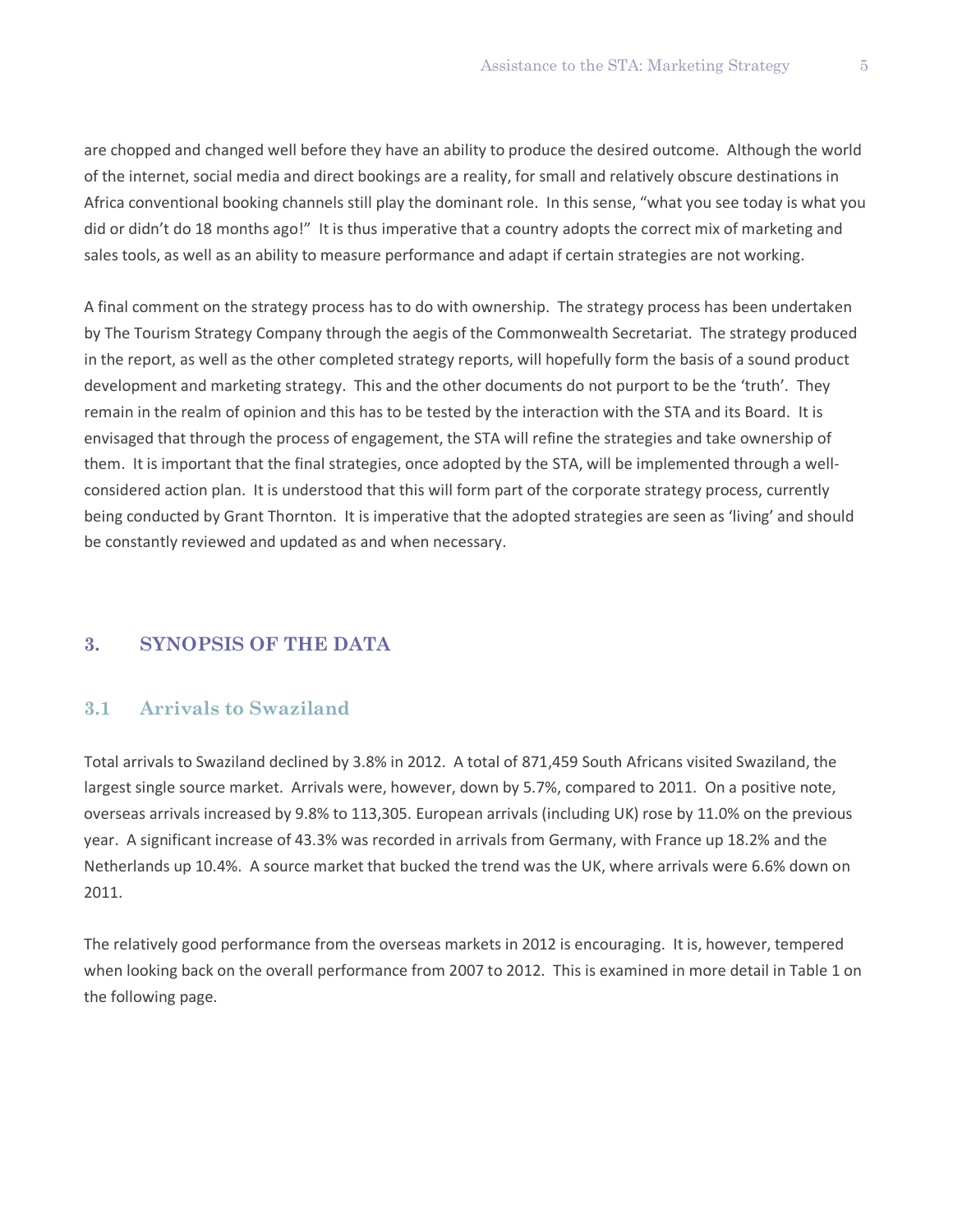|                           | 2007    | 2008    | %        | 2009    | %        | 2010    | %        |         | %        | 2012    | %       | $2007 -$<br>2012 |
|---------------------------|---------|---------|----------|---------|----------|---------|----------|---------|----------|---------|---------|------------------|
|                           |         |         | change   |         | change   |         | change   | 2011    | change   |         | change  | %                |
|                           |         |         |          |         |          |         |          |         |          |         |         | change           |
| Overseas                  | 155,090 | 144,789 | $-6.6%$  | 152,691 | 5.5%     | 124,479 | $-18.5%$ | 103,146 | $-17.1%$ | 113,305 | 9.8%    | $-26.9%$         |
| Europe                    | 117,168 | 107,007 | $-8.7%$  | 111,327 | 4.0%     | 83,941  | $-24.6%$ | 65,872  | $-21.5%$ | 73,125  | 11.0%   | $-37.6%$         |
| <b>UK</b>                 | 21,608  | 21,581  | $-0.1%$  | 24,100  | 11.7%    | 21,731  | $-9.8%$  | 16,359  | $-24.7%$ | 15,282  | $-6.6%$ | $-29.3%$         |
| Germany                   | 24,749  | 19,111  | $-22.8%$ | 15,639  | $-18.2%$ | 11,294  | $-27.8%$ | 10,406  | $-7.9%$  | 14,911  | 43.3%   | $-39.8%$         |
| <b>Netherlands</b>        | 19,795  | 17,554  | $-11.3%$ | 19,604  | 11.7%    | 10,708  | $-45.0%$ | 8,161   | $-24.4%$ | 9,011   | 10.4%   | $-54.5%$         |
| <b>France</b>             | 15,680  | 16,619  | 6.0%     | 16,638  | 0.1%     | 12,737  | $-23.4%$ | 8,272   | $-35.0%$ | 9,776   | 18.2%   | $-37.7%$         |
| <b>USA</b>                | 14,508  | 14,421  | $-0.6%$  | 14,925  | 3.5%     | 15,141  | 1.4%     | 14,218  | $-6.1%$  | 14,672  | 3.2%    | 1.1%             |
|                           |         |         |          |         |          |         |          |         |          |         |         |                  |
| <b>South Africa</b>       | 800,113 | 781,173 | $-2.4%$  | 866,584 | 10.9%    | 911,194 | 5.1%     | 924,566 | 1.5%     | 871,459 | $-5.7%$ | 8.9%             |
| South Africa -<br>Leisure | 276,839 | 244,507 | $-11.7%$ | 298,105 | 21.9%    | 307,984 |          | 278,655 | $-9.5%$  | 337,255 |         |                  |
|                           |         |         |          |         |          |         | 3.3%     |         |          |         | 21.0%   | 21.8%            |

### **Table 1 Swaziland Tourist Arrivals from Key Source Markets 2007 – 2012**

Several key points emerge from an analysis of the data:

- There has been a dramatic decline in overseas (i.e. non-African) arrivals, which fell by 26.9% over the 2007 2012 period. This is in stark contrast to overseas arrivals to South Africa, which have increased 15.1% over the same period. Overseas arrivals to Namibia increased marginally by 1.6% from 2007 to 2011 (the 2012 arrivals statistics are not yet available).
- Arrivals from Europe declined by 37.6% between 2007 and 2012. This is compared to a decline of 1.1% recorded by European arrivals to South Africa over the same period.
- Of further concern is that the individual large key markets have declined by even more (Netherlands down by 54.5%, Germany down by 39.8%, France down by 37.7% and the UK down by 37.6%) over the 2007 – 2012 period. These four markets accounted for 67% of all arrivals from Europe in 2012.
- The relative growth/decline rates from key markets are depicted on the graph below. Arrivals have been indexed to 100 in 2007. This allows different quanta of arrivals figures to be compared over time.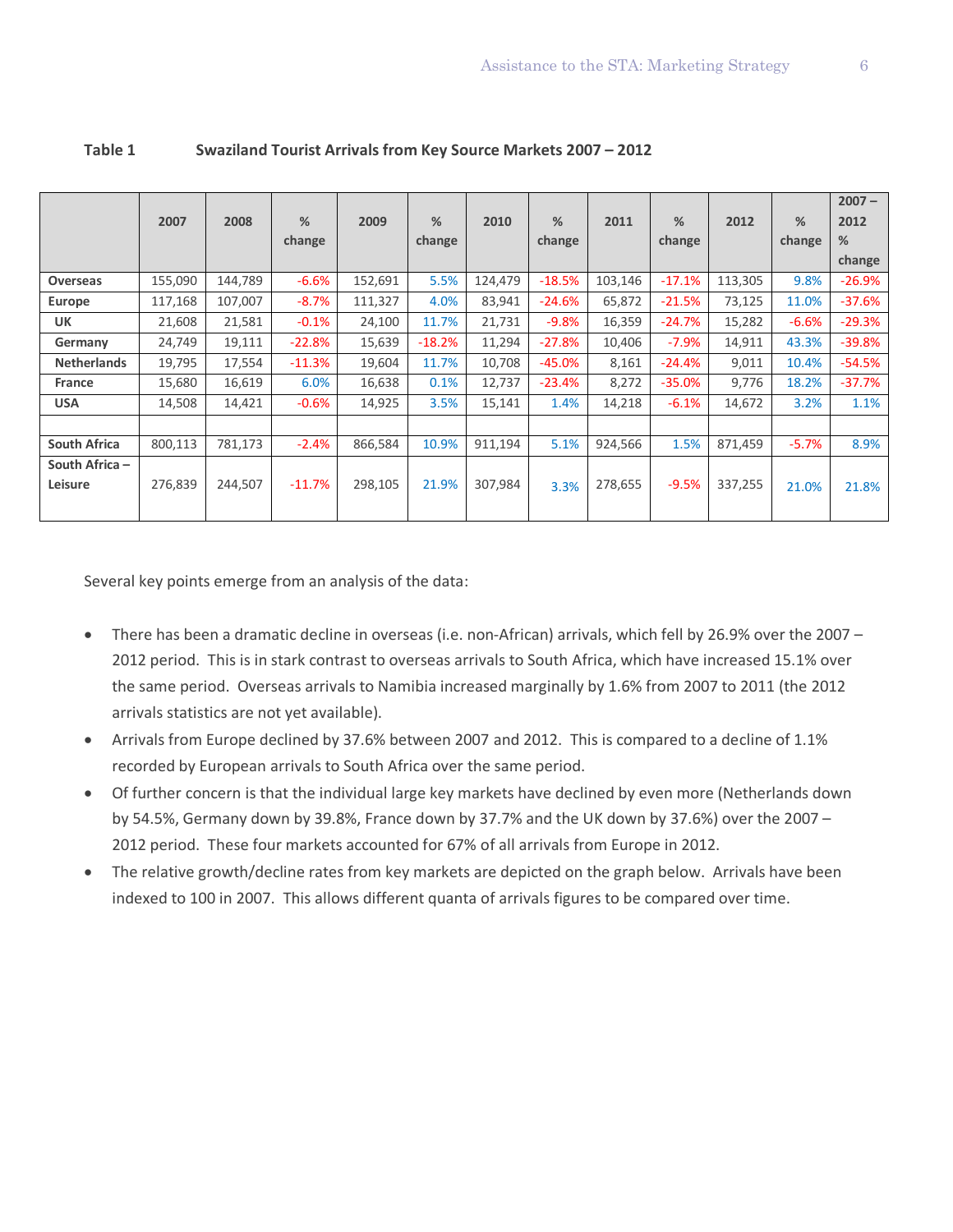

Clearly the recession in Europe has played a major role in the decline. This will have translated into a dramatic decline in the number of group series departures that are a significant proportion of arrivals from these markets. Many of the same operators are still offering group series tours to South Africa, with a one or two night stopover in Swaziland, but due to the lack of demand, instead of, for example, twelve departures per year, the operator is only able to fill six or seven. The Royal Swazi Spa Hotel (a popular stop-over for group series tours) was able to corroborate this.

Moreover, the recession would also have taken its toll on self-drive FITs<sup>[2](#page-8-0)</sup> who may have considered Swaziland, but who may now be taking shorter trips, which then precludes a Swaziland leg to their journey.

Feedback directly from the key source markets of the UK, Germany and The Netherlands points to very low demand for Swaziland as a destination amongst prospective travellers. This is exemplified by the case of Cox & Kings. Cox & Kings is an up-market FIT operator based in the UK, with links to India and other source markets. Following a sales process initiated by Big Game Parks and driven by the STA, Cox & Kings agreed to feature Swaziland as a stand-alone destination in 2011. Unfortunately the programme was pulled from the brochure this year, due to lack of demand.

The USA market seems to have bucked the trend. The data refers to all arrivals. However, only 62% of USA arrivals to Swaziland are leisure arrivals, compared to far higher percentages from the UK and Europe (see Table 2 below).

 $\overline{a}$ 

<span id="page-8-0"></span><sup>2</sup> Fully independent travellers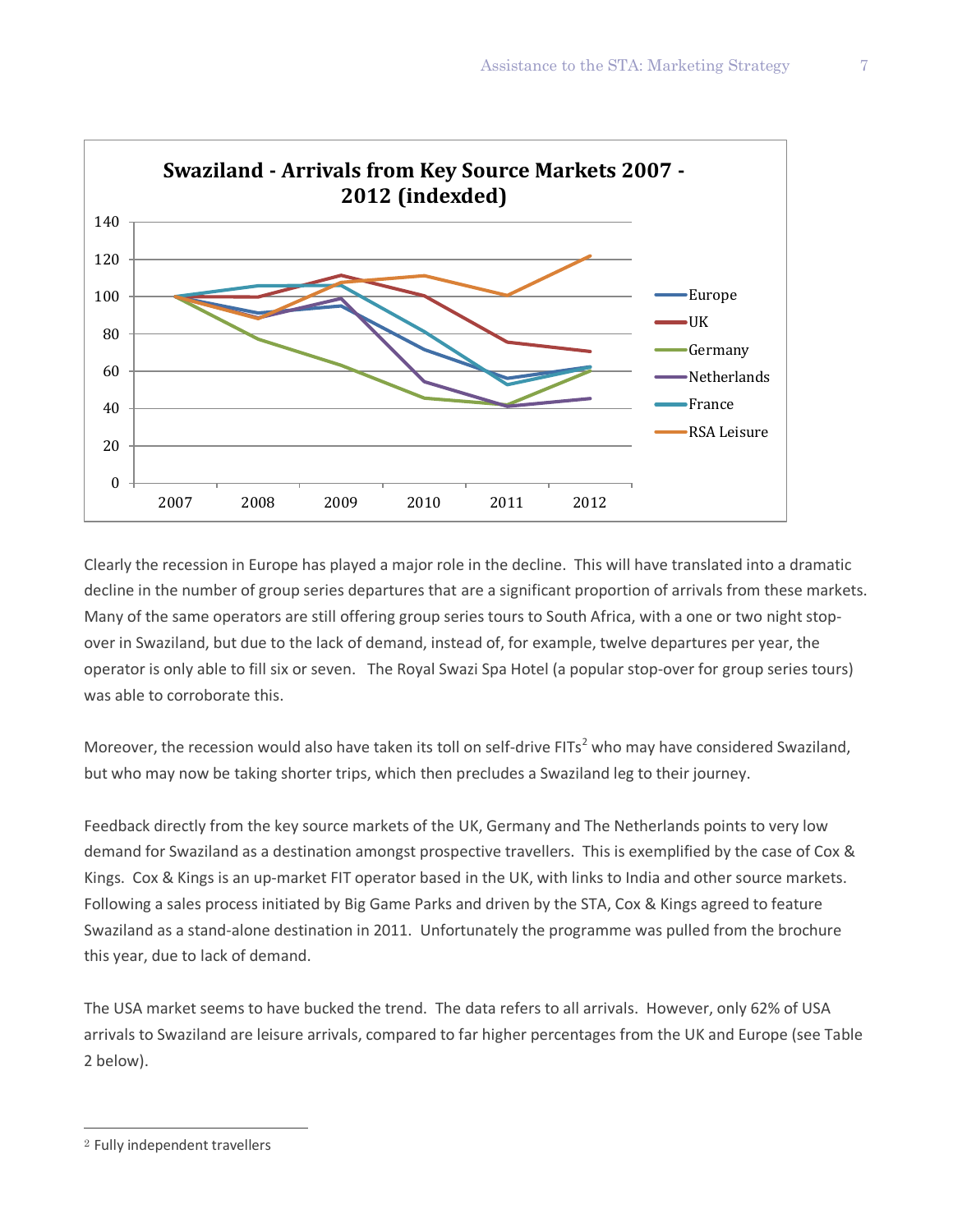Arrivals from South Africa grew by 8.9% over the 2007 – 2012 period. Only 39% of South African arrivals cite 'holiday' as purpose of visit. This however translated into 339,869 leisure arrivals from South Africa in 2012, compared to only 73,125 total arrivals from Europe. Leisure arrivals from South Africa have grown by 21% in the five years from 2007 to 2012. In addition 84% of South African arrivals are repeaters, whereas the repeater rate out of overseas markets is far lower, as reflected in Table 2 below.

In terms of growth potential, if leisure arrivals from South Africa were to be increased by just 5%, this would amount to 17,000 extra tourists – more than the total current arrivals from any individual European market. If the South African leisure arrivals in 2012 are added to the total arrivals from Europe – the total comes to 412,994. Of this total South African leisure arrivals equate to 82% and the total European arrivals to 18%.

Table 2 below shows the relatively high proportion of leisure or holiday travel as a percentage of total arrivals from key European markets – all of which are in excess of 80%. This is compared to a leisure component of only 62% of arrivals from the USA. Although total arrivals from the USA bucked the dramatic decline in European arrivals and remained flat between 2007 and 2012, there are two key inhibiting factors to growing this market for Swaziland. Firstly, by far the majority of USA tourists to Southern Africa do not self-drive. The combination of safety concerns, driving on the left-hand side of the road and manual gear shifts, appear to be the reasons.

|                    | Leisure      | Repeater |
|--------------------|--------------|----------|
|                    | Tourism as % | Rate     |
|                    | of Total     |          |
| UK                 | 81%          | 30%      |
| Germany            | 89%          | 15%      |
| <b>Netherlands</b> | 94%          | 12%      |
| France             | 90%          | 12%      |
| <b>USA</b>         | 62%          | 30%      |
|                    |              |          |
| South Africa       | 39%          | 84%      |

#### **Table 2 Proportion of Leisure Tourism and Repeater Rates – Selected Key Markets, 2012**

There has been significant consolidation within the outbound tour operator network in Europe over the past twelve years. This makes interactions with source markets in Europe somewhat easier. The North American market has not witnessed the same degree of consolidation and is characterised by a plethora of small and large operators. Moreover, a significant proportion of travel to Africa in particular is also sold through individual travel agents. This makes interacting with and servicing this market far more arduous and costly, than dealing with outbound travel from Europe.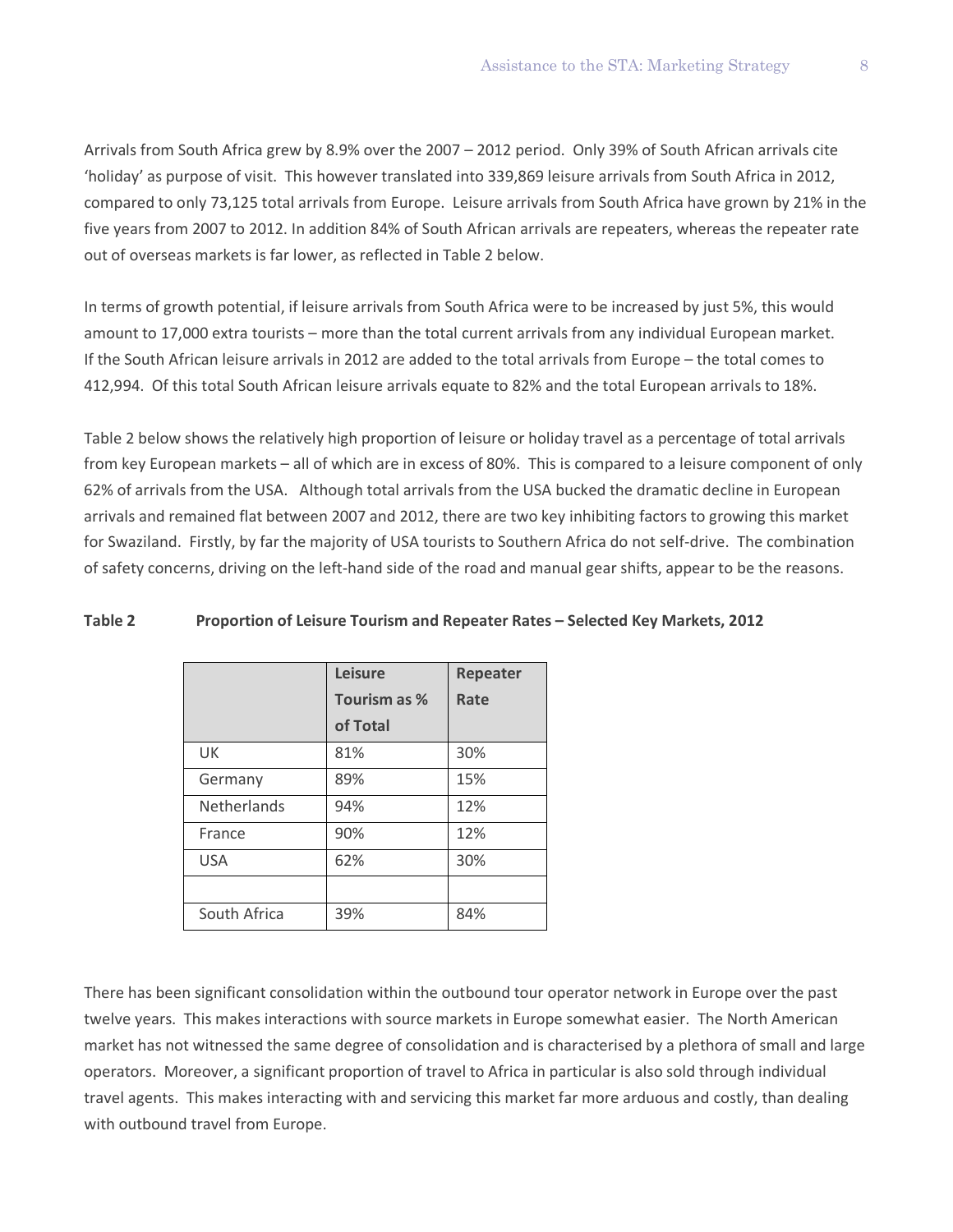The proportion of leisure tourists booking their holiday to Swaziland as part of a packaged tour is fairly high – UK 28.7% and Germany 32.6%. This reflects the assertion that approximately a one third of overseas tourists to Swaziland are travelling as part of a South African group series tour. It should be noted that the group series rates paid to Swazi hotels are often significantly discounted off the rack rates. In addition, even the rates remitted by FIT travellers (through the trade channel) can be discounted by as much as 30%, depending on the Standard Tour Operator (STO) rate that has been negotiated between the Swazi accommodation establishment and the tour operator(s) in question. These two factors result in tourism receipts remitted from overseas source markets being less in real terms than it would first appear. Regional tourists tend to book directly with Swazi product and thus pay full rack rates.

The aim of the marketing strategy is to increase tourism receipts to the Kingdom. Table 3 below shows the tourism receipts from the key source markets of South Africa (leisure arrivals), UK, Germany, France and The Netherlands.

|                      | <b>RSA</b> (leisure) | <b>UK</b>    | Germany      | <b>France</b> | <b>Netherlands</b> |
|----------------------|----------------------|--------------|--------------|---------------|--------------------|
| <b>Average Daily</b> | E 884                | E 504        | E 578        | E 696         | E 648              |
| Spend 2012           |                      |              |              |               |                    |
| Ave. Length of       | 2.18                 | 3.53         | 2.14         | 1.6           | 1.7                |
| <b>Stay 2012</b>     |                      |              |              |               |                    |
| Arrivals 2012        | 337,255              | 15,282       | 14,911       | 9,776         | 9,011              |
| <b>Total Tourism</b> | E 649,872,593        | E 27,185,073 | E 18,442,701 | E 10,882,358  | E9,929,627         |
| <b>Receipts 2012</b> |                      |              |              |               |                    |
| 10% growth in        | 33,726               | 16,810       | 16,402       | 10,754        | 9,912              |
| arrivals             |                      |              |              |               |                    |
| Tourism receipts     | E 64,987,259         | E 2,718,507  | E 1,844,270  | E 1,088,236   | E 992,963          |
| from 10% growth      |                      |              |              |               |                    |

### **Table 3 Tourism Receipts – Selected Source Markets Compared**

# **3.2 Trends in Arrivals to South Africa**

Given that the vast majority of overseas tourists to Swaziland visit the Kingdom as part of a Southern African tour and do not see Swaziland as a stand-alone destination, it is instructive to examine trends in tourist arrivals to South Africa.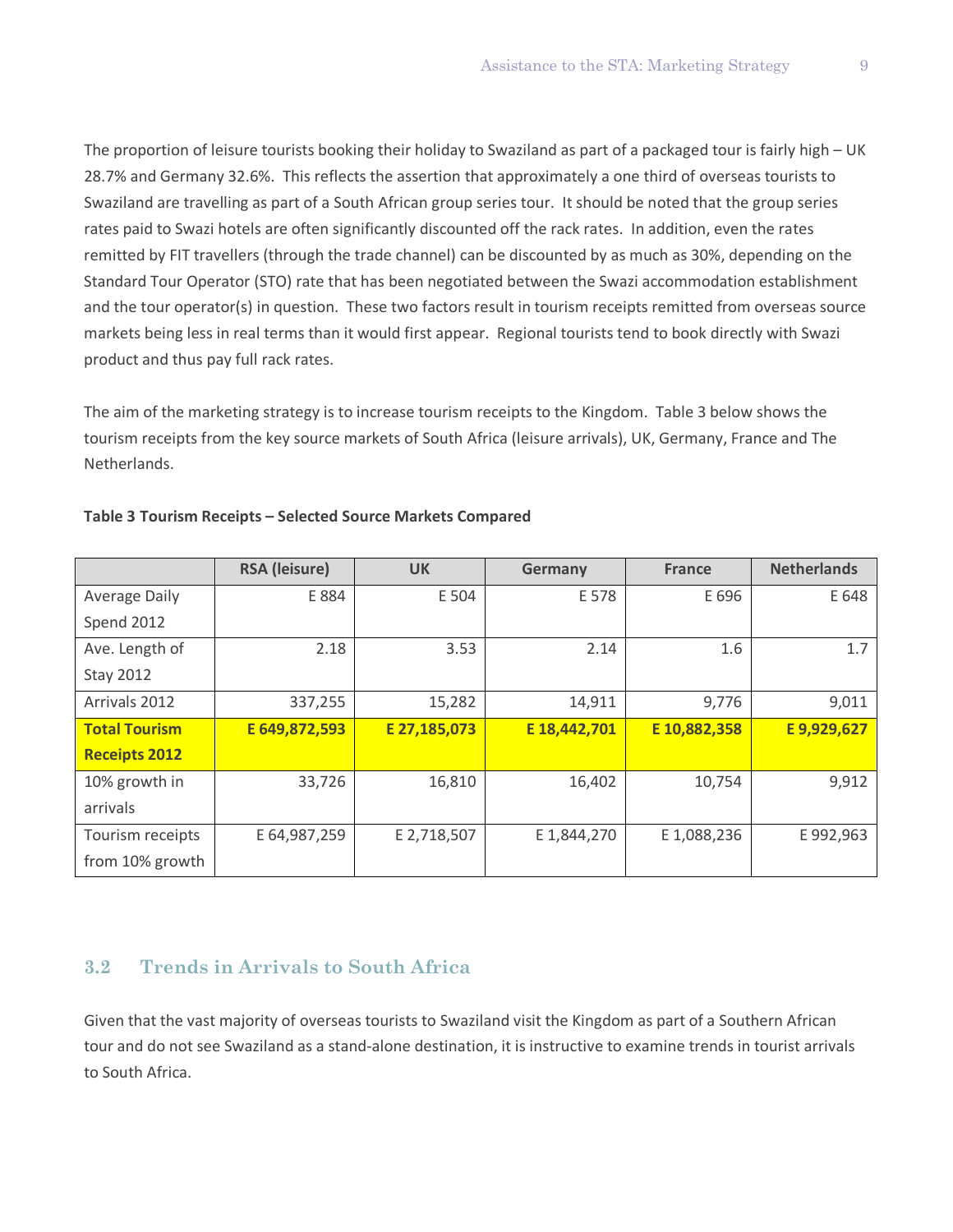It is however, revealing, that although a massive amount is spent on tourism in South Africa, the approach adopted by SA Tourism has resulted in a stagnation of international tourist arrivals out of traditional key markets of the UK and Europe, which declined by 12.0% and 1.1% respectively over this period. Total overseas arrivals increased by 15.2%, driven in the main by significant growth in arrivals from China, India and Brazil. It is the arrivals from Europe that are of primary interest to Swaziland, as will be shown later in the report.

South Africa has tapped into emerging markets such as Brazil, China and India with relative success. A seminal factor in each of these is the fact that South Africa now has direct air access to all these countries. Table 4 below shows the phenomenal growth in the three markets of China, Brazil and India, compared to the more traditional source markets of the UK and Germany, for example.

| Country       | 2007      | 2012     | % Change '07 - '12 |
|---------------|-----------|----------|--------------------|
| UK            | 497,687   | 438,623  | $-12.0%$           |
| Germany       | 254,934   | 266,333  | 4.5%               |
| Top Six*      | 1,328,465 | 1,32,496 | 0.3%               |
|               |           |          |                    |
| <b>Brazil</b> | 32,378    | 78,376   | 140.2%             |
| China         | 47,378    | 132,336  | 179.3%             |
| India         | 51,823    | 106,774  | 106.0%             |

# **Table 4 BRICS[3](#page-11-0) and Traditional Markets – Tourist Arrivals to South Africa Compared**

UK, USA, Germany, France, The Netherlands and Italy

What has however come to light recently is that tourists who are in transit have been included in the South African arrival statistics. In 2012, 16.3% of total overseas arrivals, were "in transit<sup>[4](#page-11-1)</sup>". The figure is even larger for arrivals from China (31.4%) and Brazil (42.7%). This tempers the huge growth seen in these markets and reemphasises a key point that it is not only instructive to look at total arrivals, but to examine which of these markets have a propensity for repeat travellers, longer length of stays, spend and importantly for Swaziland, ability and propensity for regional spread (i.e. to travel beyond the conventional well-trodden South African highlights path of Cape Town – Garden Route – Port Elizabeth – Johannesburg – Kruger Park). The traditional European markets reflect higher repeater rates and longer length of stays than the newer BRIC source markets. For example, tourists from the Netherlands have a 48% repeater rate and stay for 17 days in Southern Africa on average.

 $\overline{a}$ 

<span id="page-11-0"></span><sup>3</sup> Brazil, Russia, India and China

<span id="page-11-1"></span><sup>&</sup>lt;sup>4</sup> There appears to be some confusion around the definition of the term "transit" in the South African statistics. SA Tourism asserts that this excludes same day visitors, but refers to tourists who spend 24 hours in the country.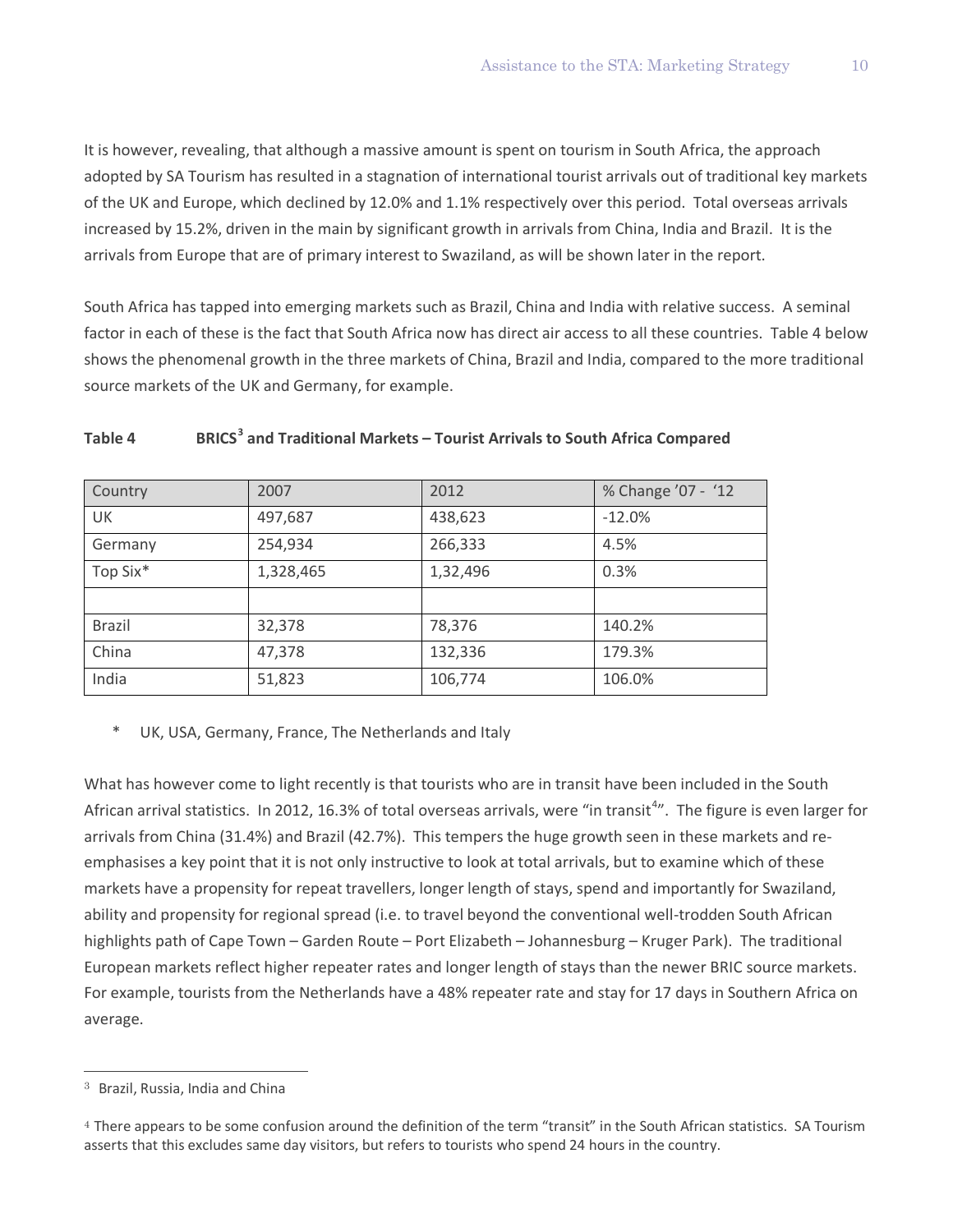Arrivals from the USA (and Canada) have increased at a faster rate than European markets over the past 10 years. It is however asserted that a significant proportion of these arrivals are being double counted, as they fly into Johannesburg and then onto other regional destinations such as Botswana, Namibia, Zambia and Mozambique and then back through Johannesburg. In addition, only a small proportion of arrivals from North America use a self-drive option in Southern Africa, preferring to travel in groups or in escorted transport, thus limiting their propensity to get 'off the beaten track'.

A market that is of interest to Swaziland is the Indian market. This market has grown in number and exhibits a propensity to travel beyond the well-trodden South African highlights route. In order to take advantage of this market, Swaziland needs to revisit the current visa regime which requires Indian tourists to obtain visas prior to arrival in the Kingdom.

International arrivals from South Africa's core top six markets improved in 2012, after several years of lacklustre performance. The key six markets of UK, USA, Germany, France, The Netherlands and Italy collectively increased by 9.4% in 2012 compared to 2011. The USA was up by 13.6%, Germany by 12.9% and the UK by 4.2%. However compared to the figures for 2007, the collective six markets were only up by 0.3%. Individually Germany grew by 4.5%, Italy by 11.9%, France by 6.2% and the USA by 17.9%, over this period. The UK showed a decline of 12.0% and The Netherlands was down by 8.6%.

The overall investment in tourism in South Africa has been significant since 1998. At a macro-level, arrival growth appears impressive. On closer inspection, performance out of key traditional source markets has been fairly static or has even declined over the past ten years. The growth out of the BRICS countries is tempered by the high percentage of transit passengers.

Another aspect of tourism growth where South Africa has not done well, is in length of stay. Of concern is that the average length of stay decreased from 8.5 nights per tourist in 2011 to 7.6 nights in 2012. This has direct implications for Swaziland and it impacts further on the propensity of foreign travellers extending holidays into the Kingdom. The decline in length of stay has a knock-on effect in terms of the spread of tourism. KwaZulu-Natal is positioned as a key leisure province in South Africa. Long haul tourism to the province declined by an alarming 27.6% between 2006 and 2011. The two key markets of the UK and Germany declined by 47.3% and 32.8% respectively over the same period. The lack of spread was also evident when examining long-haul tourism to the Eastern Cape Province, which fell by 18.6% from 2004 to 2008. The decrease in the length of stay is further limiting the potential of tourists to consider destinations outside the well-trodden path of Cape Town – Garden Route – Port Elizabeth – Johannesburg – Kruger National Park.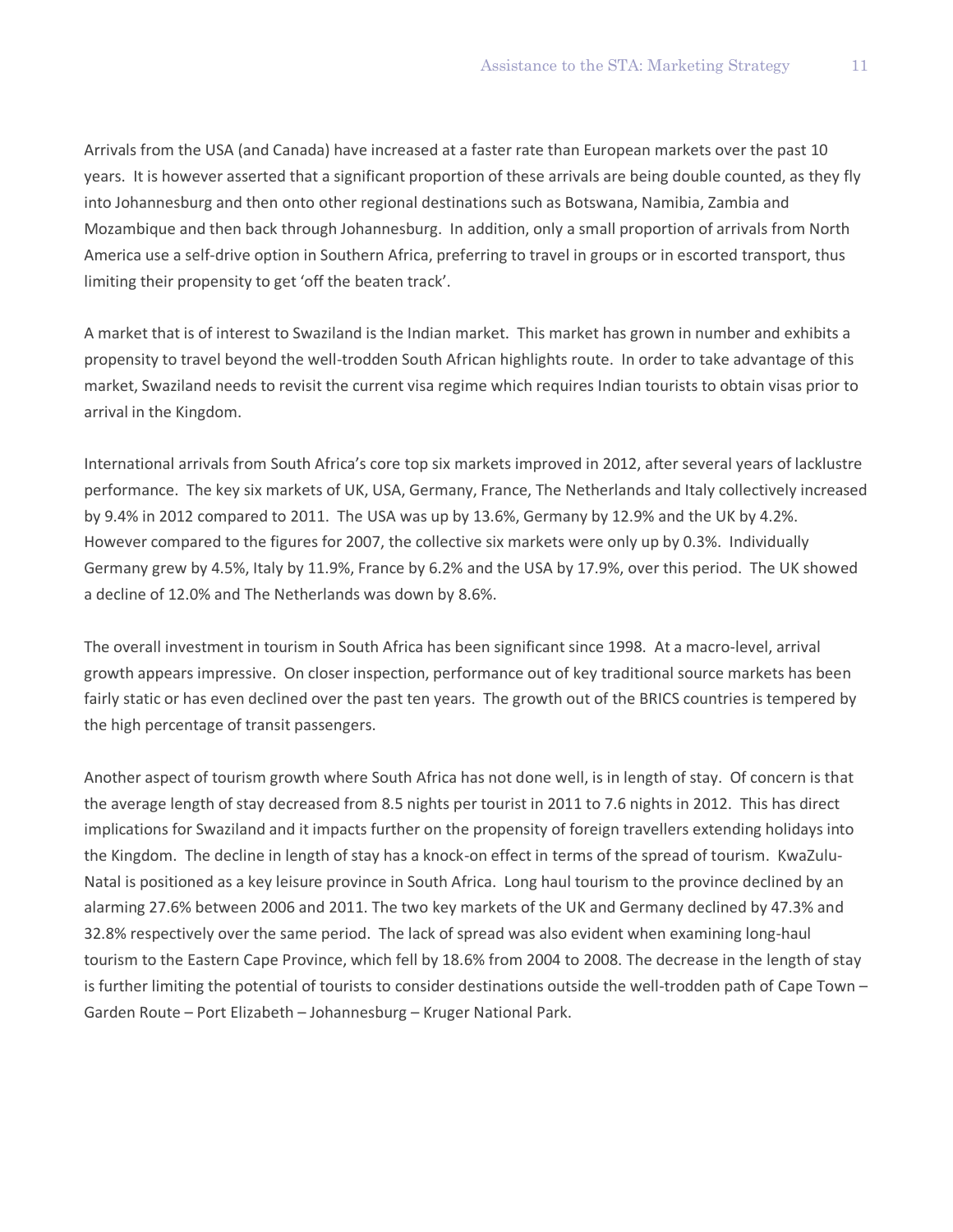## **4. FEEDBACK FROM THE MARKET**

### **4.1 Regional Outbound Operators**

Various tour operators who sell travel to South Africans were engaged about Swaziland as a destination. The market leader, Thompsons Holidays, does not currently sell Swaziland at all. The company was also not interested in meeting to discuss it as a potential future destination. It is instructive to note that in 2011, Thompsons Holidays sold packaged holidays to Mozambique to a value of R6,2 million and to Namibia to a value of R3,7 million. Air Holidays, a smaller operator, also does not currently sell Swaziland at all. They were however open to the idea of including Swazi product on the back of a broader Swaziland positioning campaign in the South African market. Serendipity Tours<sup>[5](#page-13-0)</sup> based in Durban, sells predominantly into the Indian and emerging black middle class markets in KwaZulu-Natal. These are new segments that Swaziland has hitherto not sold to. Serendipity Tours does not currently sell Swaziland, but was very interested in developing it as a short break leisure destination, as well as an incentive destination.

The self-drive market out of South Africa holds significant potential for Swaziland. The Automobile Association of South Africa (AA) deals specifically with this segment. The AA has a tourism division, part of whose brief is to work with destinations to position them to the South African self-drive market. It is suggested that a closer working relationship is fostered with the AA. The organisation has 220,000 family members and sends out a quarterly travel magazine to 60,000 subscribers. In addition, the AA has 1,3 million corporate members that it can also communicate with.

# **4.2 South African Based Inbound Operators**

 $\overline{a}$ 

The South African based inbound market is seminal in terms of increasing exposure of any destination of product in international source markets. Unlike stay-put destinations, such as The Caribbean and Mauritius for example, southern Africa is predominately a touring destination, where the tourists will stay in many different places during a 7 to 14 day stay, as well as possibly engaging in a number of activities. Product quality and buying at the correct price are key elements of packaging the holiday. To this end, overseas outbound operators rely heavily on South African based inbound operators to do this for them. In this sense, the inbounds act as 'product funnels' for their overseas principals. In the case of smaller boutique operators in the source market, they may well by-pass the inbound operator and contract directly.

The inbound operators have overseas principals in various source markets. By engaging with the inbound operator (a cost effective local trip) it gives access to a range of overseas outbound operators in various

<span id="page-13-0"></span><sup>5</sup> Following an initial visit by the consultant, both Big Game Parks and Royal Swazi Spa have followed up with sales meetings.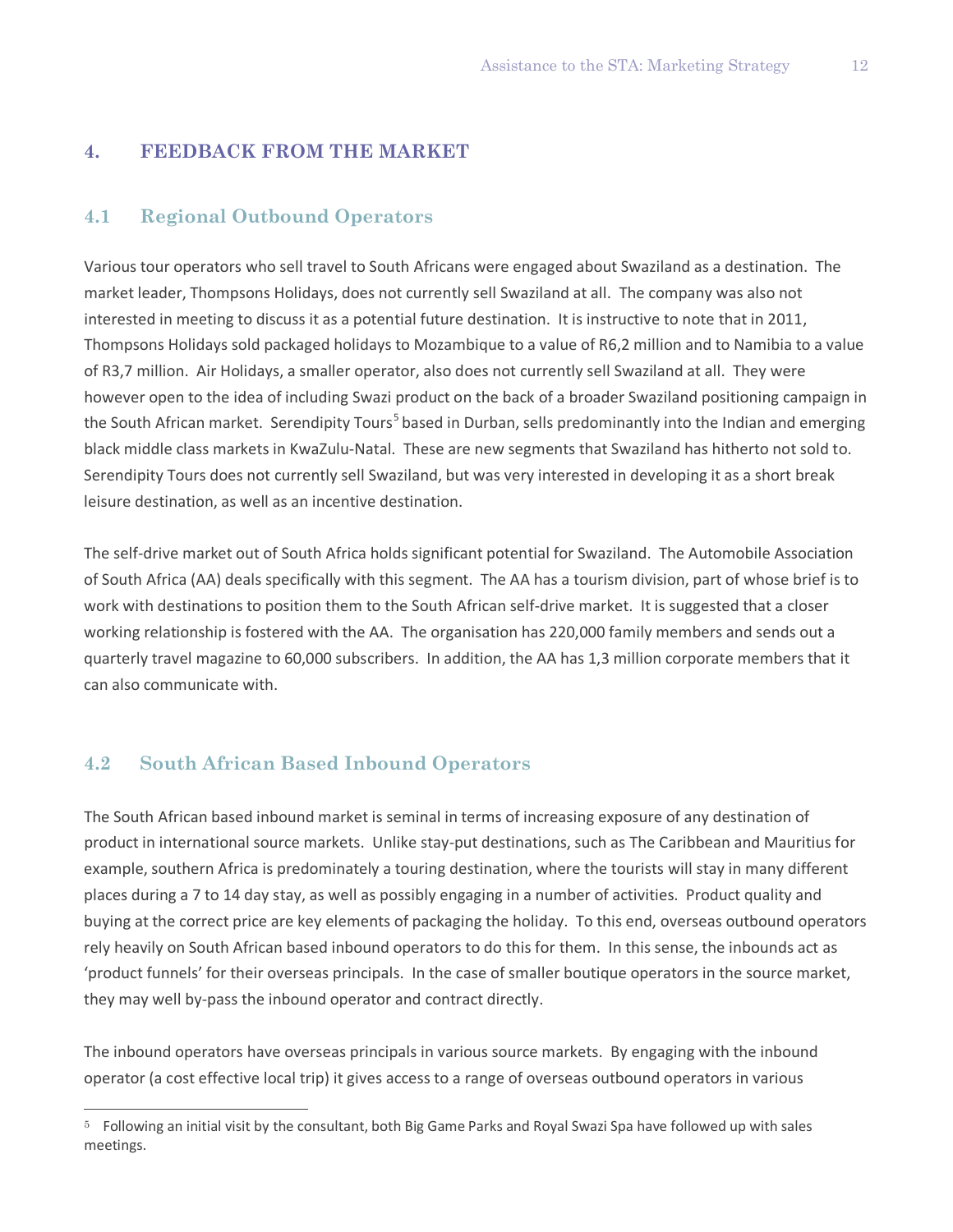markets. The inbound is able to determine and guide what destinations and range of individual products may appeal to specific outbound operators, and facilitate the process of developing the new product offering. Supporting the new product offering by subsequent sales and/or training visits to the overseas outbound can then be undertaken, but on the back of an established product.

The consultancy, in tandem with the STA representative based in Cape Town, engaged a wide sample of inbound operators on selling Swaziland. Beyond companies who operate scheduled group series tours to South Africa, with a one or maybe two night stop-over in Swaziland, very few offered a substantial FIT programme. Most operators showed an interest in possibly offering more FIT options, but acknowledged a lack of product knowledge development and / or relying on the STA representative to supply them with the requisite information. It was sobering to note that Thompsons Africa (arguably the market leader in the southern African inbound market) does not currently sell any FIT travellers to Swaziland.

On a positive note, the detailed market mapping produced on the South African inbound market reflects a definite appetite from several companies to explore a wider exposure for Swaziland. Included here are: AAA, Kuoni – Private Safaris, Albatross Travel, Live the Journey, XO, Jenman Safaris and Springbok Atlas. Each of these inbound companies has a unique set of interests and requirements, and these should be actively pursued.

Impediments in attempting to generate more interest in FIT programmes to Swaziland are summarised in direct feedback from Rhino Africa on the following page. Rhino Africa is a direct-sell tour operator based in Cape Town. The company brings in approximately 16,000 tourists to southern Africa per annum. The fundamental problem is that by far the majority of potential FIT travellers are undertaking a trip to South Africa, with possible add-ons. There is very little demand for Swaziland compared to extensions to Victoria Falls, Mozambique or even Mauritius. Combined with limited leave time, this makes Swaziland an obscure sell.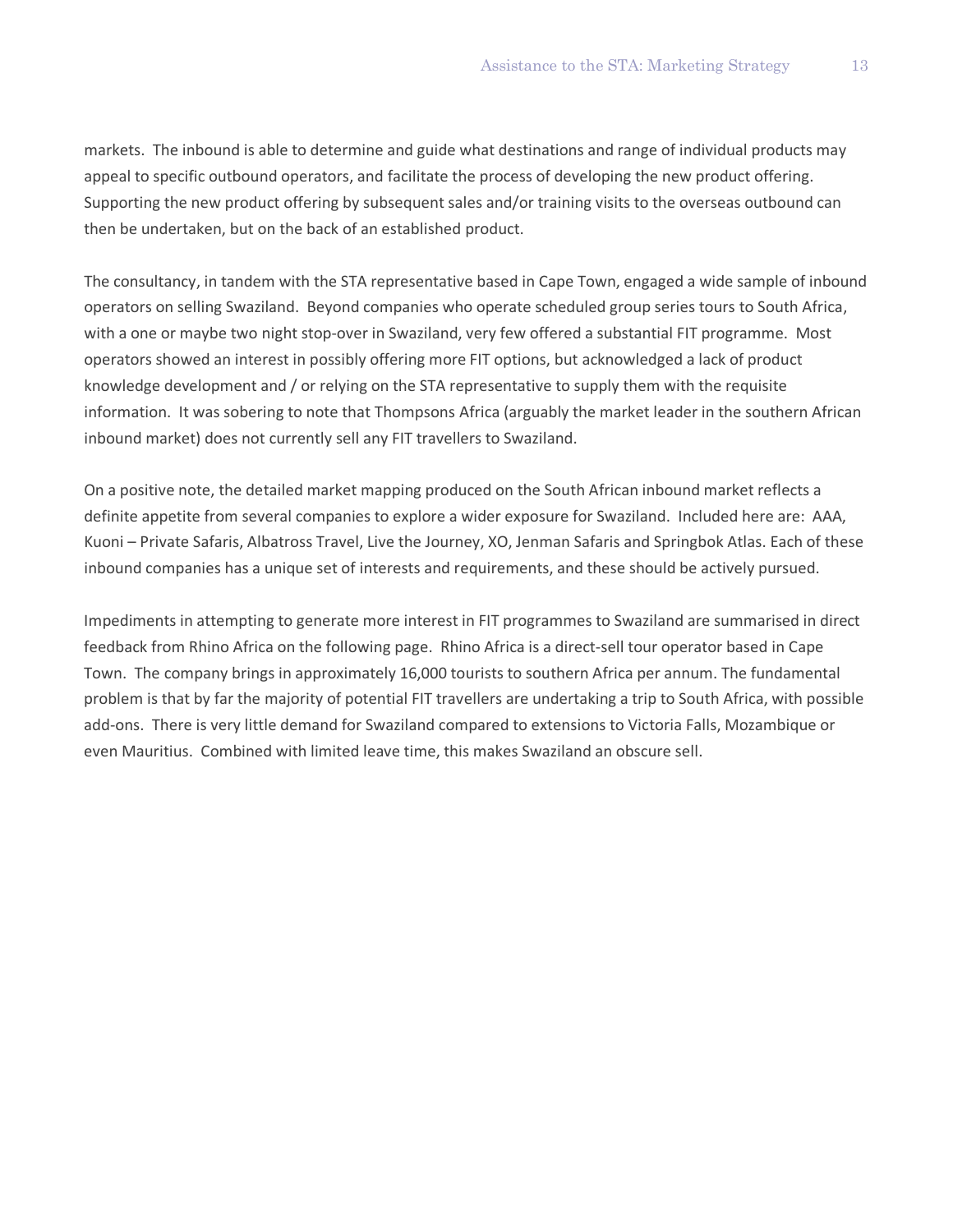#### *Feedback from Anton De Witt, Product Manager, Rhino Africa*

*"We have never really sold Swaziland previously, not so much from a lack of intent aspect, but more so since we simply don't receive any interest from our clients to travel to Swaziland. This is compounded by the fact that if our consultants were to suggest added destinations - which the client is not interested in – we risk losing the booking due to quoting a programme which doesn't pique the client's interest, versus company B who quoted 'accurately'.*

*Another factor that plays against selling Swaziland with specific reference to Rhino Africa is that our clients are often only able to get 10 – 14 days leave, which means that their priority is to focus on the 'big three' i.e. Cape Town / Kruger / Vic Falls and they prefer to spend more time at those destinations, than to dilute what they have in favour of lesser known destinations.*

*We also find that second-time travellers to Southern Africa who have seen the major attractions show an interest in destinations such as Namibia and / or Zambia with Mozambique close behind.*

*I believe that since we don't operate any group / coach tours we are in a position where, unless a client specifically requests Swaziland we would struggle to sell it for the reasons mentioned. For coach groups, the scenario is always different, as they obviously use road transport departing from ORT into Kruger and then travel southwards via Swaziland to KZN, whereas our clients would fly if they prefer the same type of routing."*

A factor that contributed to relative poor positioning of Swaziland as a FIT destination with the regional inbound market is the lack of active marketing from Swazi based products. A reflection from interactions with Swazi tour operators was that many establishments in Swaziland tend to run on very lean margins and many are geared around lifestyle choices, as opposed to maximising returns. As such, not many establishments and products employ full-time marketing staff who actively engage the market. They tend to rely on inclusion in generic destination-orientated marketing material. The exception here is Foresters' Arms. By actively engaging the overseas leisure market this business has built up a loyal and perennial source of both group series and FIT business.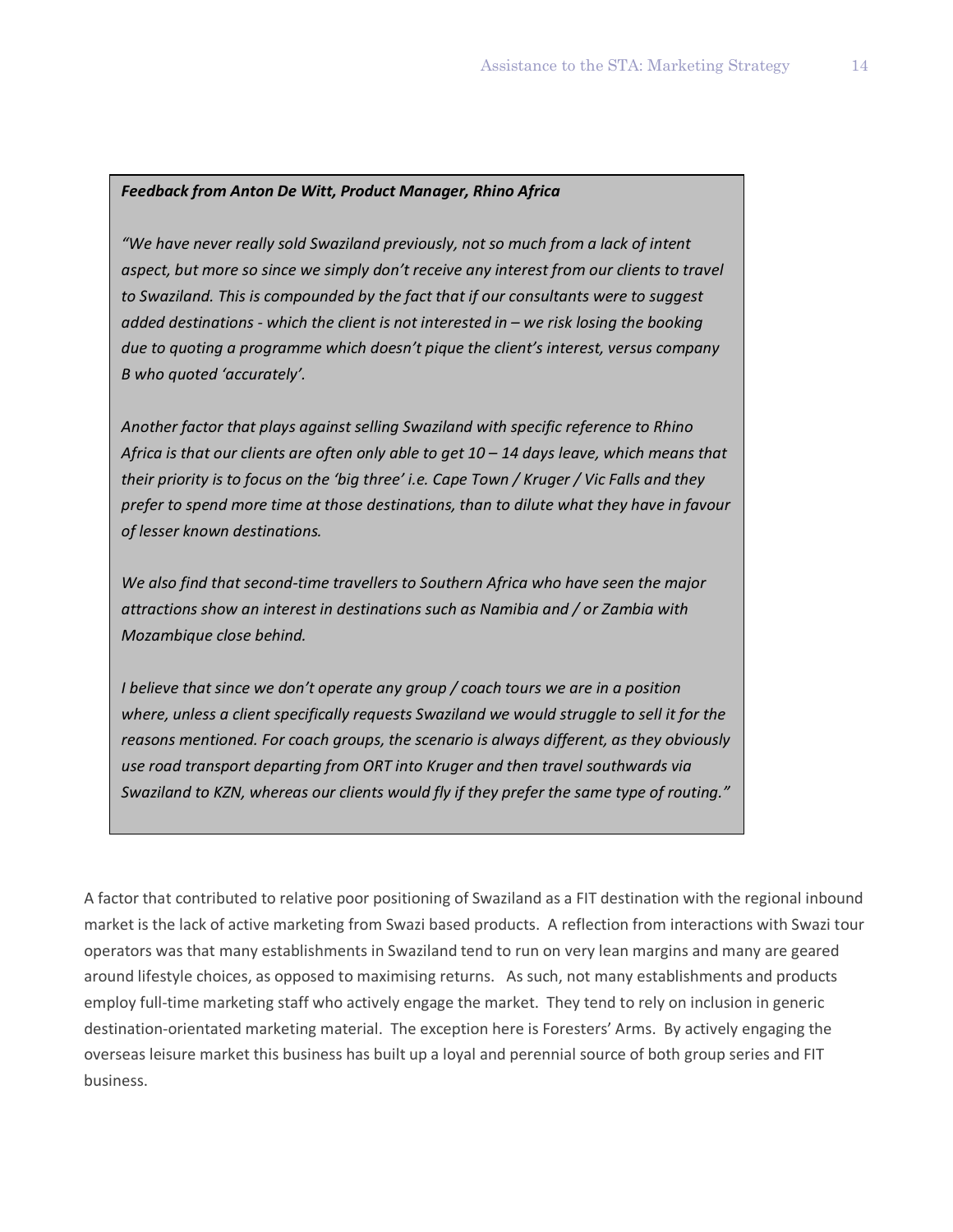## **4.3 Key Outbound Operators – UK, Germany and the Netherlands**

The representation company employed by the STA in the UK, The Geo Group, completed a market mapping exercise under the aegis of the consultancy. A total of 34 tour operators provided information sought by the Geo Group. A further 14 were unable to provide the information sought, and it would appear Geo have scant information on these operators. A further 6 operators were listed as offering Swaziland, but were unable to provide the details requested. The total of 54 operators is well short of the over 200 operators who offer southern Africa out of the UK and 125 operators who sell KwaZulu-Natal out of the UK.

Not included on any list were larger operators such as Trailfinders and the Stellar Travel Services (Travel 2), to name but two. It is furthermore interesting to note, that Geo claimed that they were unable to obtain any information from 14 listed operators. One of these was Audley Travel, a market leader in FIT travel to southern Africa. In addition, if you Google "Holidays to Swaziland" – on the very first screen three operators appear (Intrepid Travel, Geckos Adventures and Peregrine) who all feature Swaziland, but are not on the Geo list.

The market mapping represents a first attempt at encapsulating key data about the UK market. It should be further developed in the future to include all the operators selling Southern Africa. Furthermore it should aim to differentiate and detail which operators are offering group series tours (grand tours of South Africa that include a one or two night stop-over in Swaziland) and what product in Swaziland is being used. The nature of FIT options offering Swaziland needs to be unpacked in more detail. What product is being featured and how it is packaged needs to be captured. Beyond this, it is key to understand how well brochure product sells. The STA was able to get Cox & Kings (UK) to feature Swaziland as a stand-alone destination. It has however been withdrawn from the brochure this year, due to lack of demand.

What emerges from the cursory market mapping is that from a FIT perspective, Swaziland is being sold predominantly by smaller boutique operators, with the maximum passenger numbers in a year being 50. Only Air Travel Bargain, African Travel and Acacia Adventure Travel sell more than 100 passengers a year. A significant number of operators list the type of travel to Swaziland as  $4 - 5$  star. It would be interesting to know what product their customers are using, as there is a dearth of  $4 - 5$  star accommodation product in Swaziland.

The consultancy undertook a sample market mapping detailing tour operators who offered Swaziland and those that did not, in The Netherlands and Germany. Selected operators who did offer Swaziland were interviewed in these two source markets, as well as the UK. Although most operators interacted with did offer Swaziland, the vast majority of these aren't mentioning the destination in their brochures or on their websites in the same way they do with other destinations. Swaziland is hardly ever included in the overview of destinations that the company offers, is not on the list of destinations featured on the front cover or on the list of destinations on the website, or even in the index of the brochure. Often the only way to find out whether they offer Swaziland is to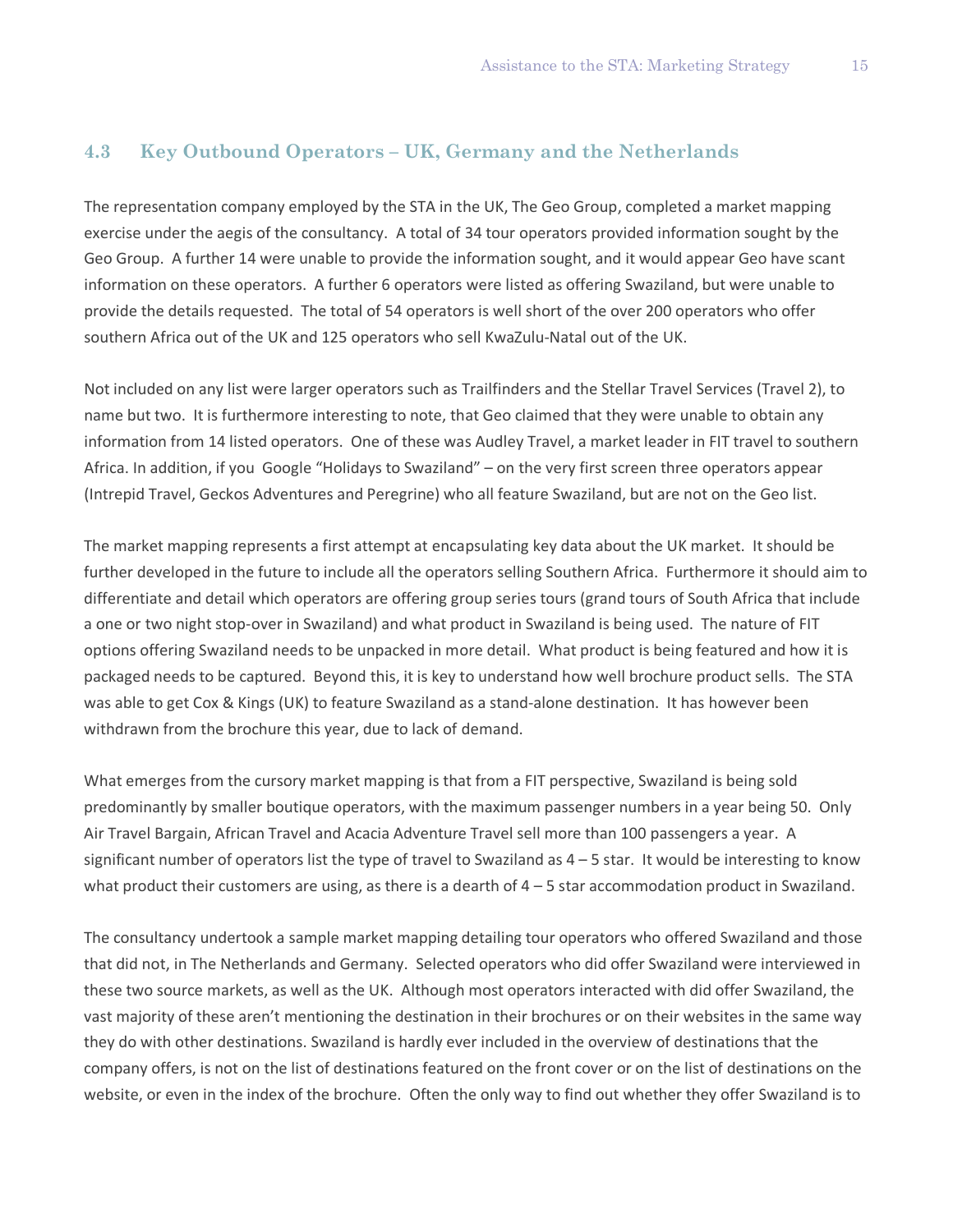search for it if the website has a 'search option', to look at the itineraries they offer to South Africa, or by calling them directly and asking.

An example is Kuoni Travel UK. Even the search engine didn't come up with anything when Swaziland was entered, whereas when speaking to them, it appears they do an escorted tour called 'Best of South Africa Tour' that includes a short stay in Swaziland. This was the same with many; when called, thinking they weren't offering Swaziland, they actually did, as part of a South Africa tour. All German operators and Dutch operators that were researched appeared to be operating Swaziland but you couldn't have found out from a website or brochure.

This is a massive missed opportunity for Swaziland, as it would greatly improve their visibility. When operators were questioned about not featuring Swaziland, even though they are offering it, the response was often that it is part of South African trips and isn't offered as a stand-alone destination, or they felt that there is so little demand for it that it, isn't worth mentioning.

There appears unanimity, from all operators spoken to, that Swaziland needs to be offered as part of a broader regional trip and does not have any potential to become a destination offered on its own.

Some companies (particularly in the UK market) find that Swaziland only sells to repeat visitors to South Africa, whereas others (mainly German and Dutch operators) claim only first-time visitors to the region would be happy to include the destination. Several tour operators mentioned that the type of accommodation on offer in Swaziland doesn't quite match the demand from their clients.

A new opportunity mentioned by one of the companies is a combination of trips to Swaziland and Mozambique because of the increased popularity of Mozambique. This avenue of growth has been put on hold due to the imposition of visa requirements for most European markets by the Mozambiquan authorities. This does not however preclude product linkages between Swazi and product in and around the Kruger National Park and northern KwaZulu-Natal.

The notion of building tourism growth on the pillar of European FIT travellers will be an arduous, but not impossible process for Swaziland. The approach to date has not yielded positive results. A more cost-effective and targeted strategy is called for. Even if Swaziland is able to attract incremental numbers of overseas tourists, their length of stay is fairly short (UK visitors stay an average of 3,5 nights) and their repeater rate propensity is low (UK 30%, but only 15% for Germany). An overseas market segment that holds greater potential than normal FIT leisure is the volunteer segment. These travellers spend up to two months in the country and are involved in upliftment projects or the capacity transfer of skills. Abang Travel based in Cape Town specialise in this type of travel. All Out Africa, a Swazi based company, has developed an international presence, as well as good product, within Swaziland in the volunteer tourism segment.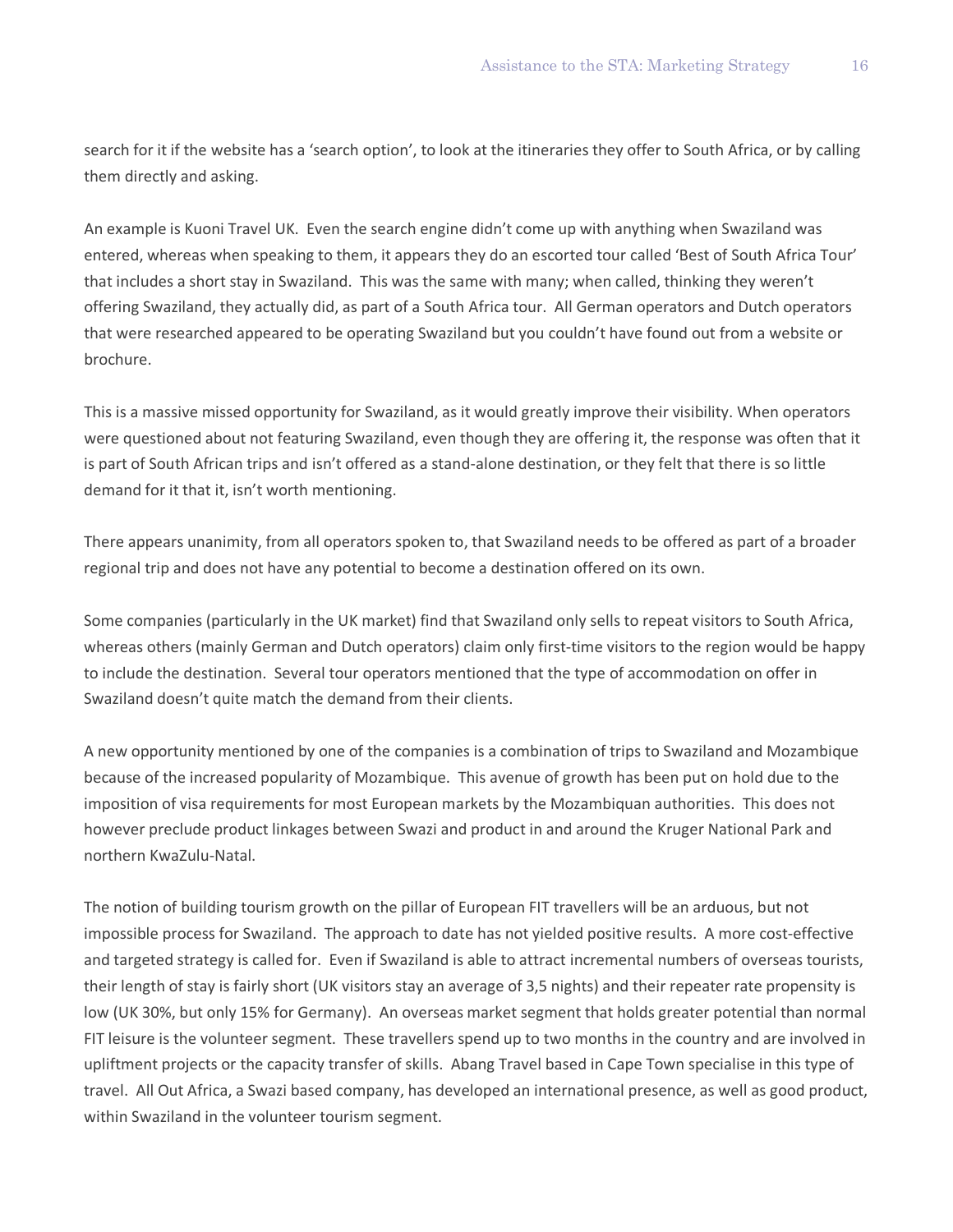# **5. SWOT ANALYSIS**

# **Table 4 'SWOT' ANALYSIS**

| <b>STRENGTHS</b>                                         | <b>WEAKNESSES</b>                                      |
|----------------------------------------------------------|--------------------------------------------------------|
| Swazi culture - which offers safety, friendly people and | Limited destination awareness in current originating   |
| a feeling of relaxed comfort                             | markets                                                |
| English speaking                                         | Lack of co-ordination and organisation between         |
|                                                          | private sector players                                 |
| Geographical position - between Kruger National          | Constrained financial resources in both the public and |
| Park/Mozambique and Kwa-Zulu Natal                       | private sectors, including for conservation            |
| An additional country to visit on a South African        | Shortage of tourism 'icons'                            |
| and/or Mozambique itinerary                              |                                                        |
| Un-spoilt landscape and scenery                          | Difficulty in accessing 'Royal experience'; no fixed   |
|                                                          | dates for major cultural festivals                     |
|                                                          |                                                        |
| Proximity to Gauteng, economic hub of RSA, as well as    | Air access expensive and only from Johannesburg        |
| Nelspruit, Maputo and KwaZulu-Natal north of Durban      |                                                        |
| Wildlife viewing up close including on foot and          | Insufficient human resource skills and capacity        |
| mountain biking                                          |                                                        |
| Events programme including Bushfire festival             | Malaria risk in eastern Swaziland                      |
| Range of adventure activities - including white water    | Limited capacity in languages other than English and   |
| rafting, caving and quad trails                          | Swazi                                                  |
| Attractive for volunteer tourism                         | Limited high end accommodation                         |
| Quality handicrafts - relative to many other             | Perceived border difficulties/visa requirements for    |
| destinations                                             | some countries with limited number of foreign          |
|                                                          | embassies                                              |
| Exemplary rhino conservation record                      | Weak private sector sales and marketing capacity -     |
|                                                          | poor positioning with regional inbound market          |
| Good quality major roads                                 | Poor quality access roads in certain areas and poor    |
|                                                          | signage                                                |
| "Not South Africa" - discernible absence of angst        | High numbers of transit visitors and short average     |
|                                                          | length of stay                                         |

| <b>OPPORTUNITIES</b>                                    | <b>THREATS</b>                                           |
|---------------------------------------------------------|----------------------------------------------------------|
| Grow the regional self-drive market                     | Trend of decreasing length of stay for overseas visitors |
|                                                         | to Southern Africa                                       |
| Increase length of stay among overseas FIT travellers - | Negative perceptions of Swaziland linked to Swazi        |
| through focused and targeted sales effort               | Royal Family                                             |
| Niche market potential, e.g. hiking, mountain biking,   | Global and regional competition                          |
| bird watching, river rafting                            |                                                          |
| Regional golf group market                              | Increased prices, e.g. of fuel                           |
| Development of the domestic market                      | Regional instability, e.g. Zimbabwe                      |
| Growth of volunteer tourism                             | Continued weakness in the economy                        |
|                                                         |                                                          |
| Enhanced collaboration with neighbouring                | Dramatic decline in arrivals from Europe                 |
| destinations/businesses                                 |                                                          |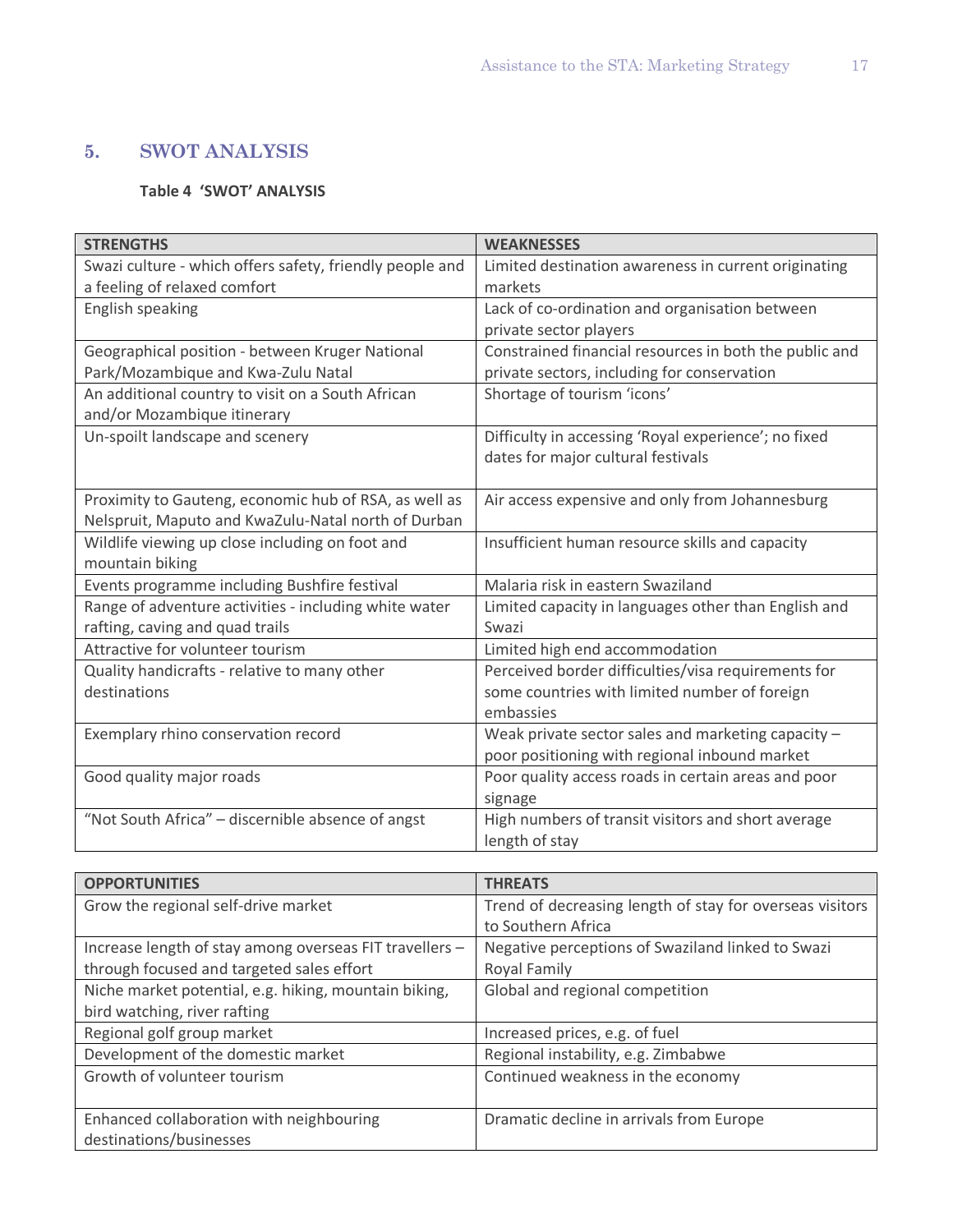| Greater collaboration between the Swazi public and | Weakness in tourism in Mpumalanga and Mozambique |
|----------------------------------------------------|--------------------------------------------------|
| private sectors and between private sector tourism | - limits to regional positioning                 |
| businesses                                         |                                                  |
| Enhanced events programme                          |                                                  |
| Modular product packaging                          |                                                  |
| Community based tourism                            |                                                  |
| Transit and VFR markets                            |                                                  |

# **6. WHAT DOES THIS MEAN FOR GROWTH CHOICES GOING FORWARD?**

# **6.1 International Source Markets**

The data analysis reveals that despite spending the bulk of the STA budget in activities in Europe and the UK, arrivals from these markets have declined dramatically since 2007. It is of further concern that this decline has been more pronounced than in both South Africa and Namibia.

Swaziland remains tightly linked to South Africa with respect to tourist flows. In terms of the international markets the Kingdom attracts both group series tours and self-drive FITs. The former do not choose Swaziland specifically, but buy a grand tour of South Africa that includes a one night (or possibly two) stop-over in the Kingdom. The ability to grow this segment in terms of getting new group series operators to feature the Kingdom is almost zero. Moreover, there is no merit in attempting to shift accommodation or activity choices in Swaziland, as this will result in a zero sum gain for the country (and is almost always only achieved by offering a lower rate – which simply decreases net tourism receipt to the Kingdom).

The FIT self-drive market tends to be drawn from repeater travellers to Southern Africa, who may stay for two to four nights. This is the segment that offers potential for growth. However, growth prospects here are constrained by a number of factors. Research both from the market, as well as, the product audit reveals that Swaziland lacks iconic attractions. In addition, the Kingdom lacks a spread of four and five star quality accommodation that is available and utilised by international self-drive tourists to the north of Swaziland in Mpumalanga, and to the south in northern KwaZulu-Natal.

The average length of stay of tourists to South Africa has decreased over the past ten years. This has manifested itself most acutely in the volume of long haul tourism to the key leisure province of KwaZulu-Natal, declining by 44% from 2006 to 2011. The Eastern Cape province also showed a decline of 18.6% in long haul tourist numbers from 2004 to 2008. This is linked with the limited ability to attract first time self-drive tourists to include Swaziland on their itineraries. As has been mentioned previously, the well-trodden path of Cape Town – Garden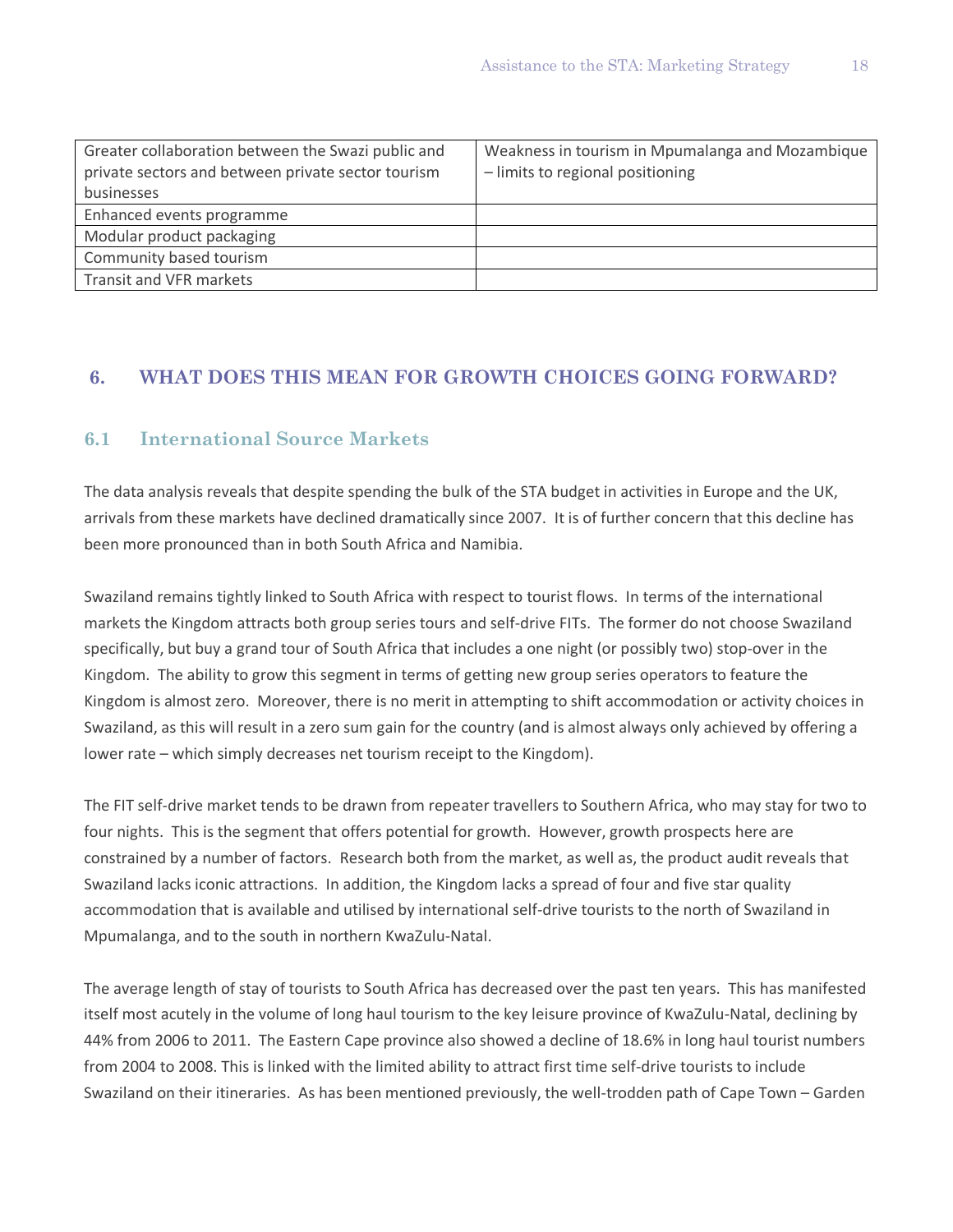Route – Port Elizabeth – Johannesburg – Kruger National Park is the preferred routing for the vast majority of first time visitors to Southern Africa.

Another hurdle to the attracting self-drive tourists, is the cross border fee of R790 charged by all car rental companies when tourists drive into the Kingdom. This is a significant cost, particularly when considering that the average length of stay is between one and three nights. It is also worth noting the low repeat rates from key European markets; 12% for tourists from France and the Netherlands, 15% for Germany and 30% for the UK. The recent dramatic devaluation in the Rand/Emalangeni means that the cost of marketing overseas has risen by around 30%.

A significant proportion of the self-drive market will have booked their holiday through a tour operator. This is the norm, given the nature of travel to Southern Africa and the associated perceptions of security. By booking through a reputable operator, the tourist is also comprehensively insured and covered for all eventualities. This means that Swazi accommodation establishments that will benefit from this flow of tourism will be selling their products at STO rates, which vary from 10% to 30% of the rack rate, with the obvious implications for tourism receipts to the Kingdom.

The factors associated with growing the international self-drive market, unpacked above, may appear to cast a gloomy picture for growth. This is merely meant to provide a realistic perspective in terms of a point of departure and to inform the selection of target markets and the opportunity costs associated with those choices. There remains room to grow international self-drive tourists to the Kingdom.

# **6.2 Regional Markets**

Swaziland borders South Africa and Mozambique. There is limited air access into Swaziland and only via Johannesburg. There are four key regional hubs in close proximity to Swaziland that offer significant growth opportunities:

- Gauteng
- Nelspruit/Whiteriver
- Durban/Pietermaritzburg and northern KZN
- Maputo

Not only are these hubs in close driving distance to Swaziland but the costs of marketing to these regions are in Emalengeni, and not hard currency. There are high repeat rates of 89% (Mozambique) and 84% (South Africa). Moreover, there is substantial scope for peer to peer endorsement of Swaziland as a tourist destination. In contrast to the international tourist market, regional tourists almost exclusively book their accommodation directly, thus paying rack rates with no associated leakage. They also have the propensity to venture 'off the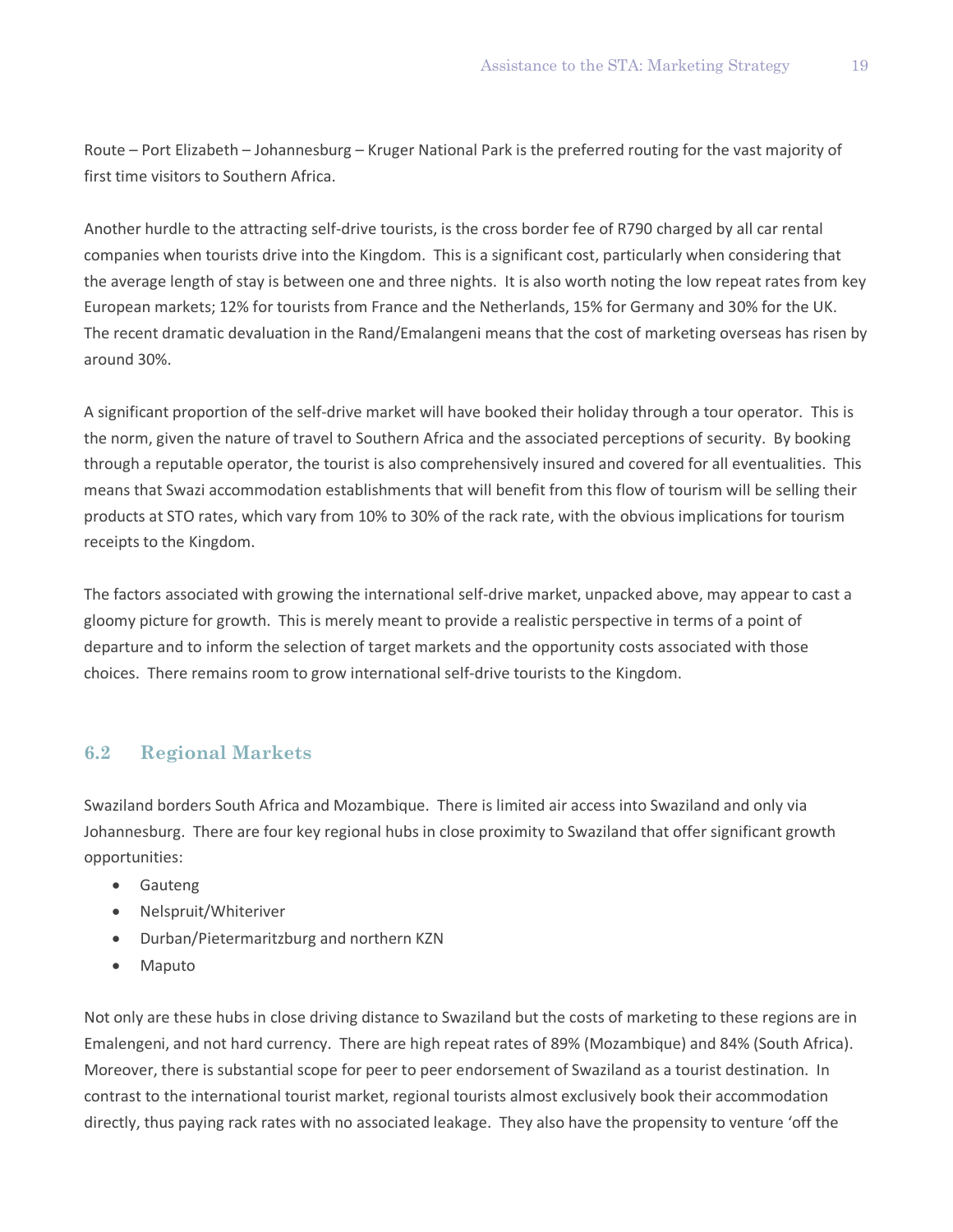beaten track' and frequent establishments that may not have permanent restaurant facilities (as required by the majority of international tourists).

Another key potential market for Swaziland is Maputo. Mozambique has experienced high rates of real economic growth (between 6% to 8% since 2002) in the past ten years and the trend looks set to increase on the back of the discovery of vast mineral and gas deposits in the north of the country. There are in addition an estimated 10,000 – 12,000 expatriates living in Maputo. The city is congested and humid and inhabitants look to escape for short breaks. There is currently a significant flow of tourism from Maputo to the Nelspruit/Whiteriver area. Swaziland is perfectly situated as a less congested alternative to the busy Maputo – Nelspruit corridor.

Swaziland has a number of 'good news stories' (Rhino conservation, Apartheid struggle haven and schooling, Nkonyeni golf course, businessman Nattie Kirsch, Kingsley Holgate – Lubombo Conservancy, etc.) that will have immediate resonance with these markets.

Swaziland has not been actively marketed in either South Africa or Mozambique to date. It has a historic nostalgic image amongst older South Africans as a fun place visited during the 70s and 80s. This was predominantly linked to legalised gambling, and events such as international music acts that eschewed Apartheid South Africa. There is an opportunity to reposition the Kingdom as a 'cool', relaxed and fun destination to visit in the four regional hubs identified. An endearing quality that Swaziland exudes, is a friendly, relaxed atmosphere, that is in stark contrast to the relatively tense and angst-ridden environment that currently pervades South African society. Beyond the generic re-positioning , there is the ability to target special interest segments such as birding, hiking, off-roaders, 4x4 clubs, retired travellers, golfers, 'Black Diamonds'[6](#page-21-0) and the meetings, conferencing and incentive segments.

There has been an argument forwarded that the South African domestic leisure market is 'dead'. This is clearly not the case as reflected in Table5 below.

### **Table 5 South Africa - Domestic Holiday and Business Travel**[7](#page-21-1)

|                            | 2007 | 2008 | 2009 | 2010 |
|----------------------------|------|------|------|------|
| Business trips (million)   | 2,5  | 1,65 | 1,52 | 1.49 |
| Business spend (R billion) | 2,8  | 3,1  | 3,8  | 2,95 |
| Holiday trips (millions)   | 5,75 | 5,26 | 3,64 | 3,86 |

<span id="page-21-0"></span> $6$  'Black Diamonds' is the term used to denote the burgeoning black upper class that has emerged over the last ten years in South Africa. They are predominantly centred around Gauteng.

 $\overline{a}$ 

<span id="page-21-1"></span><sup>7</sup> *Financial Mail*, 9 March 2012.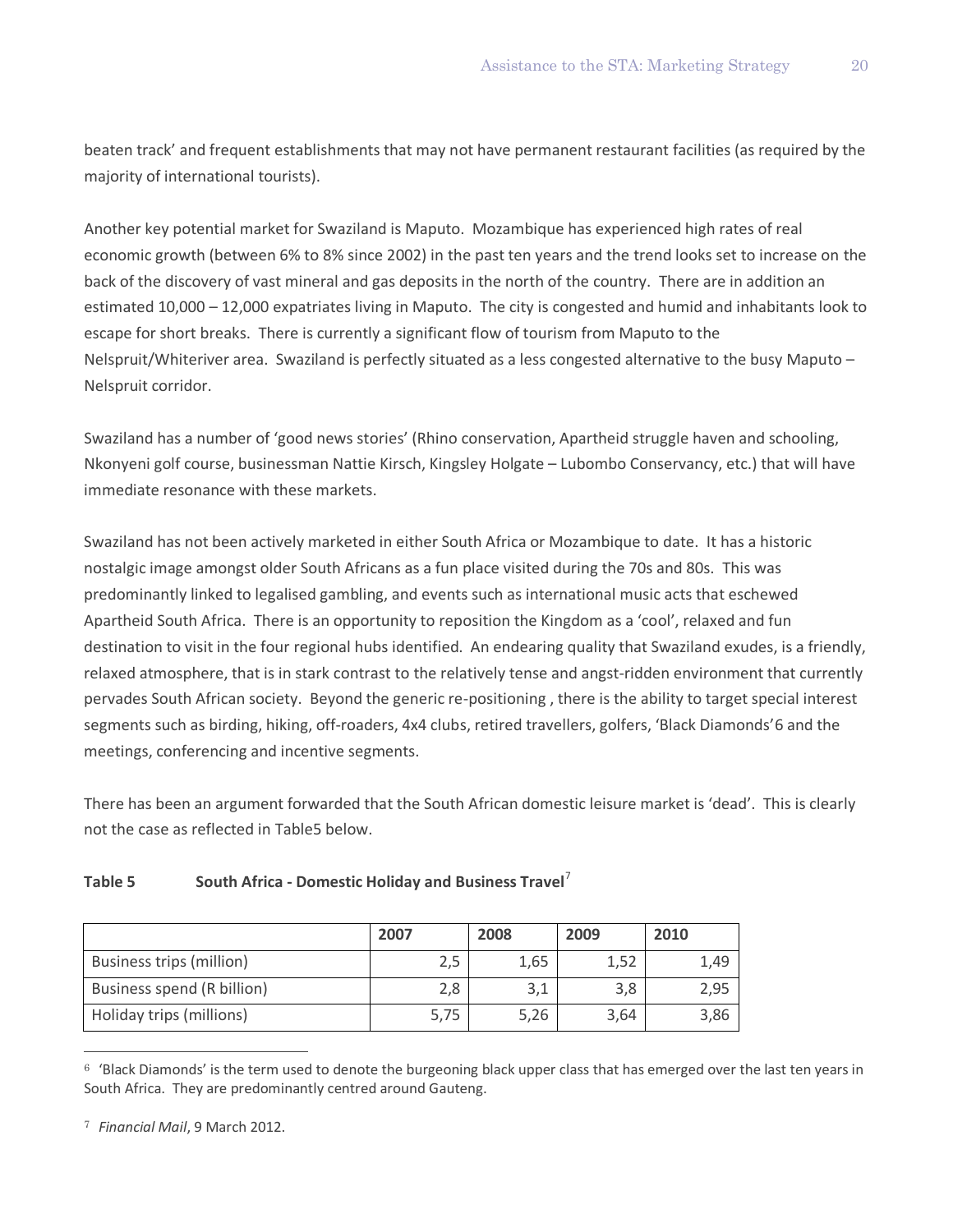| Holiday spend (R billion) | 7.4  |      | 4.93 | ◡,◡ |
|---------------------------|------|------|------|-----|
| Total Spend (R billion)   | 10,2 | 1J,Z |      | しょつ |

The main source markets for domestic tourism within SA are Gauteng (36%) and KZN (23%) accounting for a collective 59% of all domestic tourism trips taken in 2011. The total number of overnight domestic trips in SA have declined by 11,1% from 29,7 million in 2010 to 26,4 million in 2011. Similarly, the average number of trips per traveller has decreased from 2,2 in 2010 to 1,9 in 2011. Although there has been a decline due to the economic climate, the sheer amount of domestic travel volumes makes this a market worth considering. The number of overnight trips undertaken to KwaZulu-Natal is also reflected by way of a proxy to possible travel to Swaziland.

#### **Table 6 Domestic Trips Taken and Average Number per Traveller**

| Year | Annual<br>overnight trips in<br>SΑ | of trips per<br>traveller | in SA         | Average number Annual day trips Annual overnight<br>trips to KZN |
|------|------------------------------------|---------------------------|---------------|------------------------------------------------------------------|
| 2009 | 30,3 million                       | 2.1                       | 214,6 million | 8,8 million                                                      |
| 2010 | 29,7 million                       | 2.2                       | 227,7 million | 8,3 million                                                      |
| 2011 | 26,4 million                       | 1.9                       | 274,5 million | 7,1 million                                                      |

*Source: SA Tourism, Annual Tourism Report (2011)*

The fact that Swaziland lies adjacent to South Africa and Mozambique means that it does attract significant tourist flows. It would, however, be naïve to expect that these will simply grow, independent of any substantial marketing. The four regional hubs, together with the special interest segments linked to identified Swazi special selling propositions, offer the greatest potential for increased tourist receipts in the short to medium term.

# **7. MARKETING AND SALES TOOLS**

# **7.1 Market Mapping and Key Account Management**

In order to conceptualise and then execute a tourism growth strategy, it is imperative to have a firm understanding of the trade both in the regional inbound market, as well as, the operators selling Swaziland and Southern Africa in key source markets. A useful framework for this is to develop a market mapping template. This serves as a road map to understand the market in question. It collects and distils the intellectual knowledge on a specific market and ensures that this resides with the tourism authority and not only with individuals employed by either organisation, or by representation companies.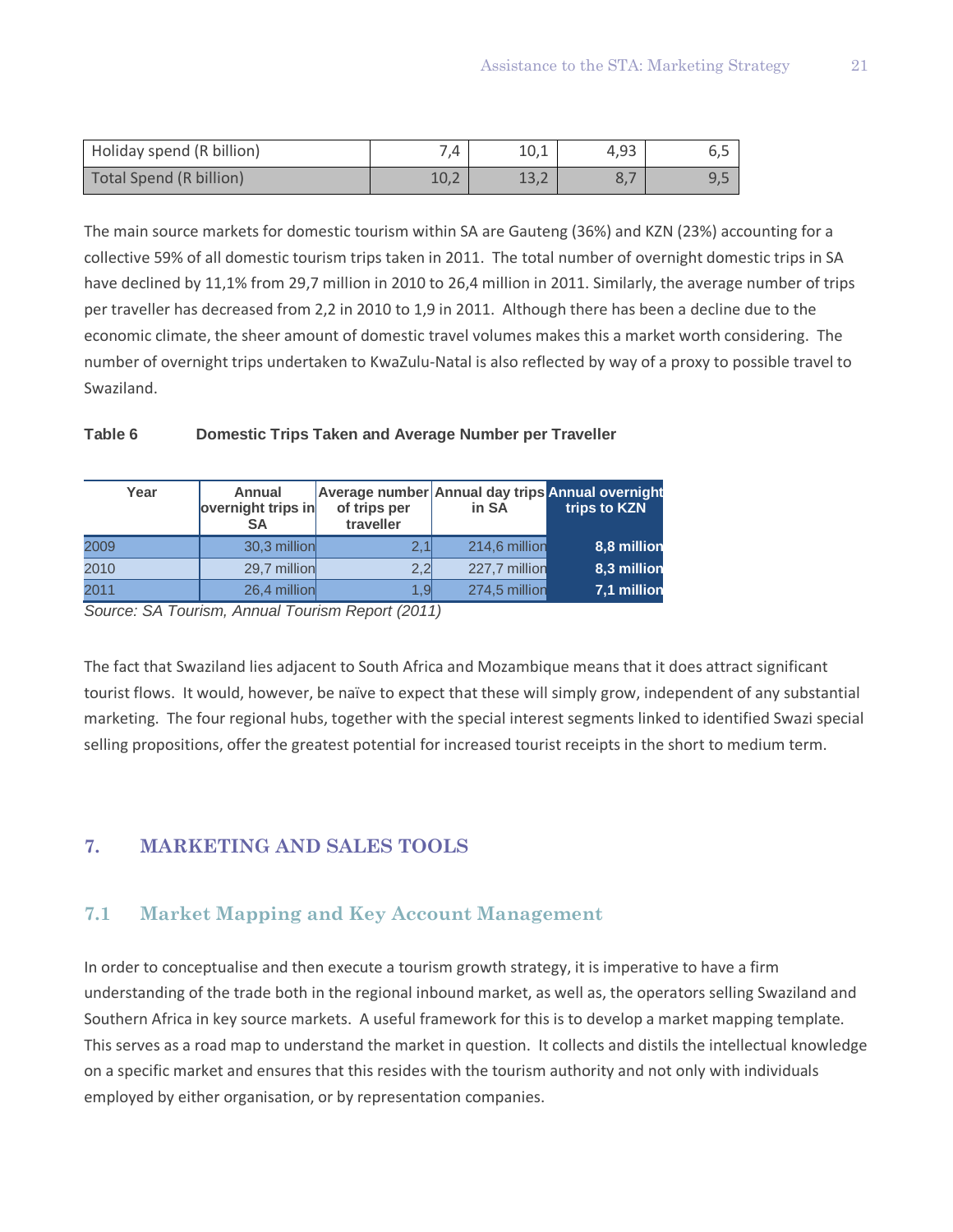The market mapping takes the form of spread-sheets in which key information is captured on all operators. Key data fields such as who the key operators are, relative size, address and contact details, how and importantly what they sell, is stipulated. Key for Swaziland would be to target operators who sell directly to consumers, as opposed to those who sell through travel agents. The former are likely to have a database of past customers and some form of brand loyalty. The potential exists then, to engage the database with offers of new product, such as Swaziland.

This is the crucial road map that informs sales activity going forward. Key here is that it allows active management from the tourism authority head office.

Market mapping is a time consuming and arduous exercise to complete. Once done, it is however relatively easy to maintain. Not many private sector tourism companies are able to compile this type of data. In many senses it is a 'public good' and should be shared with the private sector in the Kingdom as a valuable sales tool. There is clearly a role here for the Research Department at the STA, in terms of mapping and maintaining key source markets.

A useful point of departure for a destination, that is not widely featured in a particular source market, is to do a regional market mapping. This involves a data base of operators listing what countries within south and east Africa, as well as the Indian Ocean Islands, is sold by each operator. An example of this market mapping is attached. It reflects a market mapping done for Namibia for the German market in 2005. This was then disseminated to the Namibian trade, who were then able to use it to target operators who were selling other countries in southern Africa, but not Namibia at that stage.

Once the market mapping has been completed, and depending on in-country resources, a more refined phase of analysis of key accounts is recommended. This involves a more thorough appraisal of each operator than the market mapping allows. It entails three key areas of data capture. Firstly, all the facts pertaining to that operator, and relevant activities and performance. Secondly, an in-depth analysis of these facts, and finally, the development of a detailed action plan for growing tourism receipts from the operator in question, to Swaziland. The data fields to be captured will need to be discussed. An example of a key account analysis of an inbound operator, that was produced for a hotel group in South Africa, is attached.

# **7.2 Joint Marketing Agreements or Co-operative Marketing**

The market mapping serves to assist in identifying current key accounts and operators who may not be currently selling Swaziland, but who demonstrate the potential to do so. These operators can then be targeted for possible joint marketing agreements (JMAs). This form of marketing is also sometimes referred to as 'cooperative' or 'co-op marketing'.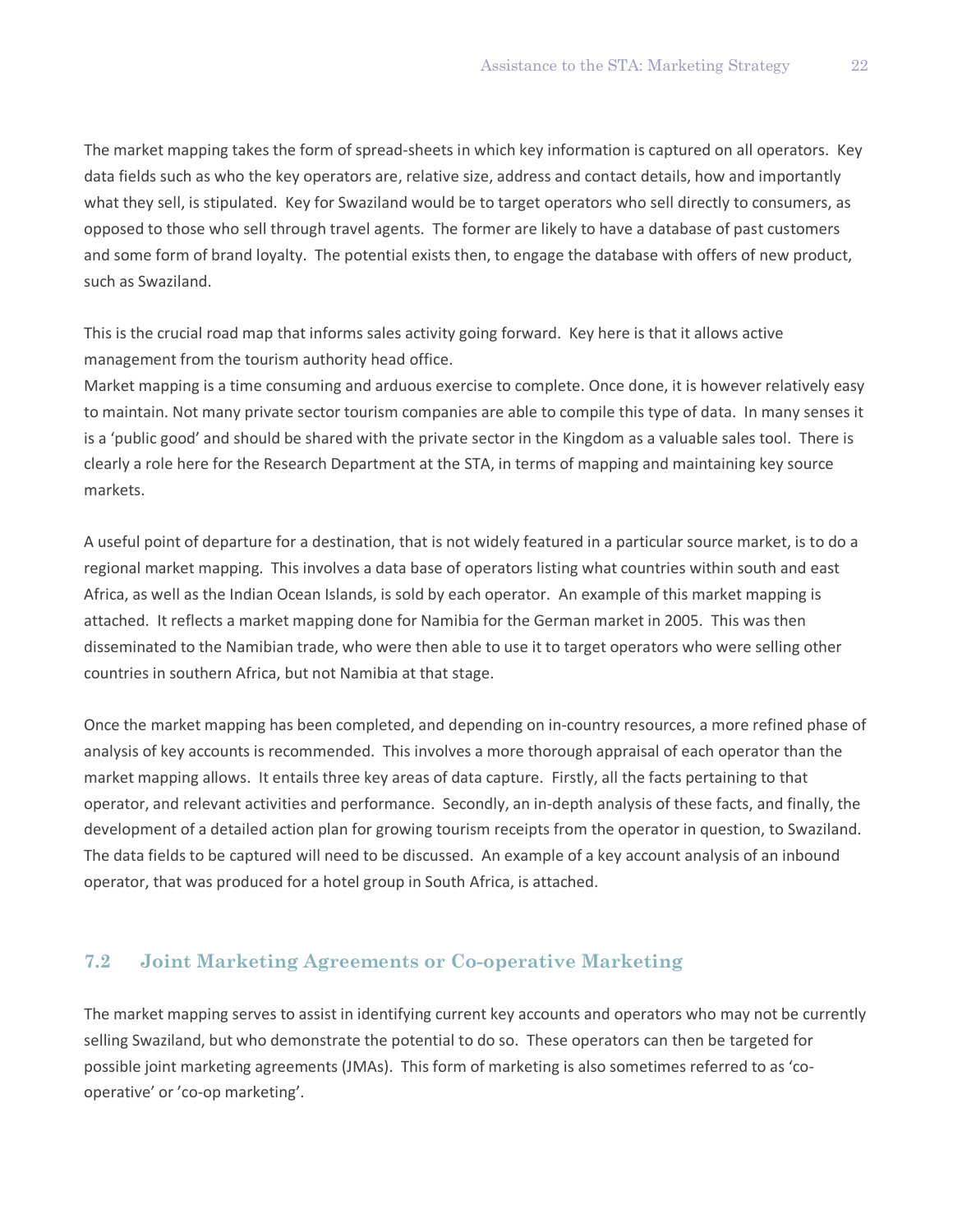The concept of co-operative marketing is predicated on identifying opportunities in a chosen market and/or market segment, and selectively engaging with an appropriate organisation or business entity, to jointly invest in achieving mutually beneficial targeted outcomes.

This is a well-developed form of marketing based on international best practice from destinations such as Australia, New Zealand, Canada, Thailand and latterly South Africa. Essentially it involves marketing campaigns aimed at driving incremental tourism to a destination. It is key that activities identified are indeed incremental and that the tourism promotion body does not end up subsidising what the operator would have spent on their own in the absence of the JMA. To this extent, current and historical marketing activities by the operator are ring-fenced. The incremental marketing campaign is then costed against a projected return on investment. The cost of the campaign is then shared, normally on a 50 : 50 basis between operator and tourism board, (although this ratio can differ depending on the nature of the negotiations).

The hypothetical example set out below demonstrates how the JMA would work, and how the tourism authority calculates and thus evaluates the projected return on investment. The example below demonstrates the enormous leveraging potential inherent in JMAs and introduces a useful return on investment (ROI) calculating methodology that can be used beyond evaluating co-op marketing proposals. It furthermore demonstrates that this form of activity can be timeous and accurately measured in terms of a direct "in-country ROI".

#### **Hypothetical Example of a JMA Deal – "Sense Africa"**

*Sense Africa, a UK based boutique operator, approached the STA with an incremental marketing campaign to stimulate tourism to Swaziland. The cost of the campaign is E 40,000. This cost is shared and each party agrees to pay E 20,000.*

*Sense Africa currently sends 50 passengers to Swaziland as part of its established programme. The campaign is aimed at a targeted direct mail drop aimed at people who have travelled with Sense Africa in the past four years and will target incremental delivery of tourists to Swaziland between November 2013 and March 2014.* 

*Sense Africa projects that they can generate at least an extra 50 tourists through this exercise. From the actual offering in the mail campaign, the tourists will spend 4 days in Swaziland and we can calculate from where they stay and what they do, that the average spend per person per day will be E 1,400.* 

*It is then possible to calculate the projected incremental "in-country" spend that will result from an extra 50 passengers – 50 passengers x 4 days x E 1,400 spent per day = E 280,000. By dividing this amount by the amount contributed by the province, namely E 20,000, a return on investment (ROI) ratio of E 1 : E 14 is arrived at.*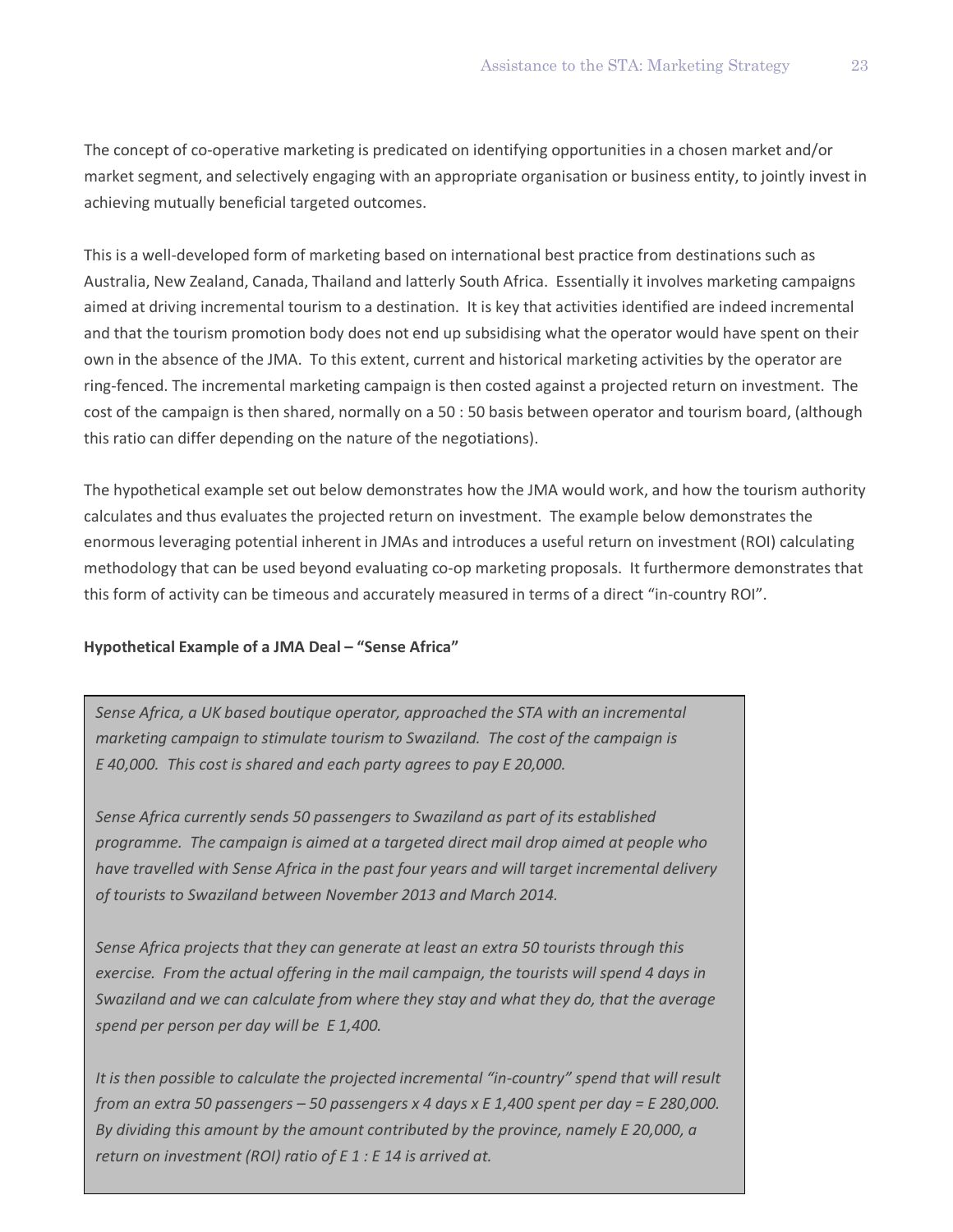A note of caution is that the relatively short time spent by the potential tourists in the Kingdom means that the expected ROI ratios may be fairly low.

There are further benefits that are potentially derived from a JMA approach. In the first instance it extends the current market budget by the collective amounts committed by the operators. It furthermore allows the tourist board to influence the spread and nature of the product offering, as well as the timing of the campaign, as the tourist board is also contributing financially. This aspect needs to be carefully negotiated, and experienced negotiation skills ought to be engaged. The real benefit here is that the tourism board ends up working with key established operators in the chosen target markets, and effectively leveraging off their brands.<sup>[8](#page-25-0)</sup> The JMA approach catalyses and subsidises market entry. Best practice suggests that it be pursued for a maximum of three years, but each agreement should be evaluated on a year by year basis and measured against delivery. After this time the programme should be self-sustaining. The allied aspect is that of catalysing interest in a destination. By galvanising certain key operators to offer a region, this should in turn lead to renewed interest from competitor operators.

In the case of South Africa and Namibia, the JMA marketing tool was exclusively limited to deals with operators in source markets. In the case of Swaziland, given the small size of the market, it may be prudent to extend the concept to proposals from within the Kingdom. These proposals should only be entertained if they are able to show a benefit to the Kingdom as a whole, and not simply a single establishment or business.

This approach was effectively pursued by Namibia Tourism from 2004 to 2006. A synopsis of deals and delivery from specific operators is included in Appendix A. In summary, Namibia Tourism spent N\$ 9,349,781 over three years on a JMA campaign with selected operators. This resulted in 14,125 incremental tourists visiting Namibia which translated into a cumulative "in-country injection" of N\$ 3[9](#page-25-1)4,441,007<sup>9</sup>, yielding a N\$ 1 : N\$ 42.2 return on investment ratio.

A document setting out guidelines for JMA proposals is included as Appendix B.

### **7.3 Representation in Source Markets**

 $\overline{a}$ 

Many tourism authorities seek to establish a permanent office in key source markets to manage the process of destination promotion in that country. These could be staffed by either nationals from the destination or

<span id="page-25-0"></span><sup>8</sup> One of the most productive, and certainly the most evocative, JMA campaigns in recent times was between the Kenyan Tourism Board and Kuoni UK, with the by-line, "Think Kenya, Buy Kuoni".

<span id="page-25-1"></span><sup>9</sup> The 'in-country spend' component include the air ticket, if the tourist flew with Air Namibia, which inflated the ROI ratio slightly.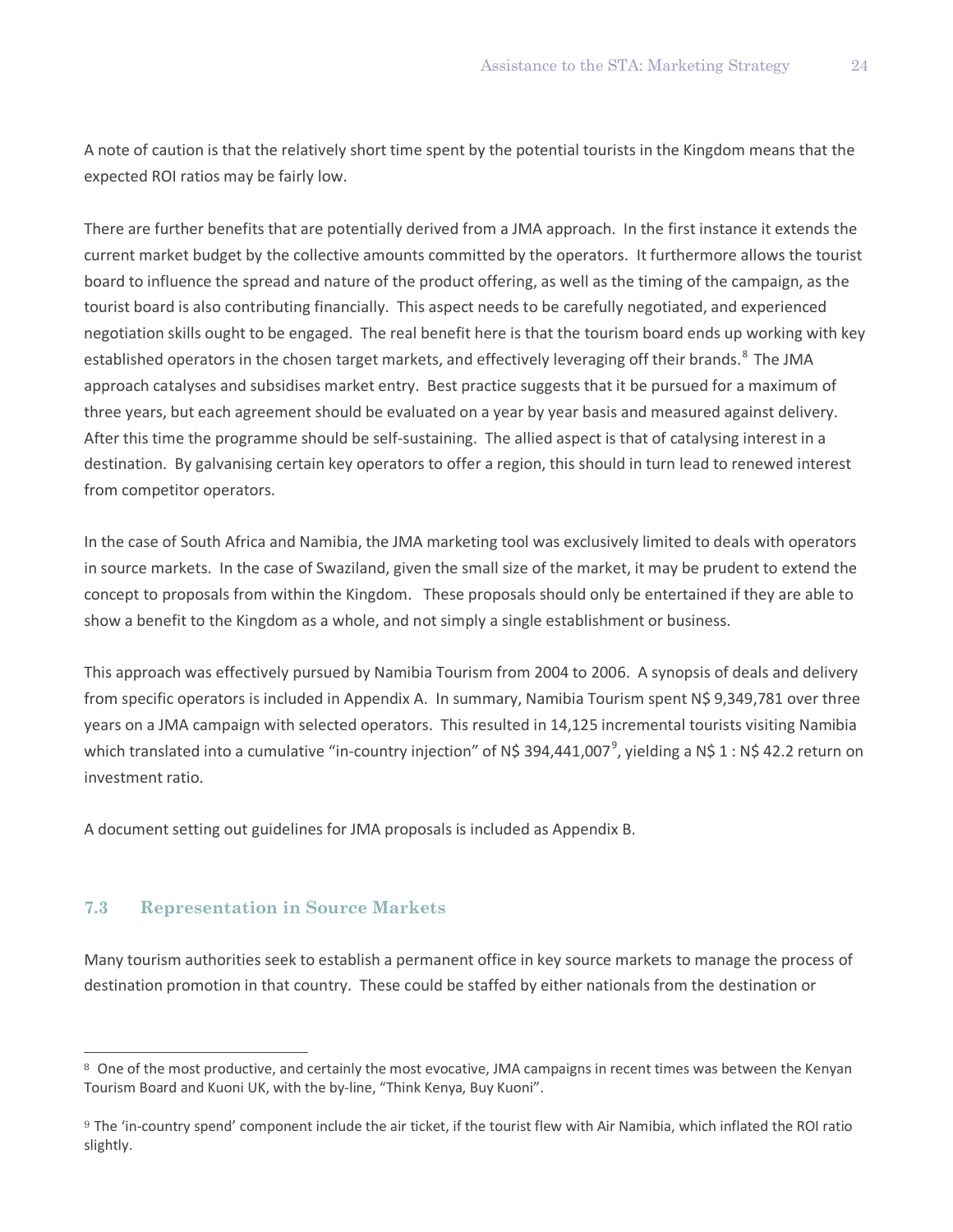natives of the source country, or a combination of the two. In general, this is a fairly costly option and is the norm in mature destinations and / or in lucrative source markets.

A more cost-effective option is to contract a representation company to manage the destination promotion in the country in question. The key requirements to do the job are:

- A knowledge of the source market especially the trade and PR / media
- An ability to speak the language of the source market (i.e. French in France)

It is not necessary, as many tourism authorities believe, to have nationals from the source market selling the destination. An option is to second personnel from the tourism authority to work with the representation company and thus build capacity.

Representation companies provide a hands-on, flexible, knowledgeable entity that can actively service the targeted market on a regular basis. The alternative is to attempt to do this, by officials from the provincial tourism authority travelling to and from the market in question.

These companies should be charged both with growing trade sales, as well as growing consumer awareness through public relations and media. They would commonly be paid a retainer and then be accorded additional operational budget. The representation company would then be charged with the development of a country specific strategy against the budgeted amount that would deliver the following:

- Compilation and management of market mapping data
- Key account analysis
- Sales calls based on market mapping
- Development of trade media strategy
- Procuring JMAs from selected operators
- Development of a tactical campaign to drive sales and/or awareness. This could involve affinity marketing with other products etc.
- PR & media strategy aimed at increasing consumer awareness

Representation companies that have a number of other key international destinations as customers should be valued above stand-alone "one man band" operations. The former have the ability to leverage off their other clients and will be able to bring best practice experience to bear for Swaziland. These companies normally also have a sound knowledge of the trade and have well developed relationships with the operator sector at an executive, as well as at an operational, level.

The hard currency cost of retaining and indeed ensuring that the representation company has sufficient budget to be able to add value can be prohibitive. A seminal, but sometimes, overlooked aspect to engaging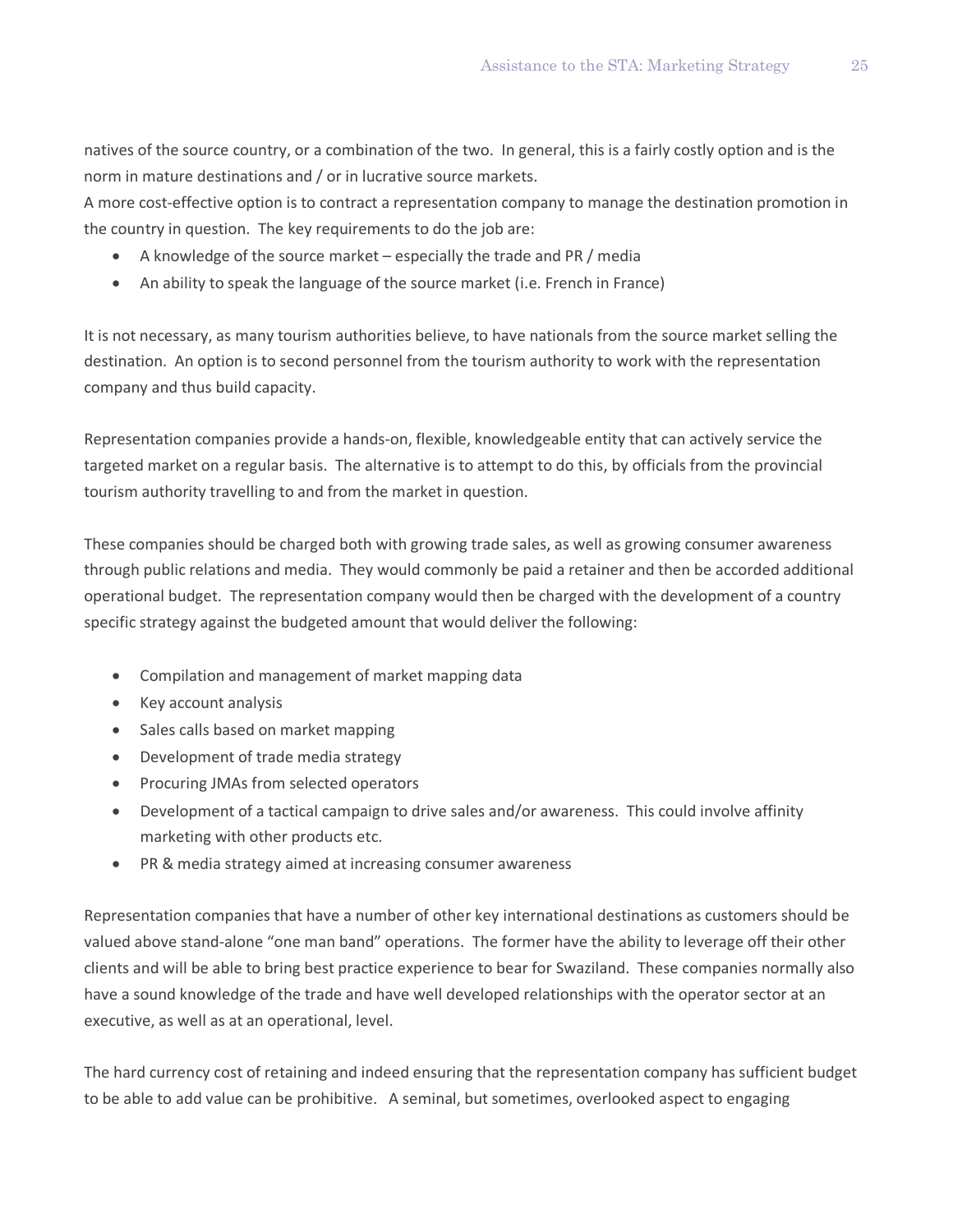representation companies, is active, involved and informed management from the tourism authority head office.

It is furthermore suggested that the process of appointing a representative company be an open and transparent one. A call for proposals should be followed by a short-listing, and then and rigorous interview process where the short-listed companies present and can then be questioned. Pre-determined evaluation criteria should be agreed on by the evaluation panel, prior to the interview process, and this should determine the preferred company.

### **7.4 Trade and Consumer Shows**

Trade shows offer the opportunity to expose Swaziland to a wide array of potential customers. The key international shows the STA attends, are WTM and ITB. The STA essentially subsidises the cost of private sector players by assisting them to attend these events. In many ways Swaziland, given its relatively small size, is different to other regional destinations such as South Africa, Botswana or Namibia. When these countries attend WTM or ITB, there are well over 20 private sector players representing the destination and in the case of South Africa often in excess of 50. This gives a sense that the 'destination' is being showcased. The Swazi presence is somewhat smaller, with a handful of private sector representation. The concern is that, rather than selling Swaziland as a destination, individual properties are being sold.

The strategy supports the continued attendance of flagship trade shows. This should however be undertaken in the context of the overall strategy. Attendance should be contingent on an appointment-based schedule informed by the market mapping process. Given that only a few private sector players deem it affordable to attend these shows there is an added responsibility on STA to utilise the opportunity to sell the destination. By utilising the market mapping the STA should also use the time at these shows on an appointment basis with selected operators. Many attendees at these trade shows sit around waiting for operators to come up and request a meeting or information. There is a need to move from being 'order takers' to order makers'. In addition sales calls can be scheduled in key markets before and after the key trade show, thereby utilising the cost of traveling to the UK or Germany more effectively.

There may well be merit in the STA considering attending Vakantiebeurs in Holland. This should be explored with key accounts that service the Dutch and Belgium markets and should also be done on a strictly appointment basis.

The key regional trade show Indaba is well attended and should be continued. Market mapping and the overall ramping up of a targeted sales process should result in more appointment-based activity on the stand for the private sector players as well as STA staff.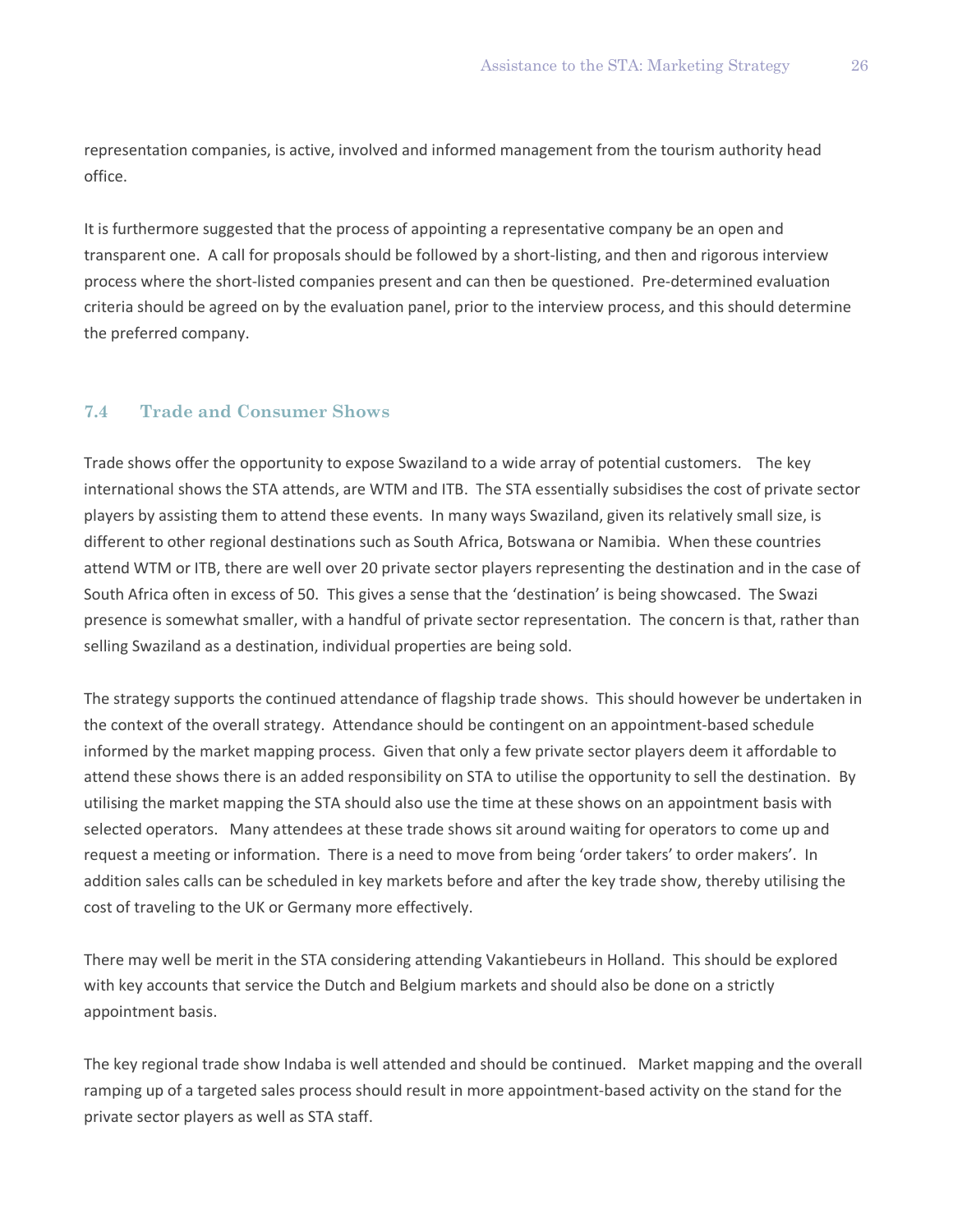Key regional consumer shows such as 'The Getaway Show' should continue to be actively supported.

It is also important to be on the lookout for special interest shows. An example is the Adventure Travel Trade Summit, being held in Namibia in October. It is encouraging that the STA is actively supporting Swazi product in attending the show.

### **7.5 Marketing Collateral**

The STA has produced an official tourist guide in the form of Swaziland Discovery. It contains a wealth of information, as well as a map. It also details a comprehensive list of accommodation. Whilst this has proved to be a useful tool for the direct consumer (i.e. the tourist), it is less useful for the trade. It is suggested that a more concise trade-focused brochure be produced, that is tailored to what there is to do and where to stay. This could then be produced more cost effectively on a DVD. Feedback from inbound agents suggests that the current DVD is informative, but cumbersome. The consumer brochure could also be improved. It should be a marketing piece that communicates key messages that the visitor will want to know about. The following extract from the website encapsulates very well the message of why a prospective tourist should come to Swaziland:

*"Culture and heritage are deeply engrained in all aspects of Swazi life, ensuring an unforgettable experience for all who visit. As well as the rich culture, the overwhelming friendliness of the people makes all visitors feel truly welcome and very safe. Add to that a stunning landscapes of mountains and valleys, forests and plains; plus wildlife reserves across the country that are home to The Big Five, and you have all that's best about Africa in one small but perfectly formed and welcoming country".*

It strongly suggested that a new map of the country be commissioned. The map should clearly depict the condition of all roads. Key product attractions should be clearly shown. It also suggested that a blown-up insert of the leisure heartland around the Eluzweni Valley be included.

A useful and growing medium is video. The current Kingdom of Swaziland video is 3 minutes and 27 seconds in length. It is cast very much from a Swazi perspective and not from the point of view of a prospective tourist. It needs to be shorter and to focus on what a tourist can do and where they can stay.

#### **7.6 Website**

The current website provides a very good overview of what to do and where to stay. Of concern is the 'visibility' of the site on a Google search. In this respect it only appears on the first page of a Google search if one types in 'Swaziland tourism'. 'Swaziland holidays', 'Swaziland vacations' and 'Swaziland Reisen' does not show the STA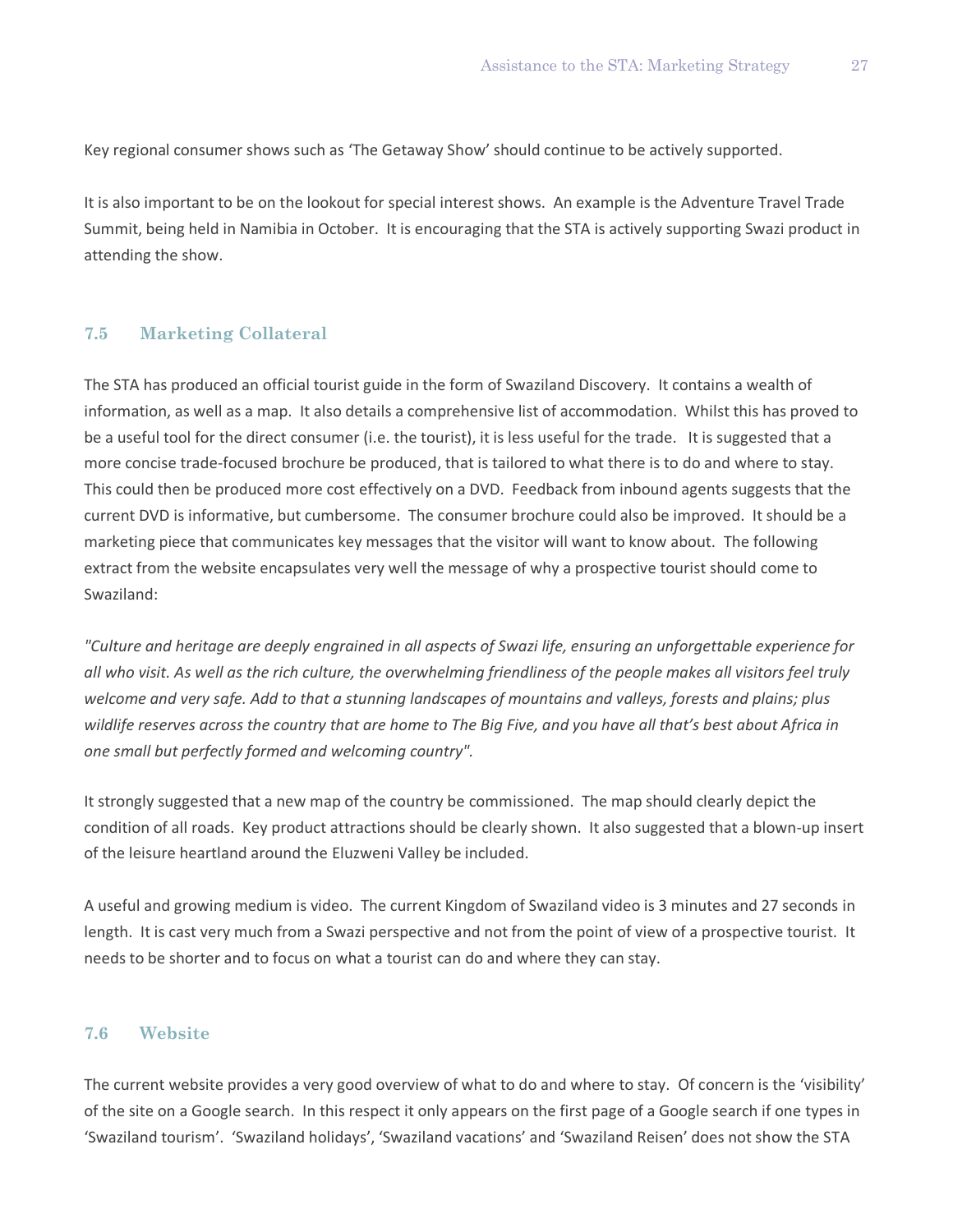site on the first page. The on-going market mapping exercise should be fed into extending and refining the "operator" section. The Geo Group have set up and managed the site to date. It would be instructive to know when and how the site reverts back to STA. Are there any copyright issues with transferring the management of the site? It would also be useful if the site could be translated into at least German, French, Dutch, Portuguese and Afrikaans

A further suggestion is that the text could merit a revision. Too much is apologetic – for example:

*"Despite being the smallest country in the Southern hemisphere, Swaziland more than makes up for its lack of size with a hugely diverse range of attractions and activities."* Starting off with a negative is a sub-optimal way of promoting the Kingdom.

*"Reaching Swaziland by air at present is only possible from Johannesburg, flying to Matsapha (aka Manzini) International Airport on Airlink." "Flights to Swaziland from Johannesburg are currently provided solely by Swaziland Airlink."* The "only" part could be replaced by saying that *"Swaziland benefits from a frequent jet service from Johannesburg that is a part of the South African Airways system and is easily booked anywhere in the world."*

It is also recommended that the STA explores the possibility of establishing a cost-effective booking engine behind the website that allows product owners in Swaziland to allocate inventory on a day to day basis. This will allow smaller product owners particularly to allocate inventory into a system for distribution through the powerful channels that eRes offer.

### **7.7 Social Media**

Given that the realm of social media is a relatively new phenomenon, this section seeks to unpack the various elements and options in some detail. It should be acknowledged that the STA has been active in social media on Facebook and Twitter. There is clearly scope to expand on this and venture into other branches of social media.

### **7.7.1 What is Social Media?**

#### *'Sustained conversations that shape perceptions'*

Social media is gaining prominence as an element of destination marketing at a time when the public sector is cutting funding, requiring them to seek greater value in the way marketing budgets are spent. Social media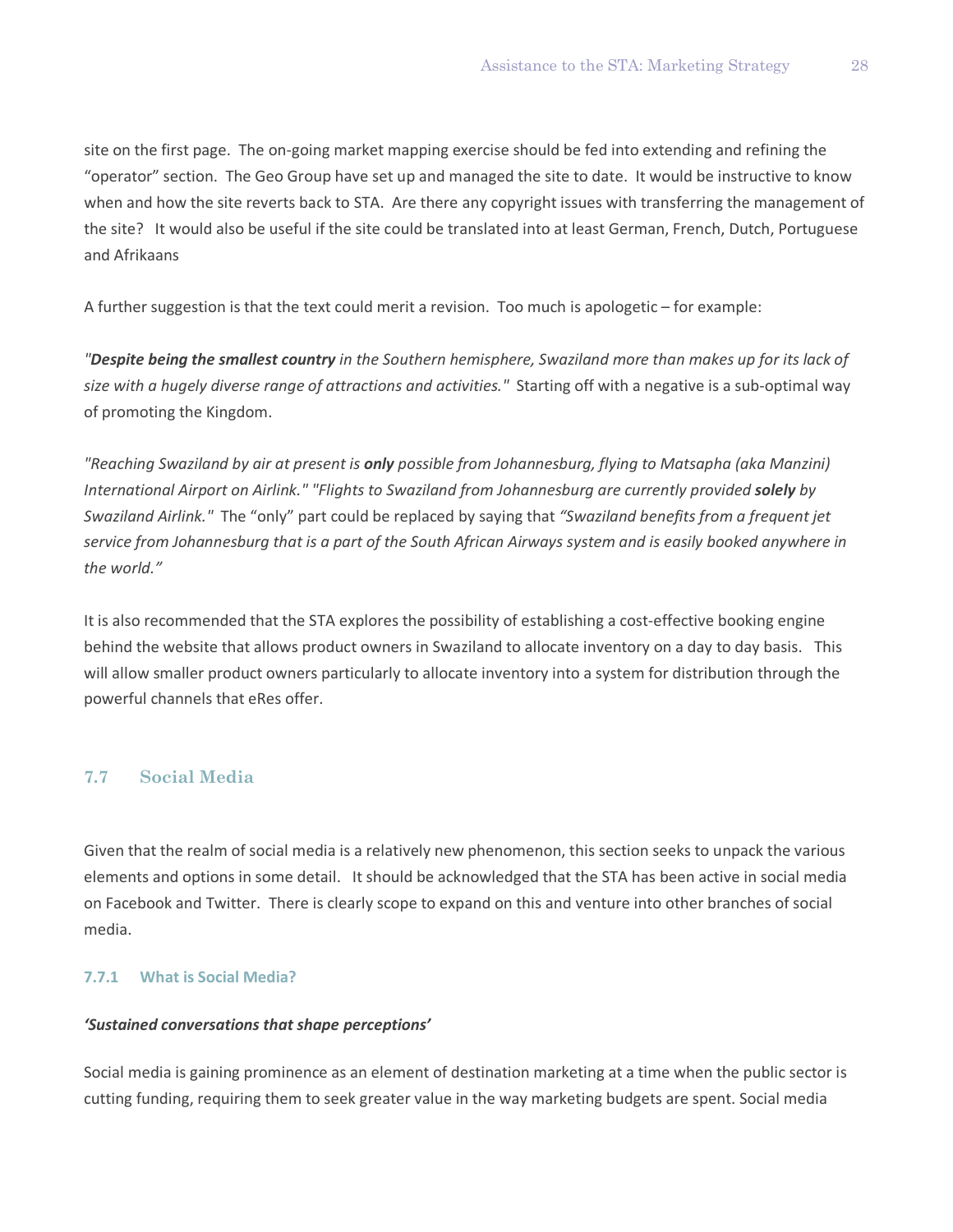offers Destination Marketing Managers a tool to reach a global audience with limited resources. This is a relatively new form of marketing and as such the strategy seeks to unpack the various elements in some detail.

Social media refers to user-generated content on the internet. It's created with free or inexpensive technology, is easy to update, and can reach a niche audience of millions. It is a platform that can be used successfully to identify existing communities of tourist prospects, travellers, and influential people on the main social media sites, on travel specific social media sites, and on established travel blogger sites.

It can be mere words in a blog, but also videos, photos, as well as audio. It can be interactive with unfiltered comments from visitors. As user-generated content, it does away with controls associated with traditional media – it may even reduce the need for big, expensive media.

It also means that government and institutions no longer have ultimate control over the image of Swaziland as a destination. Therefore, it is paramount that a sense of ownership of the brand is established in the private sector, organisations and government alike to ensure some degree of consistency in the Swaziland brand throughout the online presence.

Social Media is based on the simple unwritten premises of transparency, sharing and relationship. Due to its public nature, discussion happens out in the open, providing a safe and socially acceptable space for anyone to weigh in on the discussion.

### **7.7.2 Quick Facts**

- 4 of the top 7 highest-traffic websites (Facebook, YouTube, Wikipedia, and Blogger) are social media websites
- Two-thirds of the global internet population visit social networks *Nielson, Global Faces and Network Places*
- More than half of all people in the U.S. over 12 years old, have set up a social media profile
- With over 400 million users, if Facebook were a country, it would be the 3<sup>rd</sup> largest country in the world
- Twitter now has 110 million users and is adding 300,000 a day

### **7.7.3 Types of Social Media**

| <b>Type</b> | <b>Media</b> | <b>Strengths and</b>  | <b>Key Measurements</b>                                      |
|-------------|--------------|-----------------------|--------------------------------------------------------------|
|             |              | <b>Features</b>       |                                                              |
| Micro-      | Twitter      | Ultra-brief blogging, | • Number of friends/followers                                |
| blogging    | Google Buzz  | 140 characters or so. | • 2nd-order followers (follower's                            |
|             |              | Microblogging gives   | follower count)                                              |
|             |              | people real-time      | • Velocity - average of first- and<br>second-order followers |
|             |              | insight into          | attracted per day since the                                  |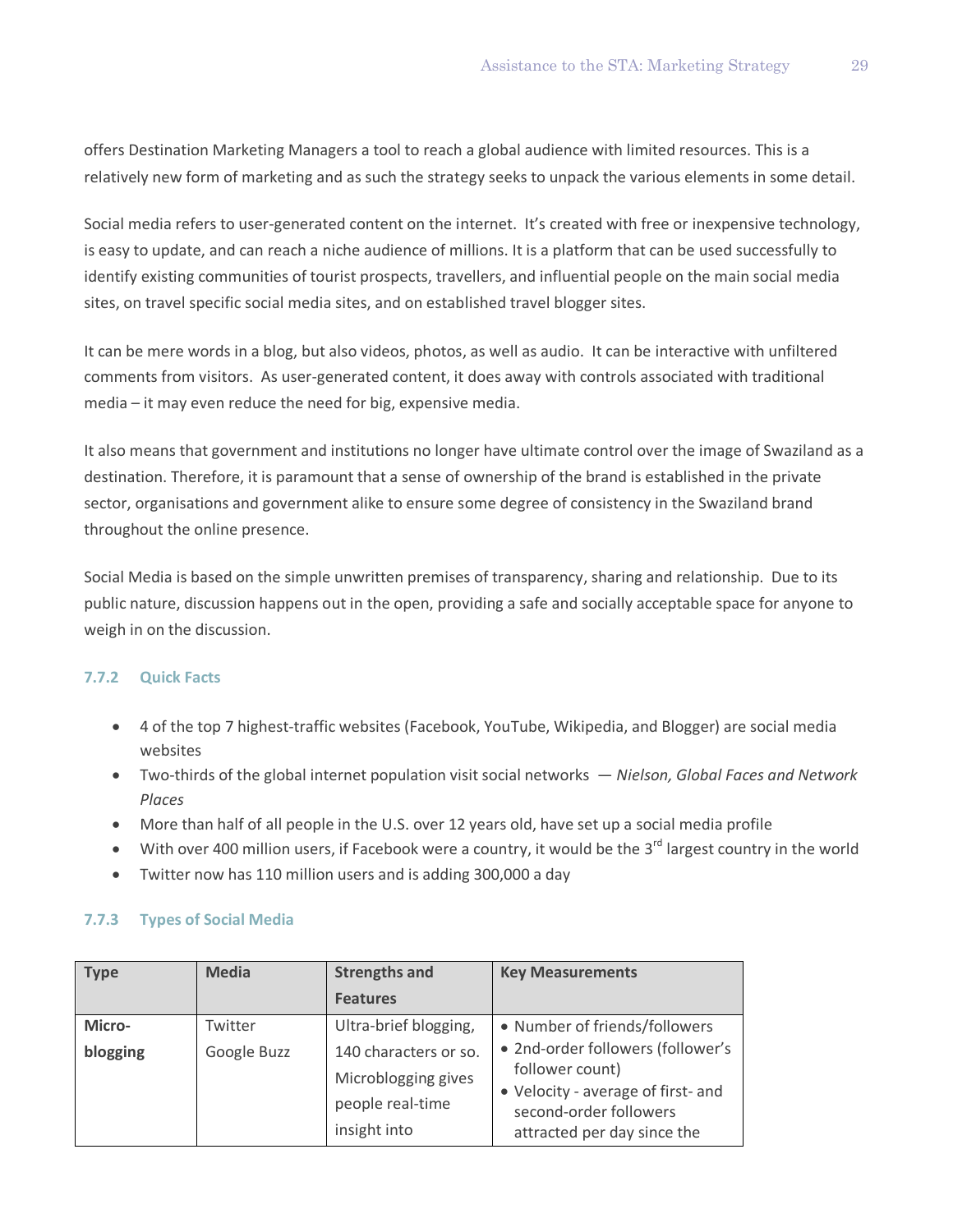|                      |                                                                                  | Swaziland in a<br>digestible way.<br>Retweets promote<br>viral marketing on<br>microblogs. Hashtags<br>provide a<br>streamlined way to<br>organize and track<br>specific topics and<br>events.                                      | account was established<br>• Social Capital - influence of<br>writer followers<br>• Pages ranking on key terms<br>from microblogging sites                                                                                                                 |
|----------------------|----------------------------------------------------------------------------------|-------------------------------------------------------------------------------------------------------------------------------------------------------------------------------------------------------------------------------------|------------------------------------------------------------------------------------------------------------------------------------------------------------------------------------------------------------------------------------------------------------|
| <b>Blogging</b>      | Blogger<br>Wordpress<br>TypePad,<br>Other<br>nonbranded<br>blogging<br>platforms | Blogs boost organic<br>search engine by<br>adding pages to web<br>site and encouraging<br>inbound links. A blog<br>offers the perfect<br>opportunity to<br>"humanize"<br>Swaziland through<br>different voices and<br>perspectives. | • Number of posts<br>• Audience growth - unique and<br>repeat visits<br>• Number of conversions<br>• Conversion rate (depending on<br>specific conversion goals)<br>• Subscribers<br>• Inbound links<br>• Technorati, Allop and other<br>directory listing |
| <b>Video sharing</b> | YouTube<br>Vimeo<br>Keek                                                         | Increase awareness<br>for Swaziland.<br>Improve SEO - Video<br>links show up in<br>search engine<br>results. Publish<br>online videos on the<br>website                                                                             | • Referrals from social video sites<br>• Views of videos on social sites<br>• Pages ranking on key terms<br>from social video sites<br>• Subscribers to video channels                                                                                     |
| <b>Photo sharing</b> | Flickr                                                                           | Photo sharing allows                                                                                                                                                                                                                | • Referrals from photo sharing                                                                                                                                                                                                                             |
|                      | Picasa                                                                           | for a personal,                                                                                                                                                                                                                     | sites                                                                                                                                                                                                                                                      |
|                      | Photobucket                                                                      | human touch to<br>Swaziland. Use<br>shared photos to                                                                                                                                                                                | • Views of photos on social sites<br>• Subscribers to photo profile or<br>pages<br>• Pages ranking on key terms                                                                                                                                            |
|                      |                                                                                  | start conversations                                                                                                                                                                                                                 | from photo sharing sites                                                                                                                                                                                                                                   |
|                      |                                                                                  | with prospects, and                                                                                                                                                                                                                 | · Subscribers to video series or                                                                                                                                                                                                                           |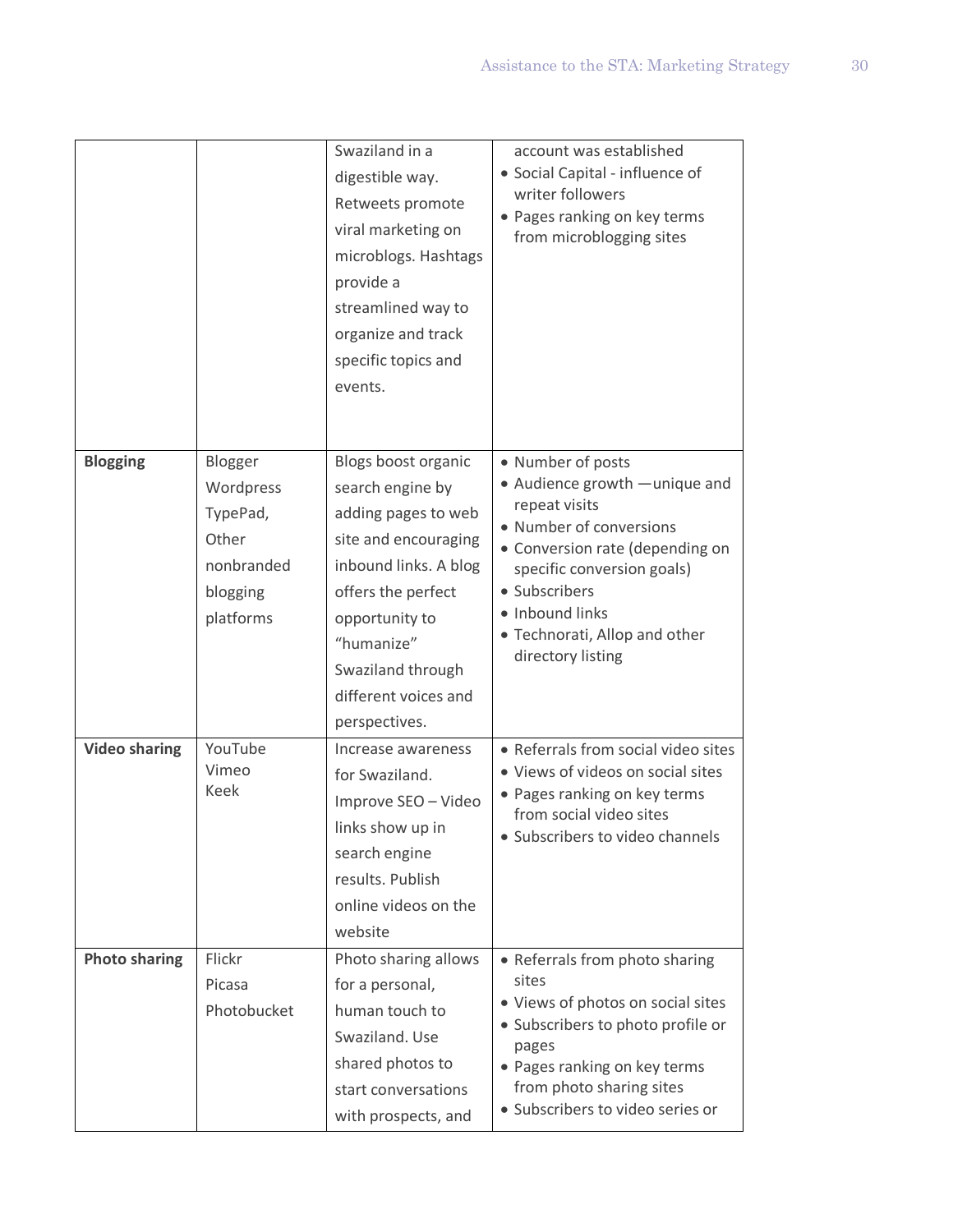|                    |               | learn more about        | channel                                                           |
|--------------------|---------------|-------------------------|-------------------------------------------------------------------|
|                    |               | them. Improve SEO       |                                                                   |
| <b>Document</b>    | Google docs   | Similar to a            | • Referrals from                                                  |
| sharing            | Slideshare    | "Resources" or          | presentation/document                                             |
|                    | <b>Issuu</b>  | "Downloads" section     | sharing sites<br>• Views on presentation sharing                  |
|                    |               | on the website, with    | sites                                                             |
|                    |               | the added benefit of    | • Pages ranking on key words                                      |
|                    |               | greater exposure.       | from presentation/document                                        |
|                    |               | Upload and share        | sharing sites                                                     |
|                    |               | content that            | • Subscribers to profile or pages                                 |
|                    |               | addresses tour          |                                                                   |
|                    |               | operators               |                                                                   |
| <b>Bookmarking</b> | digg          | Social bookmarking      | • Referrals and visits from these                                 |
|                    | de.lic.ious   | lets users share the    | sites                                                             |
|                    | reddit        | websites that they      | • Page rankings on key terms                                      |
|                    | Tumlr         | think are interesting   | from these sites<br>• Button views - the number of                |
|                    | StumbleUpon   | with other users who    | times the sharing icon (button)                                   |
|                    | Pinterest     | have similar            | was viewed on the site                                            |
|                    |               | interests.              | • Bookmarks - the number of                                       |
|                    |               |                         | bookmark events                                                   |
|                    |               |                         | $\bullet$ Bookmarking rate $-$ the<br>number of bookmarks divided |
|                    |               |                         | by button views                                                   |
|                    |               |                         |                                                                   |
| <b>Social</b>      | Facebook      | Facebook Page as a      | • Number of posts                                                 |
| <b>Networking</b>  | $Linkedin -$  | mini-website to         | • Audience growth<br>• Interactions in groups and fan             |
|                    | professionals | share information,      | pages                                                             |
|                    |               | grow a fan base, post   | • Number of likes                                                 |
|                    |               | multimedia content,     | • Number of shares                                                |
|                    |               | communicate events      | • Referrals from social networks                                  |
|                    |               | and give status         | • Connections on social networks                                  |
|                    |               | updates. The more       | • Facebook platform                                               |
|                    |               | people that 'like', the |                                                                   |
|                    |               | more Swaziland gets     |                                                                   |
|                    |               | promoted to their       |                                                                   |
|                    |               | friends and             |                                                                   |
|                    |               | networks.               |                                                                   |
|                    |               | As a leading social     |                                                                   |
|                    |               | networking site for     |                                                                   |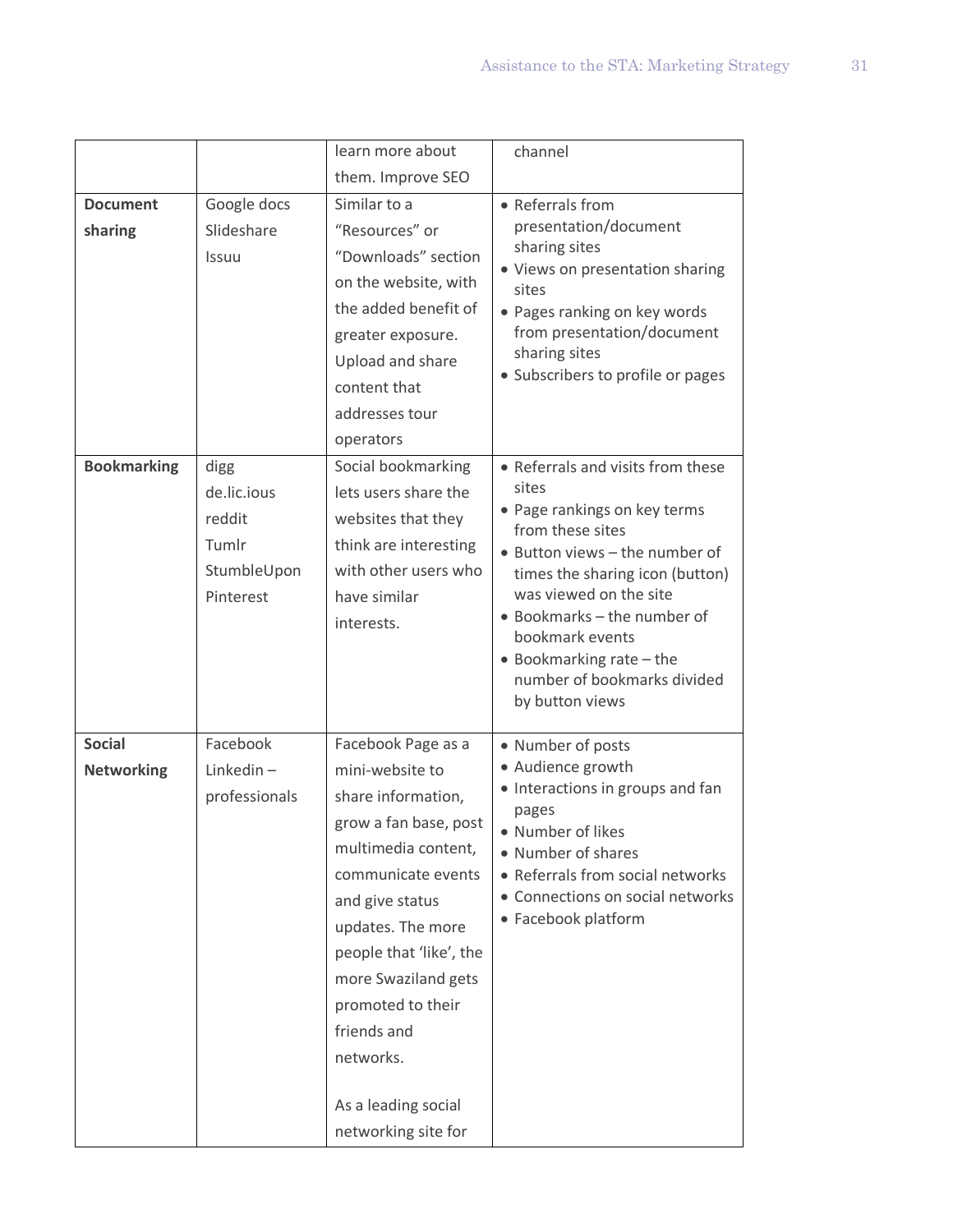|                        |                                                                | professionals,<br>LinkedIn is a perfect<br>way to approach<br>operators in key<br>markets. Use                                                                                                                                                                                                |                                                                                                                                                  |
|------------------------|----------------------------------------------------------------|-----------------------------------------------------------------------------------------------------------------------------------------------------------------------------------------------------------------------------------------------------------------------------------------------|--------------------------------------------------------------------------------------------------------------------------------------------------|
|                        |                                                                | "shared<br>connections" to<br>make introductions.                                                                                                                                                                                                                                             |                                                                                                                                                  |
| <b>Commenting</b>      | Mainly topical<br>and often self-<br>developed<br>(nonbranded) | Write interesting<br>blog posts that<br>engage readers and<br>encourage<br>comments. Start a<br>two-way<br>conversation by<br>offering engaging<br>commentary that is<br>insightful and<br>stimulates dialogue.<br>As a reader, only<br>comment when<br>there's something<br>valuable to say. | · Inbound links<br>• Number of comments<br>· Increased number of<br>conversions from commenters<br>• Increased traffic on searchable<br>comments |
| <b>Travel specific</b> | Tripadvisor<br>TripIt                                          |                                                                                                                                                                                                                                                                                               |                                                                                                                                                  |
|                        | Dopplr<br>TripLine<br>Lonely Planet                            |                                                                                                                                                                                                                                                                                               |                                                                                                                                                  |

### **7.7.4 Content Type**

In its simplest form, there are 3 types of social media content:

- **News Content** This is content that is time-sensitive and is based on facts, events, and happenings in Swaziland. News content does exceptionally well in the realm of most social media sites. In reality, there are two types of news in terms of social media opportunities:
	- a.) the news gathered from other sources and submitted
	- b.) the news created internally us (by using research, case stories, scoops, etc.)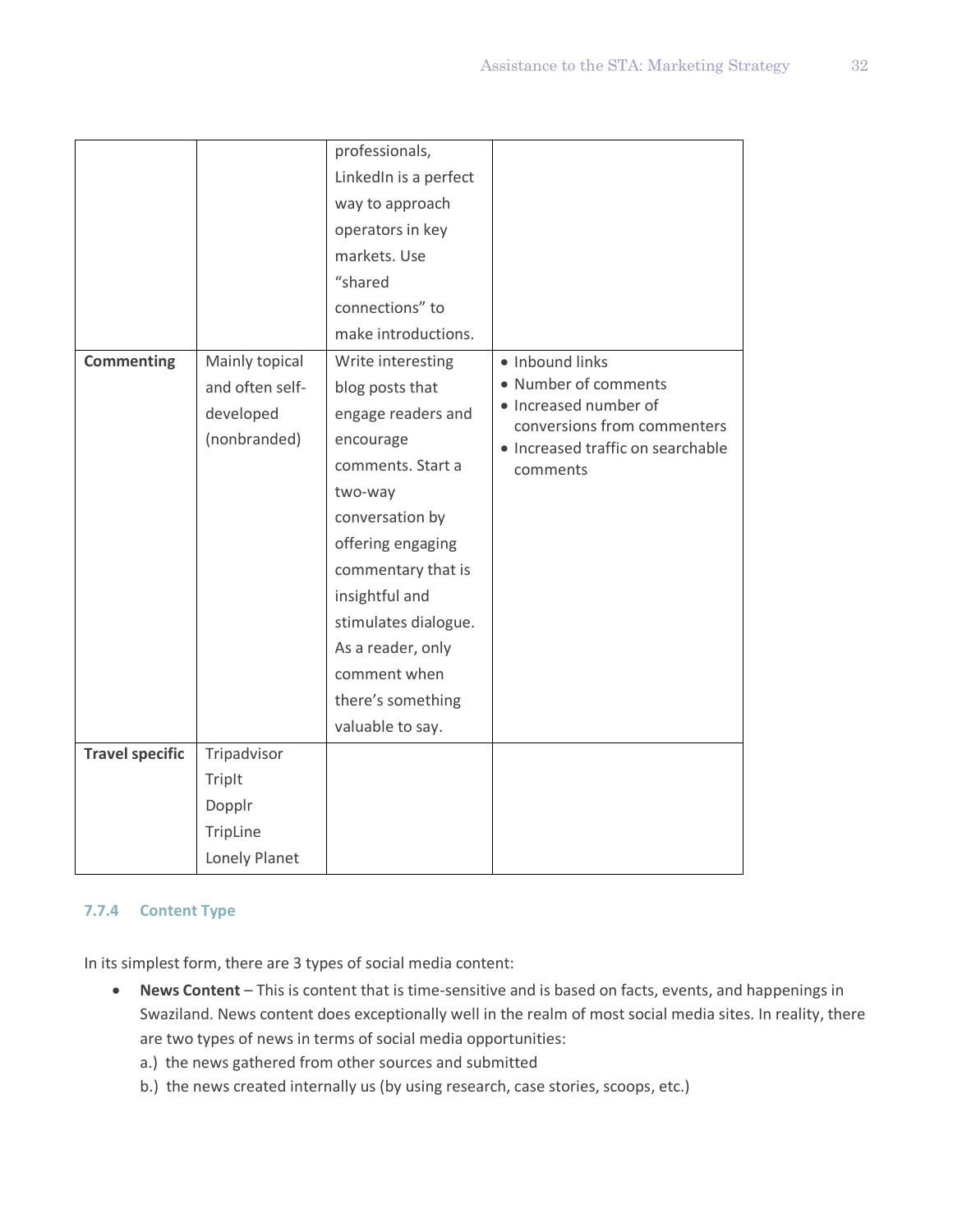- **Entertainment Content** This type of content is designed to entertain or attract attention e.g. "Top 10" type lists, staged videos, majestic images, and the like. These entertainment-focused submissions typically perform well on general social media sites like Digg, Reddit, or Stumbleupon but do poorly on industry sites.
- **Resources/Educational Content** These types of posts are based on research and facts. The depth and comprehensiveness of information increases the likelihood that they'll be bookmarked or saved for future reference. These types of posts would work towards educating operators in the industry about Swaziland as a destination.

### **7.7.5 Examples of Content**

- Photographs
- Stories on exciting topics
- Articles
- Videos of people, places and activities
- User-generated articles and videos
- Mailers
- Surveys

#### **7.7.6 Objectives of a Social Media Strategy for Swaziland**

The objectives of a social media strategy for Swaziland include:

- Building awareness of Swaziland as a tourist destination
- Embrace and project the Swaziland brand's personality
- Positively position Swaziland among its competitors
- Gain valuable industry insight by listening intelligently to community, industry and competitors
- Crowd source fresh ideas from Swaziland's biggest fans
- Identify new product ideas
- Increase web site traffic
- Improve search engine rankings
- Drive traffic to the Swaziland trade show stand

#### **7.7.7 Suggested Action Plan**

- *Listen to conversations* **–** Who is talking about Swaziland? What are they saying? What are they interested in and where are they saying it?
- *Establish share of voice* There are millions of conversations online. When tapping into the ones about traveling in neighbouring countries, what share of voice do we have?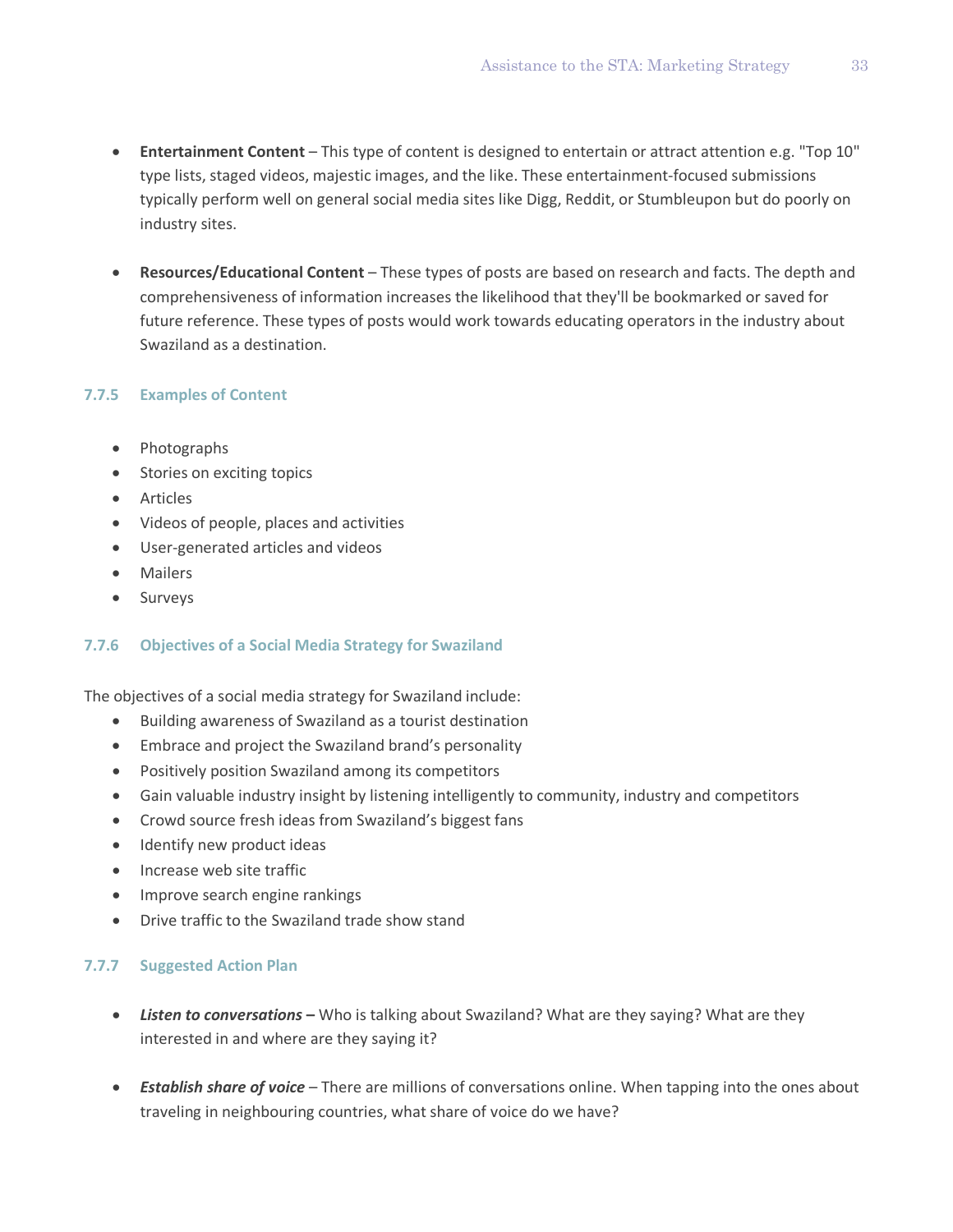- *Set goals* **–** Use the information and insights gathered to set the goals that should be pursued in social media.
- *Find bloggers and communities* **– Where are the conversations taking place?** It's no longer about how many people we will reach, it's about whether we have reached the right people who want to engage and communicate with us?
- *Identify Influencers*
- *Develop a content strategy* Success in social media is dependent on the quality of content and its ability to engage people in conversations.
- *Pick the right media* **–** Should Swaziland have a Facebook page, Twitter, Blog or does it make more sense to be somewhere else?
- *Create and distribute content* **–** once the content strategy is in place ideas will naturally flow about which content to create. Good content not only sparks conversations it also builds links. People will share the content, and they'll link to it from blog posts and tweets. This can raise search visibility and drive lots of traffic to the content.
- *Engage in and facilitate conversations* **–** Social media is about two-way communication.
- *Measure results*

### **7.7.8 Recommendations for a Social Media Campaign**

- **Find our best ambassadors -** When it comes to most destinations, the power of the experience usually comes most from the people who have already been there and talk about it. The benefit of social media is that it allows us to find these people easily. They are the ones that upload hundreds of great photos, or comment on message boards or write blog posts. Once it has been determined where to find them, we are in a much better place to think about how we might help them share their positive experience in Swaziland with even more people.
- **Create a unique and sharable experience –** Swaziland is still considered off the beaten track and the uniqueness and relative inaccessibility as a destination could be turned to a marketing advantage.
- **Interact with people** Community conversations are an integral part of any outreach campaign and we can gain valuable insight.
- **Tell stories** To ensure open communication and continuous interest (followers), keep it more about the stories than just blasting promotions from the private sector.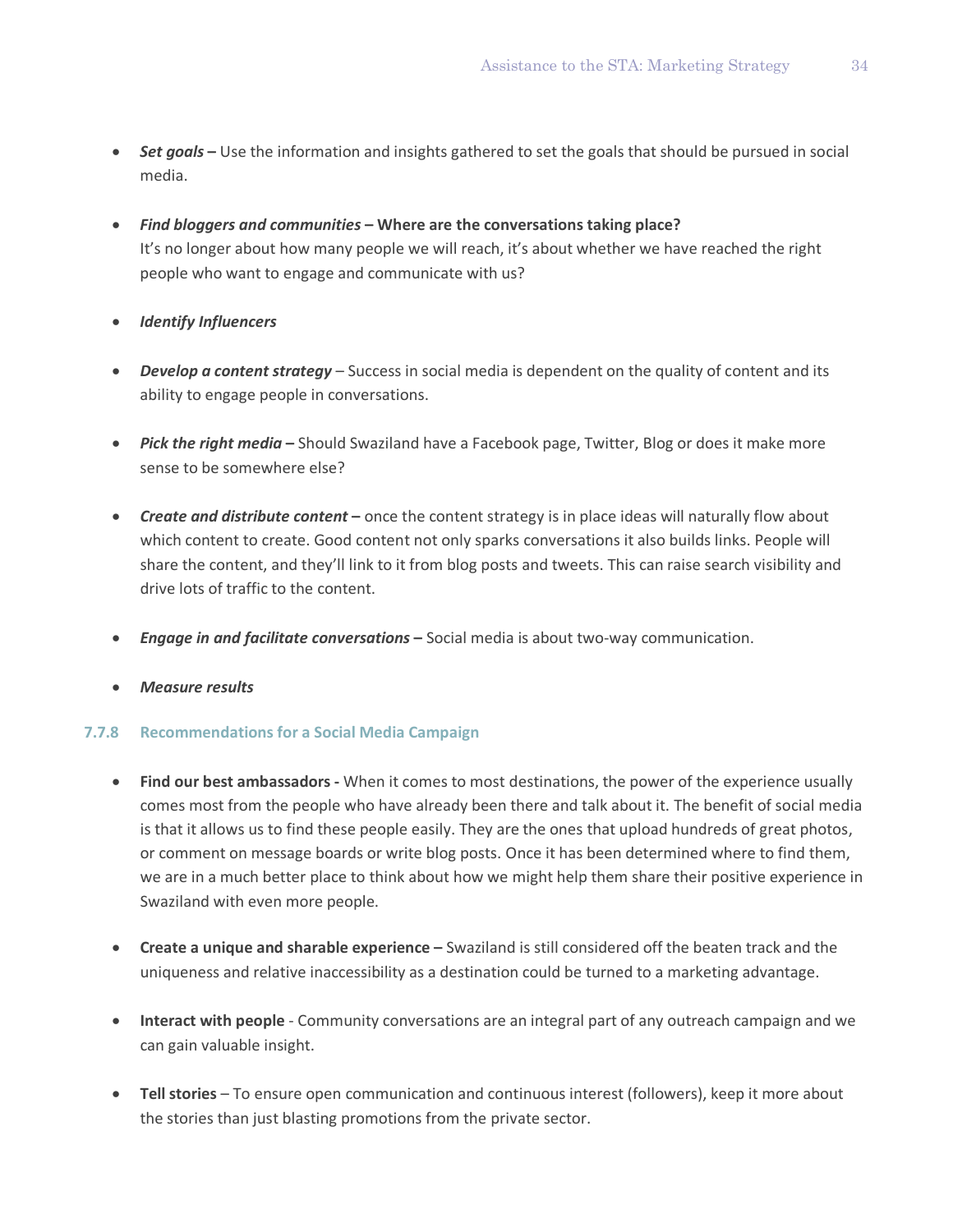- **Show real faces** Imagine how beautiful and strong a campaign with all the different faces of Swaziland could be.
- **Aim at user-generated content** Reviews, comments and tweets are good ways to pass on travel advice and recommendations. People who have truly loved a place will dedicate a like, make a re-tweet or give a comment honouring Swaziland.
- **Be curious and experiment –** Why not use the opportunity to give Swaziland a unique voice and identity

### **7.7.9 Key Performance Indicators**

Social media is about creating followers that are engaged with Swaziland and connect with what Swaziland has to say. It could be difficult to measure exactly when those followers might convert into actual tourists. However, it is certain that as more people become aware of Swaziland as a destination, the more likely they are to visit one day or recommend someone else to come.

STA will measure social media impact based on:

- **Volume -** the number of comments, 're-tweets' or followers around a specific topic.
- **Sentiment** the perception of the topic in terms of positive or negative.
- **Penetration** how far the topic is moving across social networks.

Regular monitoring will allow the online marketing team to instantaneously capture developing trends and conversations around Swazi related topics and either amplify the positive messaging or respond intelligently to questions or negative feedback. Positive mentions will boost the morale, highlight what is being done well, and uncover fans. Negative mentions are even more valuable. They will give STA a chance to turn a vocal critic into a vocal fan and they will show, what needs to change.

Success in online marketing will also be measured by increased traffic and engagement on Swaziland platforms including social media platforms, the website, blog content hubs and advertising initiatives.

### **Tracking Tools:**

- FanPilot
- Facebook Insights
- Google Analytics
- Hootsuite Ow.ly Summaries
- LinkedIn Analytics
- YouTube Insights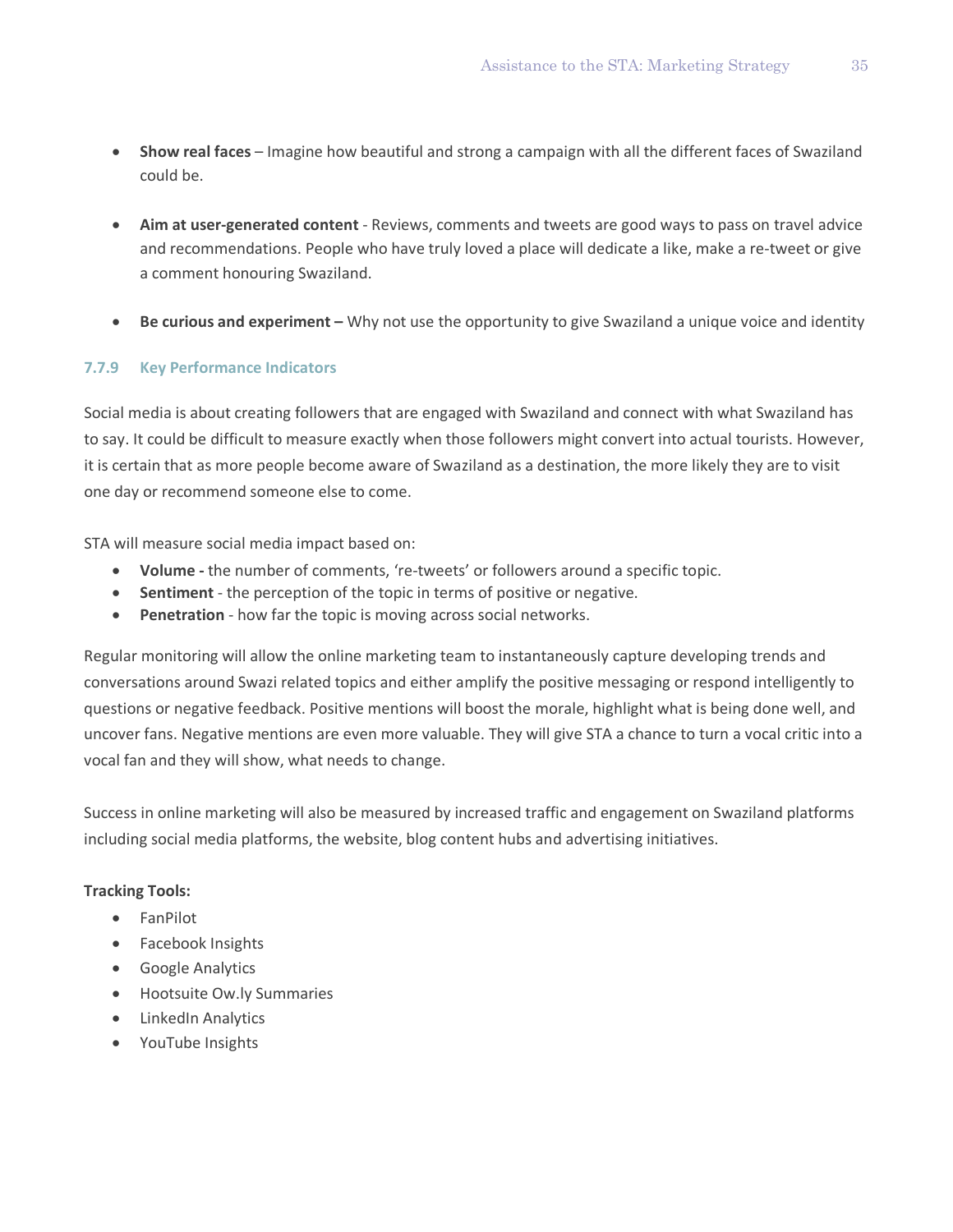### **Negative Comments**

Giving power over to an audience can be a risky procedure, especially if they have any gripes with the country or any of its citizens. Although many examples show that when a brand engages, the number of negative comments decreases, a social media campaign has the potential to go horribly wrong and impact the Swaziland brand in a negative way. It is recommended, but not included in this draft, that an emergency damage control plan is developed.

- Social media is not a panacea: if the branding or the products offered are inadequate, social media will not make that go away
- While many of the tools are free, it can take a substantial investment in time and consistent effort to build up a loyal following on the main social media sites
- Social media is not just another advertising channel old-school marketing messages will not work
- There is a substantial learning curve in terms of the technology, language, and culture of the various social media sites
- Social media is always evolving, so successful methods can stop working
- Success may require effort from a team, not just from one person

### **7.7.10 Who Will do Social Media for Swaziland?**

The first step in choosing who does social media for Swaziland is deciding between doing it internally, hiring a consultant to do it, or a combination of the two. The learning curve can be shortened with social media consultants who can train and help identify online communities where travellers already gather. But ultimately, the people who work to promote the tourism sector should do the social media activity. It is incredibly difficult to hire an outsider to be the authentic voice of Swaziland. When considering who can do social media, it isn't so much about experience as it is about finding someone who:

- Has deep knowledge of travellers, the tourism industry and the products of the region
- Exemplifies the personality of Swaziland
- Has insatiable curiosity
- Has integrity
- Has good people and communication skills
- Has a strong work ethic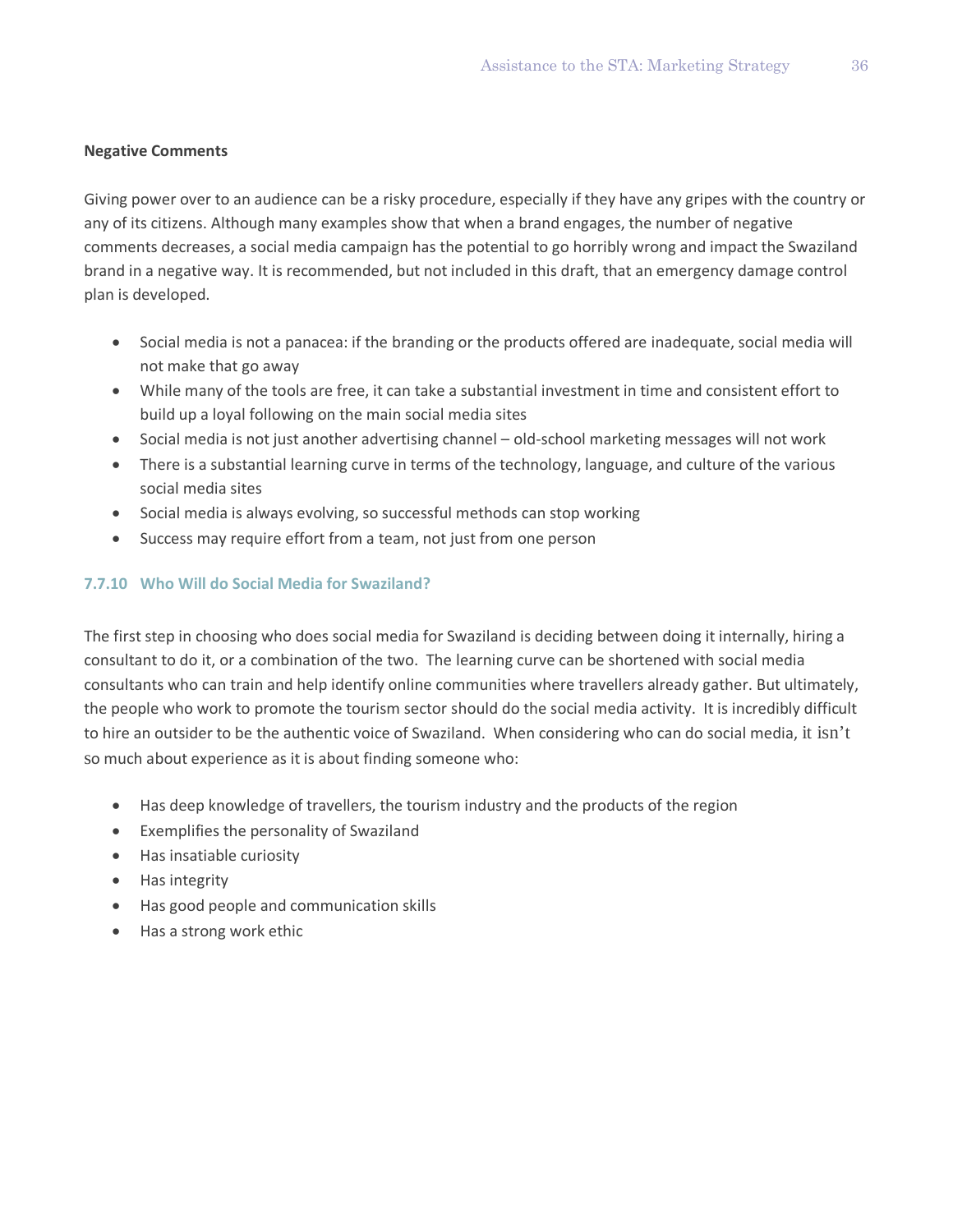### **8. THE MARKETING STRATEGY**

It has been noted that the marketing activities adopted by the STA to date have lacked a clear sense of target markets. It is suggested going forward that clear target markets are selected and backed up by clear plans of action per market with associated budgets. The marketing strategy has taken as its point of departure the current marketing budget of E 8 million plus E 2 million expected to be raised by the tourism levy. There is thus approximately E 10 million available for the marketing budget. Of this E 1 million is dedicated to the research department. This leaves E 9 million. The marketing strategy suggests that E 6 million be spent in regional markets and E 3 million be spent in overseas markets.

#### **8.1 International**

The strategy will be tailored to the suggested budget of E 3 million. The overseas markets are currently served by a representation company, Geo, in the UK. They are further serviced by visits by senior staff, generally around trade and consumer shows. The STA has recently contracted capacity based in the Western Cape to promote Swaziland. It remains unclear what markets received priority above others and what the plan of action for growth was per market.

#### **8.1.1 Target Markets**

It recommended that the three key overseas source markets of the UK, Germany and the Netherlands are selected as overseas target markets. France was a consideration, but was omitted as the current limited budget precluded the necessary language and translation requirements with respect to marketing collateral and sales visits. These are the largest three individual overseas source markets and together they accounted for 34.6% of all overseas arrivals in 2012. Moreover they also account for 32.8% of overseas arrivals to South Africa. The UK is the largest overseas source market to South Africa. Germany is third and the Netherlands fourth.

The USA is the second largest overseas source market to South Africa. It is excluded from Swaziland's target list for a number of reasons. Firstly, the relatively low percentage of leisure to Swaziland (62.4%) compared with the suggested targeted four markets, where the leisure percentage is above 80%. Secondly, the fact that the US market traditionally avoids self-drive in Southern Africa, preferring escorted touring. Thirdly, the fragmented tour operator sector coupled with the sheer size of servicing the market makes it prohibitive in the context of the limited STA budget.

Although there has been a lot of hype around the growth of arrivals from China, Brazil and India to South Africa, the current budget available to STA precludes these as target markets in the short to medium term. The fact that 31.4% of Chinese and 42.7% of Brazilian arrivals to South Africa are in transit and spending at best one night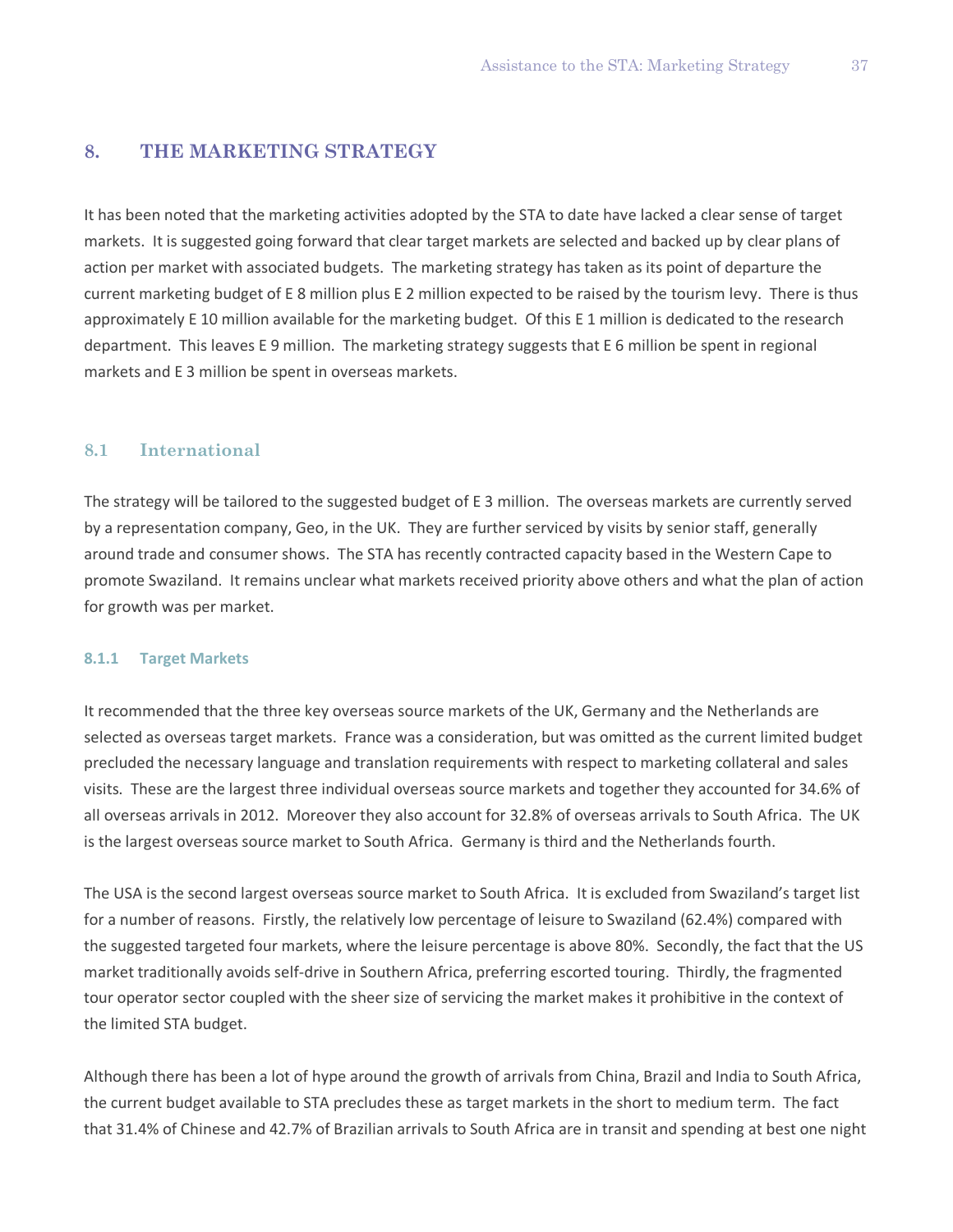near OR Tambo airport, diminishes the appeal these markets may have. Moreover, the fact that Indian tourists still require visas to enter Swaziland (and there is no Swazi High Commission in India) is a major deterrent to the growth of this market.

#### **8.1.2 Overseas Operators**

The appropriate point of departure is to conduct a thorough market mapping exercise for each target market. This should list all the operators who sell South and East Africa. The data fields that should be captured should be akin to the market mapping exercise undertaken in the UK earlier this year. The market mapping is attached. It is imperative that the method of selling is captured. Of primary interest to Swaziland are operators who sell directly to consumers and who have a database of past clients. These operators have a greater propensity to explore new modular product offerings with multi-night stays in the Kingdom targeted at repeater clients. The aim should be to target these operators for sales meetings. The aim is to secure a greater product exposure for Swaziland. This could be supported by the JMA mechanism, which reduces the risk to the operator. The operator will normally have a clear sense of possible marketing and sales support to ensure that the incremental programme sells. Educationals, product training and 'fam trips' should be linked to the new marketing plan and should form part of the JMA. It is also prudent to encourage the operator to suggest PR coverage by utilising a journalist they have worked with in the past. The costs of this should also be encapsulated in the JMA, thus making it as holistic as possible. In this way all marketing activities are linked to and support the sales process. It may well emerge from the market mapping that operators who do not sell directly, may exhibit a willingness to work with the STA in growing the destination. These leads should also be actively pursued.

Feedback from the representation company contracted by Tourism KwaZulu-Natal in the UK points to a resurgence in the travel agent segment, particularly to long-haul destinations. The representation company is doing an increased amount of online activities with travel agents, including online destination training and booking incentives, e-newsletters and social media. The latter can either take the form of basic Facebook or Twitter (for free) or a more sophisticated campaign where an outside specialist is brought in. Destination supplements, travel agent educationals, tour operators product manager educationals, Southern African Tour Operators Association (SATOA) workshops and tour operator dinners (ie industry entertainment and networking) still form part of their activities.

#### **8.1.3 Regional Inbounds**

A key data field in the overseas target market mapping is 'inbound operator or Destination Management Company (DMC)'. Inbound operators play a crucial role in tourism to Southern Africa as it is predominantly a 'touring' destination where the tourists will stay at varied accommodation and engage in a number of activities during their holiday. The majority of overseas operators contract their programmes through South African based inbounds. This is in contrast to 'stay-put' destinations, such as Mauritius, where the overseas operators will contract directly with hotels. An important consequence of this is that the inbound companies play a key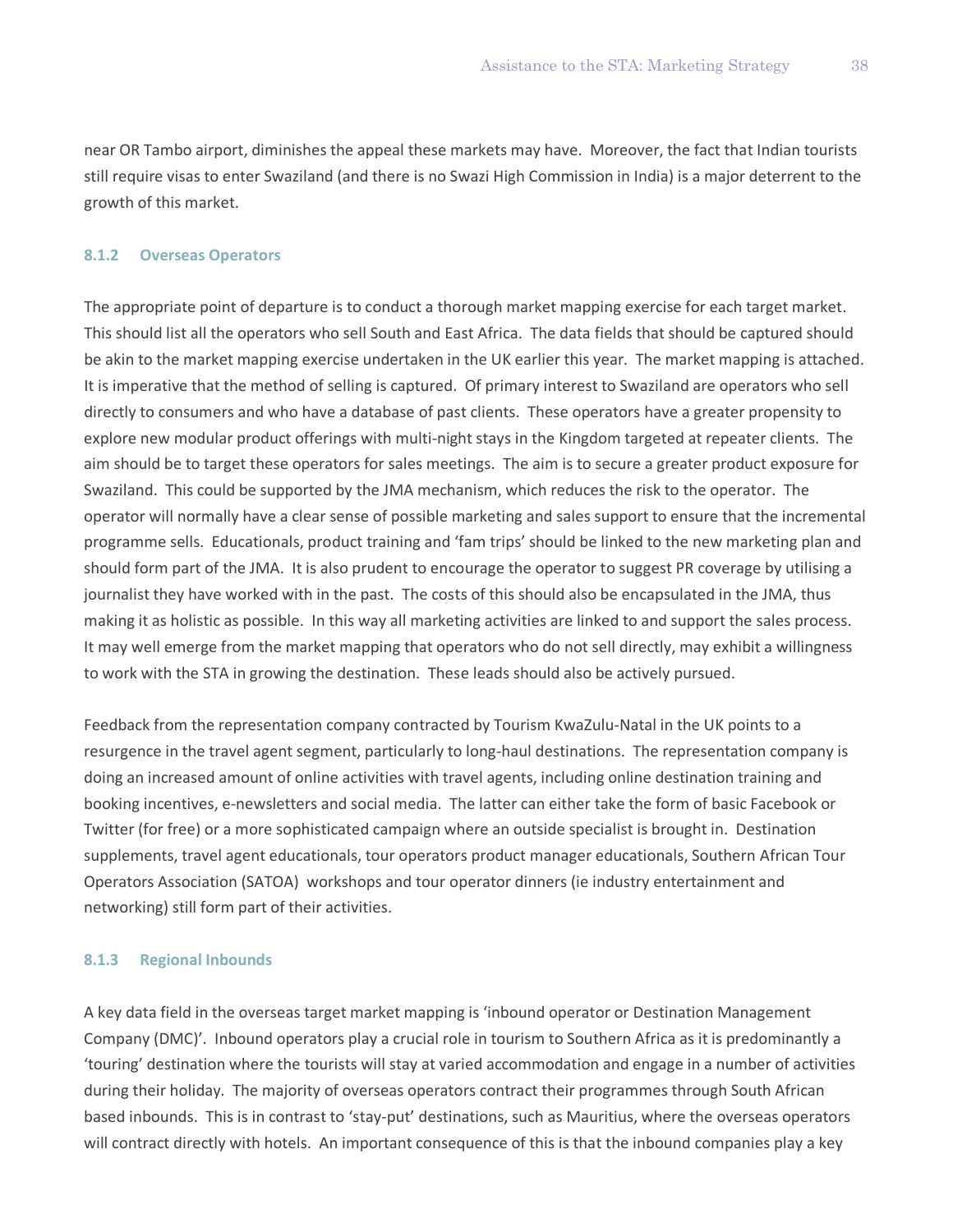role in determining and evaluating new product options. There are cases where the overseas operator does not use an inbound company and contracts directly. This tends to be the norm with smaller boutique operators who generally sell small and thus manageable volumes to the region.

Given the seminal role played by the inbound operator sector, it is imperative that the STA conducts a thorough market mapping of the regional inbound market. Equipped with this information, key inbounds should be targeted for a sales sweep. This approach is relatively cost effective as travel costs remain in Emalangeni. This means that a slightly larger sales team can be utilised, thus opening the space for capacity building. An added benefit is that by targeting a single inbound company, the STA is actually potentially reaching all the overseas clients serviced by that inbound. Thompsons Africa based in Durban service over 120 overseas operators. The Swazi experience and products may not be appealing to many of Thompson's clients. However it will have resonance with particular customers. This process and the development of a relationship with the overseas principal is best guided by Thompsons. As the relationship unfolds, there may be a need to service it with product and destination training. There may also be scope to bolster the growth potential with the overseas operator by concluding a JMA. These may well require a sales visit to the operator in question. The benefit of this approach is that such a trip takes place against an expected return on investment.

The strategy has been unequivocal about the need to maintain focus given the limited resources both human and financial. This could be construed as limiting the exploration of growth from new and emerging markets. The inbound approach offers some respite in this regard. It may well transpire that a particular inbound has a sound client base in Brazil for example and feels that Swaziland could be included in a new programme. Although this falls outside the four key target markets, this could well be supported by a JMA. In this way the STA is able to focus support against a projected return on investment. Such instances should be considered on a case by case basis.

### **8.1.4 Volunteer Tourism**

The approach outlined above is predicated in the main on attracting leisure self-drive tourists to consider spending one to four (or longer if possible) in the Kingdom. An important segment that offers far greater tourism receipts is the volunteer tourism market. The actual 'tourist' stays in Swaziland for an extended time and often returns with extended family. Swaziland has developed a sound capacity both in terms of product and tour operator networks in this segment. The STA should work closely to support Swazi players who operate in volunteer tourism to further enhance the competitiveness of the destination.

#### **8.1.5 Representation**

At present, the STA has a market representative in the UK only. This small company, Geo Group, based in Nottingham, has established the Swaziland tourism website to which it has the copyright. It would appear that the only other client of Geo is Malawi. This can have the advantage of a focus by the company on these two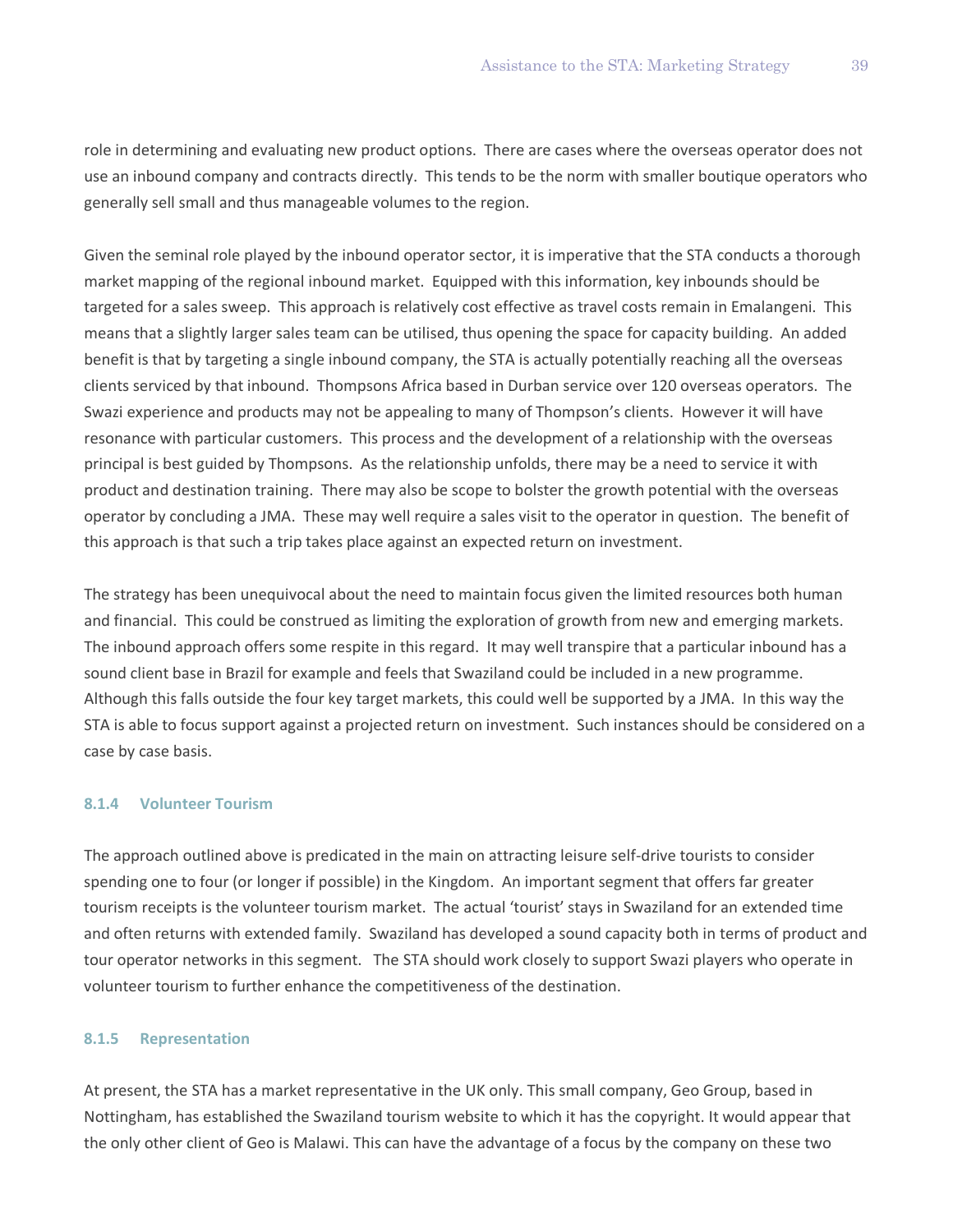destinations. However, it may also mean that key contacts with major tour operators are limited in scope, and likewise contacts with the media. This is important when addressing the key issue for Swaziland, i.e. its low visibility in the market place and its near invisibility even in those tour operators who feature the destination. The only exception is the very small operators who do give greater emphasis to Swaziland but where the volume of visitors generated is small.

Given the low visibility of Swaziland, and the need for good contacts with tour operators and the media, it is likely to be some time before it would be appropriate for Swaziland to have a dedicated member of staff in one or more European markets.

Thus the options are for the STA are:

- To service European markets via regular carefully targeted visits;
- To appoint a market representative firm in one or more European markets.

The first of these two options could be the most cost-effective if the right human resources can be found.

If market representation is to be continued, it is highly advisable that when the Geo Group contract is due for renewal, a tender process is adopted. This allows the STA to assess different approaches from the tenderers as to how best to target the UK market. Before the tender is launched the STA will either need to acquire the rights to the existing Geo Group website or to devise an alternative website.

The same process would apply to market representation in other European markets.

Among market representative firms with African experience are $^{10}$  $^{10}$  $^{10}$ :

### *United Kingdom*

 $\overline{a}$ 

- **AMG:** an experienced representation company with a range of clients in the Caribbean and USA as well as Tourism KwaZulu-Natal.
- **Marketplaces:** A small representation company with corporate clients in Kenya, Mauritius and the Seychelles as well as elsewhere.
- **Hills Balfour**: a relatively large market representation company, whose clients include the Kenya Tourist Board. The company previously represented Namibia.

<span id="page-41-0"></span><sup>&</sup>lt;sup>10</sup> These are a suggested sample and by no means an exhaustive list.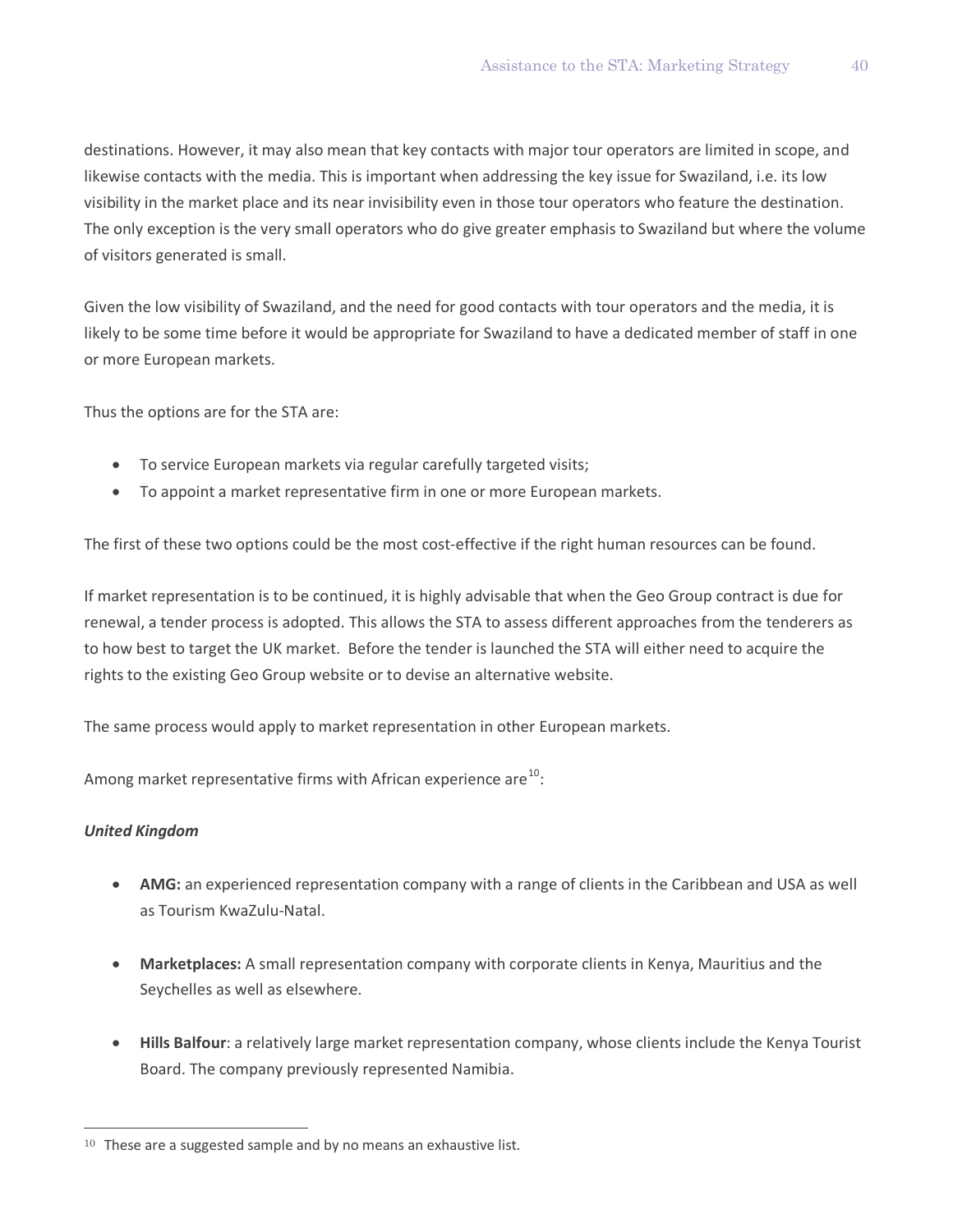#### *Germany*

- **Interface International:** a representation company with tourist board clients including Botswana.
- **TravelMarketing Romberg:** a well-established representation company with a range of tourist board clients including the Kenya Tourist Board.
- **Kleber PR Network:** well established PR and trade agency. Their range of clients including South African Tourism, Namibia Tourism Board, Thailand Tourism, Chile, Northern Territories (Australia).
- **Aviareps:** destination clients Hawaii, Las Vegas
- **BZ-Comm:** destination clients Peru, Ecuador
- **Lieb Management:** destination clients Ontario, Jordan

#### **8.1.6 International Strategy Summary**

In summary the strategy approach in international markets:

- Three target markets:
	- $-$  UK
	- ‒ Germany
	- ‒ The Netherlands
- Market mapping and key account analysis of these markets plus regional inbound market
- Drive the process through the regional inbound market
- Targeted sales visits with key product, to operators who have the ability to grow the destination
- Use co-op marketing to stimulate incremental business
- Re-evaluate:
	- ‒ Representation
	- Trade show attendance
- Grow volunteer tourism as a discrete segment
- Develop a strategy per market with itemised budget lines against key deliverables

### **8.2 Regional**

The regional strategy is set against a recommended budget of E 6 million.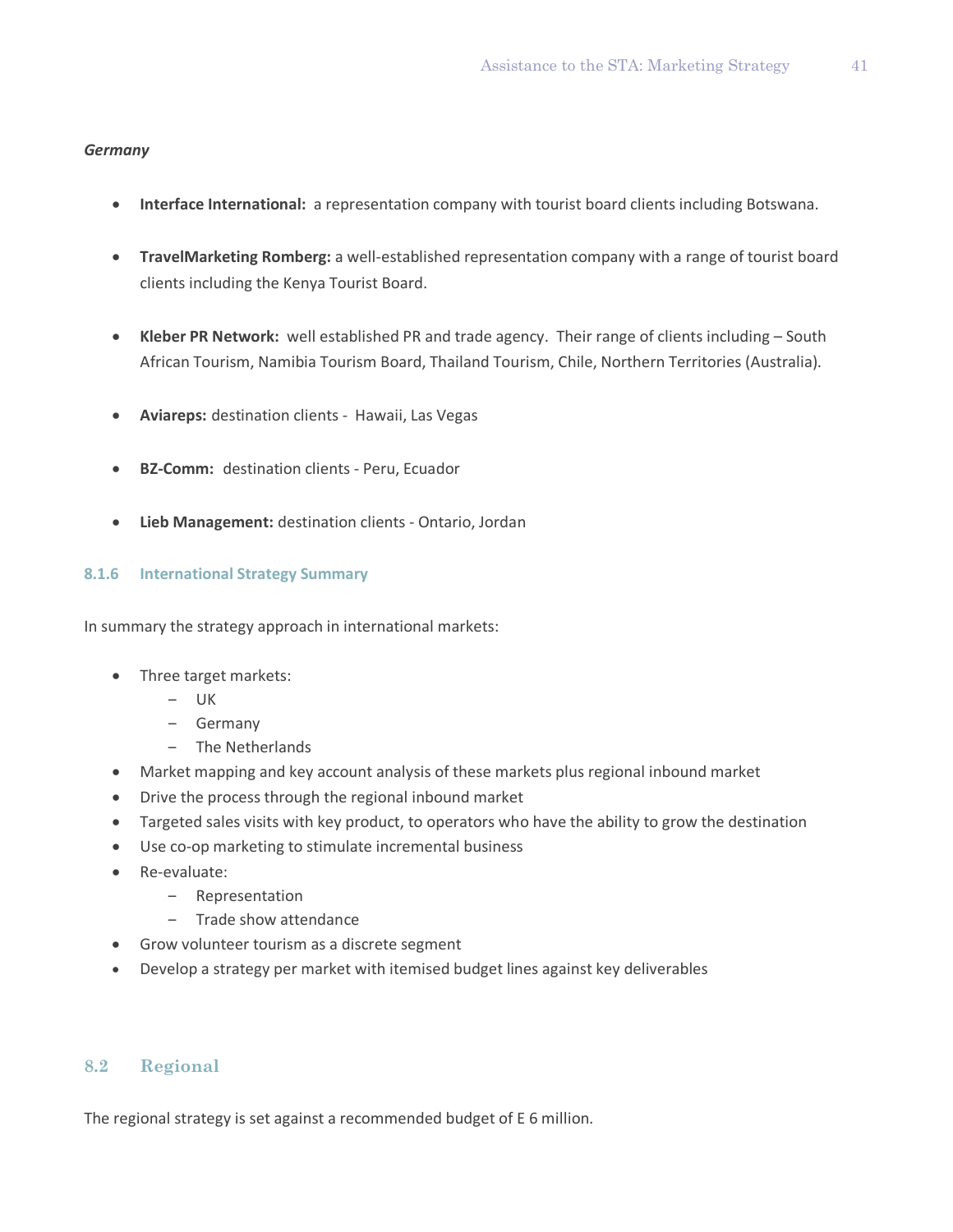### **8.2.1 Target Markets**

Four key regional hubs have been identified as target markets:

- Gauteng
- Nelspruit/Whiteriver
- Durban/Pietermaritzburg and northern KwaZulu-Natal
- Maputo

### **8.2.2 Generic Campaign – Repositioning Swaziland**

At the core of the strategy in these markets is the need to reposition Swaziland as a sought after leisure and meetings /conferences/ incentive destination. Given the size of the indicative budget, there is scope to mount a concerted generic campaign that focuses on the intrinsic appeal associated with Swaziland as a relaxed, warm, friendly, welcoming place – a 'cool' place. This is in stark contrast to the current climate in South Africa which is characterised by high levels of collective angst and tension. This message should provide a 'generic blanket' that forms the basis of the campaign. This message could then be supported by a series of good news stories about Swaziland, using key proponents and influencers. Examples here could include:

- Exemplary rhino conservation record (particularly in contrast to the dire situation in South Africa) key person Ted Reilly
- Apartheid struggle haven and schooling
- Nkonyeni golf course built by local farmer Johan Rudolph (see the attached article that appeared in the June issue of Golf Digest SA)
- Businessman Nattie Kirsch
- Kingsley Holgate Lubombo Conservancy stories (see attached article)
- Richard E Grant used to communicate to the South African public

Key here is that the South African public will resonate directly with these stories.

### **8.2.3. Special Interest Segments**

The message lends itself to a strong 'below the line' campaign, but the possibility of also using 'above the line' communication should also be explored within the budget constraints. The Product Development Strategy pointed to numerous special selling propositions that could be targeted to special interest segments in the region. These include:

- Birding
- Hiking / walking
- Adventure based (canoeing, white-water rafting, caving, horse trails, canopy tours, quad biking, etc.)
- Mountain biking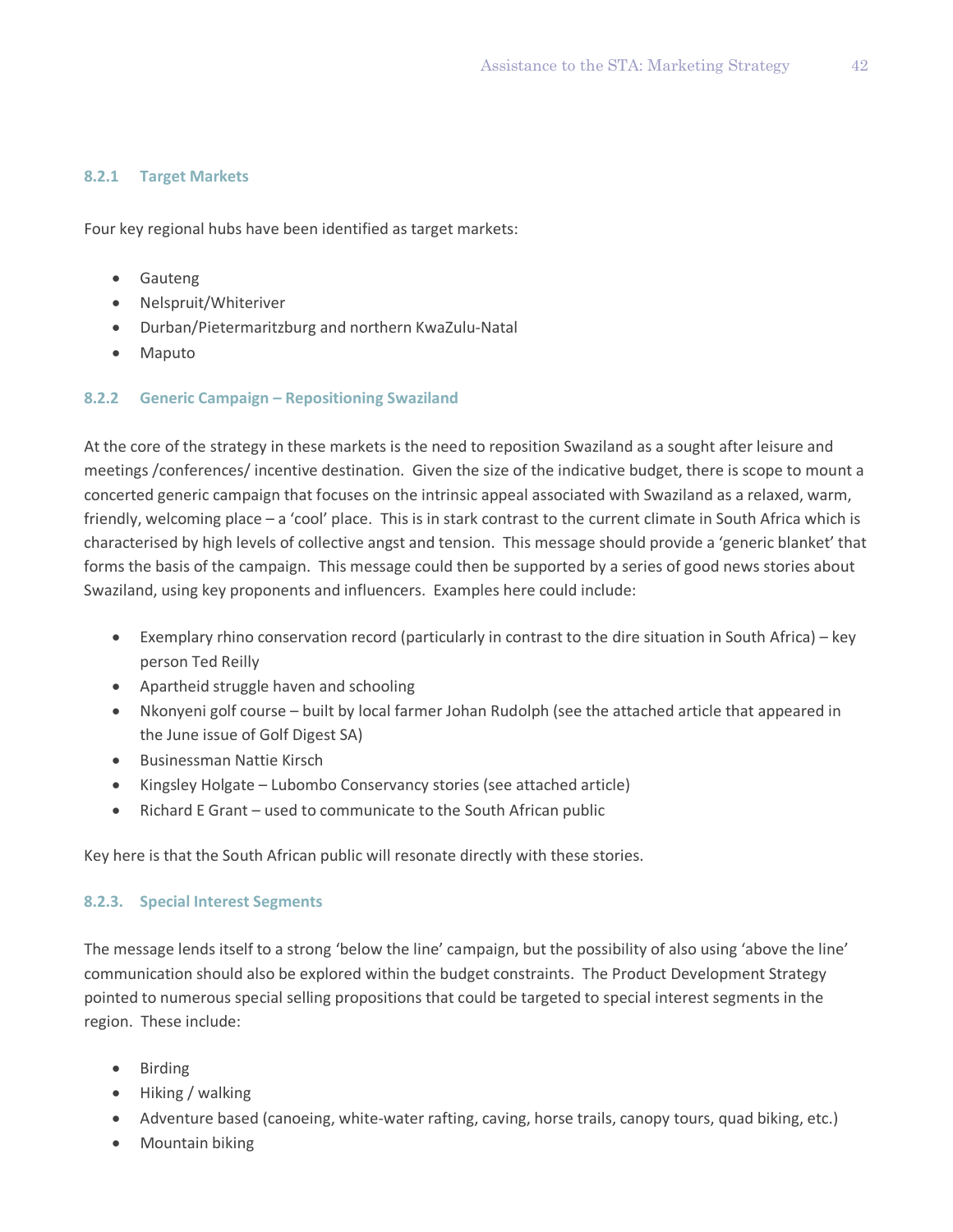- Golf
- Off-road / 4X4 trails
- Hunting & fishing

Given the proximity to the four key regional hubs, these special interest segments can be actively targeted and exploited relatively cost effectively.

The combination of the destination and its products, with the SSPs set out above, also offers the potential of marketing to several discrete segments. Swaziland has a safe environment and good road network. The 'contained' country club product in the north east of the Kingdom can be marketed to the retired couple segment. A key market that could be exploited is the student market in Gauteng and Durban/Pietermaritzburg. Many students at universities in these centres own cars. In addition the academic year is only 7<sup>1</sup>/<sub>2</sub> months in duration which leave 4½ months of leisure time. Swaziland could be positioned as 'your playground' with an array of adventure activities that can be tailored to this segment. A further segment that could be explored is the 'Black Diamonds'. This refers to the burgeoning black upper/middle class in Gauteng and KwaZulu-Natal. Key figures in these circles were educated in Swaziland in the Apartheid era and have some affinity with Swaziland.

Maputo holds substantial potential for Swaziland. There are two distinct target segments there: ex-pat community (estimated at between 10,000 – 12,000) and upper/middle class Mozambique citizens. They provide a captive market both in the sense that they already travel in significant numbers to the Nelspruit area, for shopping and medical reasons but also for leisure. The potential for targeted campaign to both segments should be explored. This should include possibly retaining a Portuguese speaking presence in Maputo to manage the process. In addition, marketing collateral and social media will be key in this market and Portuguese translations should be effected where necessary.

The corporate market within the three South African hubs can also be targeted. There is the ability to accommodate sizable groups for conferencing, corporate getaways and incentives. The recessionary environment has resulted in companies cutting back on costs. Swaziland offers the allure of an 'international' destination a bus ride away. The activity /adventure product is well developed in Swaziland and lends itself perfectly to this segment.

The regional campaign can also be extended to the domestic market in Swaziland. The collateral and good news stories will have strong resonance within the Kingdom. There is in fact scope to mount a domestic tourism awareness campaign in tandem with the regional generic campaign.

### **8.2.4 How Does the STA Drive This Regional Strategy?**

It strongly recommended that the STA establishes a permanent presence in South Africa. Given the regional focus, this should be located in Gauteng and preferably in Johannesburg. There are two forms this could take. First would be to establish a permanent STA office in Johannesburg staffed by the STA employees. The second would be to contract out to a representation company. Given the current resource levels within STA, the latter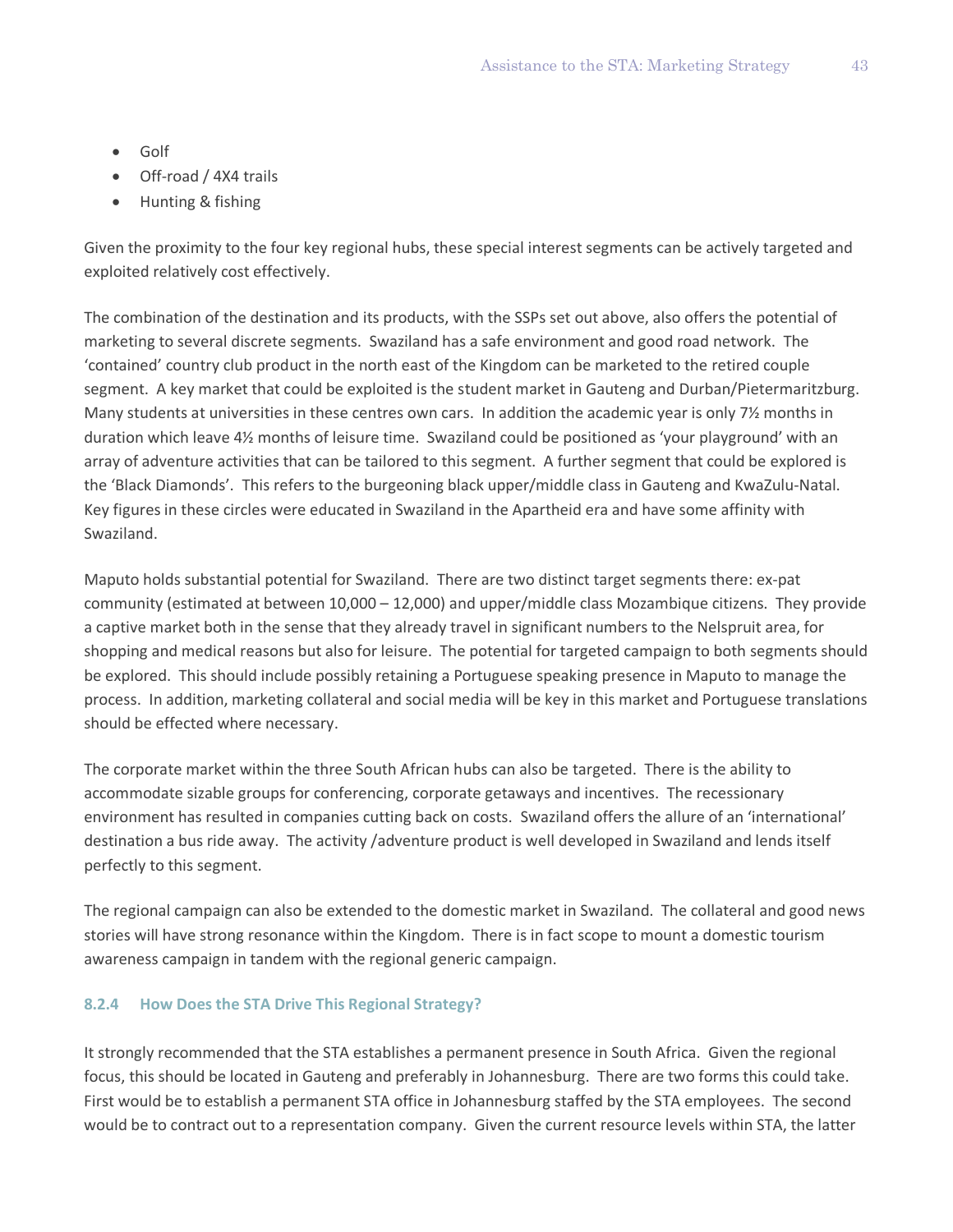is recommended. A good representation company with a strong reputation and good knowledge of the South African market, will be able to 'hit the road running'. This would give Swaziland a 24/7 presence in this key market. Consideration could be given to seconding selected STA employees to work in the representation company office to received first hand training in destination management. It should be noted that the representation company would take on the guise of the STA and operate as the STA presence in South Africa.

The successful company would be charged with developing a strategy within budget constraints to grow the tourism market to Swaziland. This would entail a mix of interactions with PR & media, outbound operators, professional conference organisers (PCOs), corporates and influencers. In addition to these, they would also interact with the South African based inbound operators throughout the country. Activities here would be aimed at growing overseas tourism to Swaziland.

A key aspect of growing the South African market would be the generic campaign to re-position Swaziland. The strategic direction and management would have to come from the STA head office. However the 'on the ground execution and oversight would be the responsibility of the representation company. In terms of developing the generic campaign it would be prudent to appoint an advertising agency to execute this process. The current research that has been commissioned by Neilsen would be invaluable in informing the way forward. It may also be useful to conduct focus group research. The aim would be to develop a three year coherent campaign using 'below the line' and possibly 'above the line' messaging to position Swaziland as a sought after tourism destination in the three regional hubs. A sustained message needs to be communicated before results will be seen. In this sense this initiative should be seen as a primary investment in positioning the Kingdom. The exact messaging will be determined by the agency(ies) involved. There is significant scope for cost effective collateral, for example, handing out Swazi bumper -stickers to all returning tourists. The potential for peer to peer endorsement in the regional market, is massive.

The NTB contracted a representation company to manage its presence in Johannesburg in 2004. The company in question has been success in establishing Namibia as a sought after destination in the minds of South African travellers. Using their network of PR contacts, excellent relationships were forged with a number of editors of magazines that sell into segments with a high propensity to travel. This extended well beyond the usual magazines such as *Getaway* and *Wegbreek*, to woman's glossy magazines and special interest publications. Relatively cost effective viral campaigns were run, resulting in hue awareness and adding significantly to the NTB database of addresses. A three city (Johannesburg, Cape Town and Durban) Namibia product road-show was established. This afforded the opportunity for Namibian products to meet with key tour operators and travel agents in a focused appointment- based two day event in each centre. Given the low marketing and sales capacity within the Swazi private sector, this type of cost-effective targeted 'market place' would be welcomed.

The Maputo market can be tackled from the head office in Mbabane. It may be necessary to contract some presence in Maputo with language and media capacity. The ex-pat community can be targeted through the English language web portal 'Club Mozambique'. It would also be useful to develop a database of embassies, NGOs , organisations and corporates in Maputo. There are several tour operators based in Maputo (e.g. Mosaic and Dana Tours) who pre-dominantly serve the inbound market to Mozambique. They may have an interest in offering Swaziland to the Maputo market.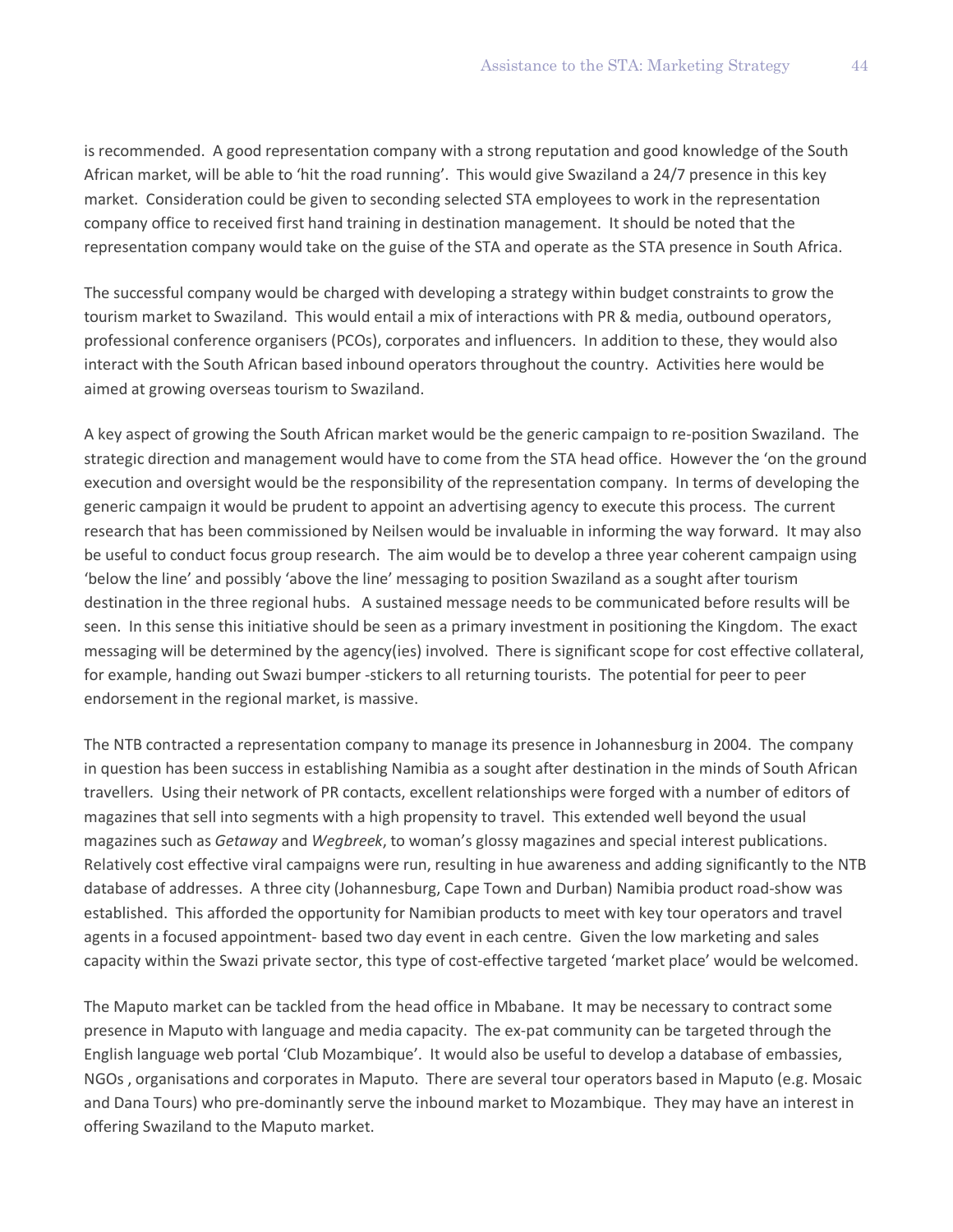#### **8.2.5 Regional Strategy Summary**

In summary the strategy approach in regional markets:

- Four target regional hubs:
	- ‒ Gauteng
	- ‒ Nelspruit/Whiteriver
	- ‒ Durban/Pietermaritzburg and northern KwaZulu-Natal
	- ‒ Maputo
- Generic campaign to reposition Swaziland as 'cool' and desirable destination
- Use 'good news' stories and key influencers
- Permanent presence in South Africa, based in Gauteng
- Active strategic management from the STA head office
- Strong PR & media campaign
- Targeted on-going engagement with South African based inbound as well as outbound operators
- Target special interest segments as well as 'Black Diamonds, retired travellers and student market
- Target corporate and incentive market
- Representation and dedicated campaign into Maputo market

### **8.3 Targeted Budget Breakdown per Market**

The broad strategies outlined above will need to be disaggregated into specific target market budgets. These should reflect the tactical action plan in that market for the forthcoming year with clear time lines, areas of responsibility and measurements of success. A suggested framework for each budget is set out below:

- **Trade**
	- ‒ Marketing support (including JMAs)
	- ‒ Trade Fairs
	- ‒ Consumer Fairs
	- ‒ Advertising
	- ‒ Training and educationals
	- ‒ MICE
	- ‒ Special interest
- **Consumer**
	- ‒ PR and Media
	- Advertising
	- ‒ Press trips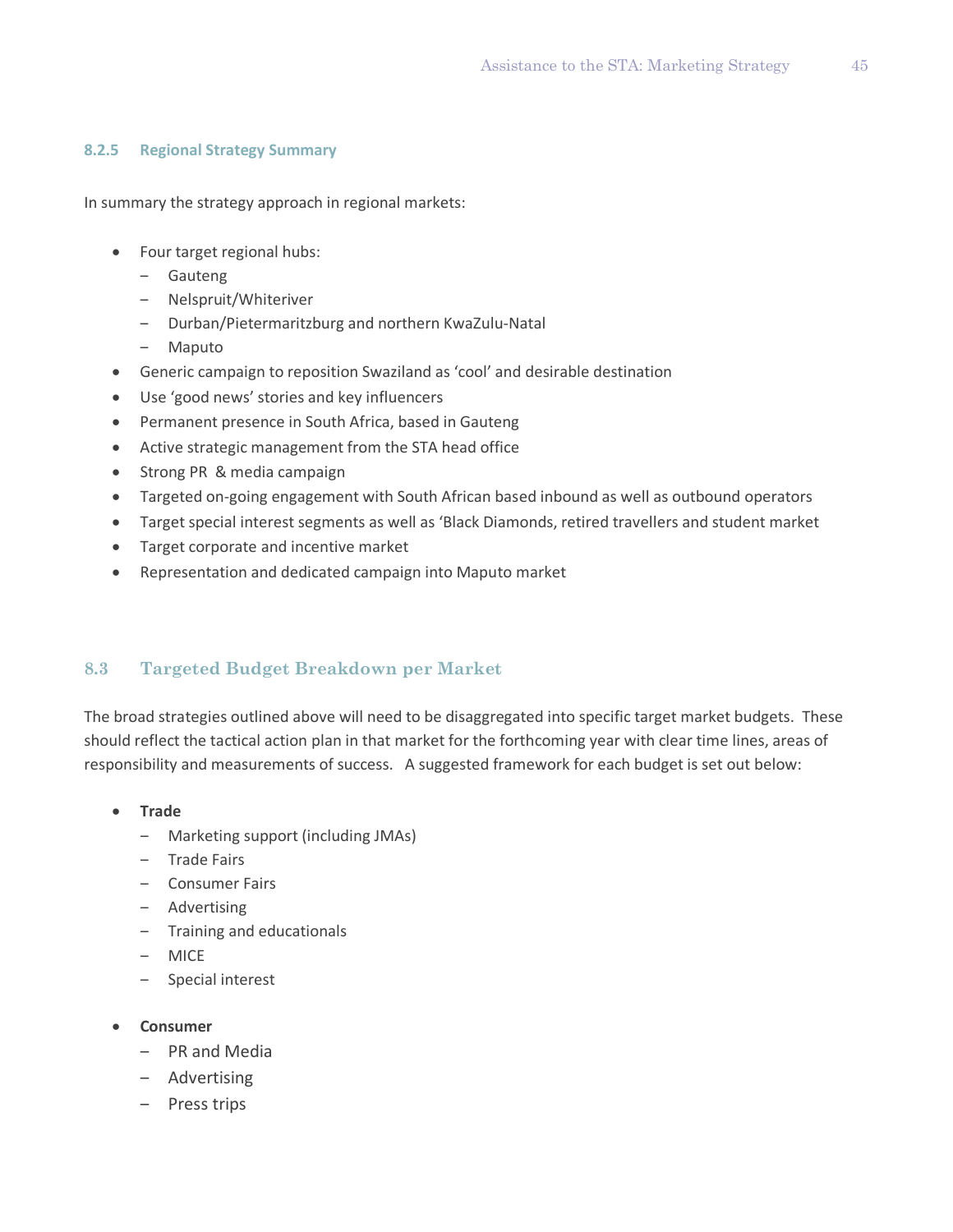## **9. INSTITUTIONAL COMMENT**

The fine-tuning of exactly how the product development and marketing strategies will be operationalized is the preserve of the corporate business plan.

This report has sought to set out parameters for a clear marketing strategy for the STA going forward. Clear choices will have to be made around budget allocations per market. From there the 'team' to execute in each market will have to be decided. This may take the form of STA staff or contracted assistance or a combination of both. Each market team should be given an indicative budget for their market. They should be charged with preparing a detailed action plan to grow their market, with clearly budgeted amounts as per the criteria above. Each target market team should then present to a budget committee of senior STA executives and Board members three months before the commencement of the new financial year. In addition to planning for the indicative budget, scenarios should also be presented that speak to a 25% increase and 25% decrease to the indicative budget. This should allow for sufficient time for the Board to deliberate and for each team to make the necessary adjustments well before the commencement of the financial year.

The research department has played a seminal role in providing useful data for the STA and the strategy process. It consumes a budget of approximately E 1million annually (which equates to around 5.5% of the total STA budget including the addition E 2 million expected to be raised through the levy). Going forward it is suggested that the research department plays an expanded role. There is a need for more accurate data on spend per market, which is a key determinant of tourism receipts. In addition there will be a significant amount of work required in the short term to develop the market mapping of each target market as well as the regional inbound market. From this base, the next step is to refine this by developing a practical key account analysis.

# **10. STRATEGIC INITIATIVES**

### **10.1 Satellite Accounting**

There is a need to raise the profile of the tourism sector within Swaziland. The approach of developing a satellite accounting framework is a tried and tested way of measuring the impact tourism has on the broader economy. The STA has recognised this and is currently driving such a process. A desired outcome would be for the Swazi cabinet to appreciate the extent of the contribution made by the tourism sector, historically and currently, to the economy and to job creation in particular. What would hopefully emerge is that tourism, with its multiplier linkages, offers potential for growth in the short to medium term, in an economy that is relatively dependent on agricultural commodity production. This in turn will hopefully be translated into a larger budget allocation for the STA to undertake and execute the new growth strategy.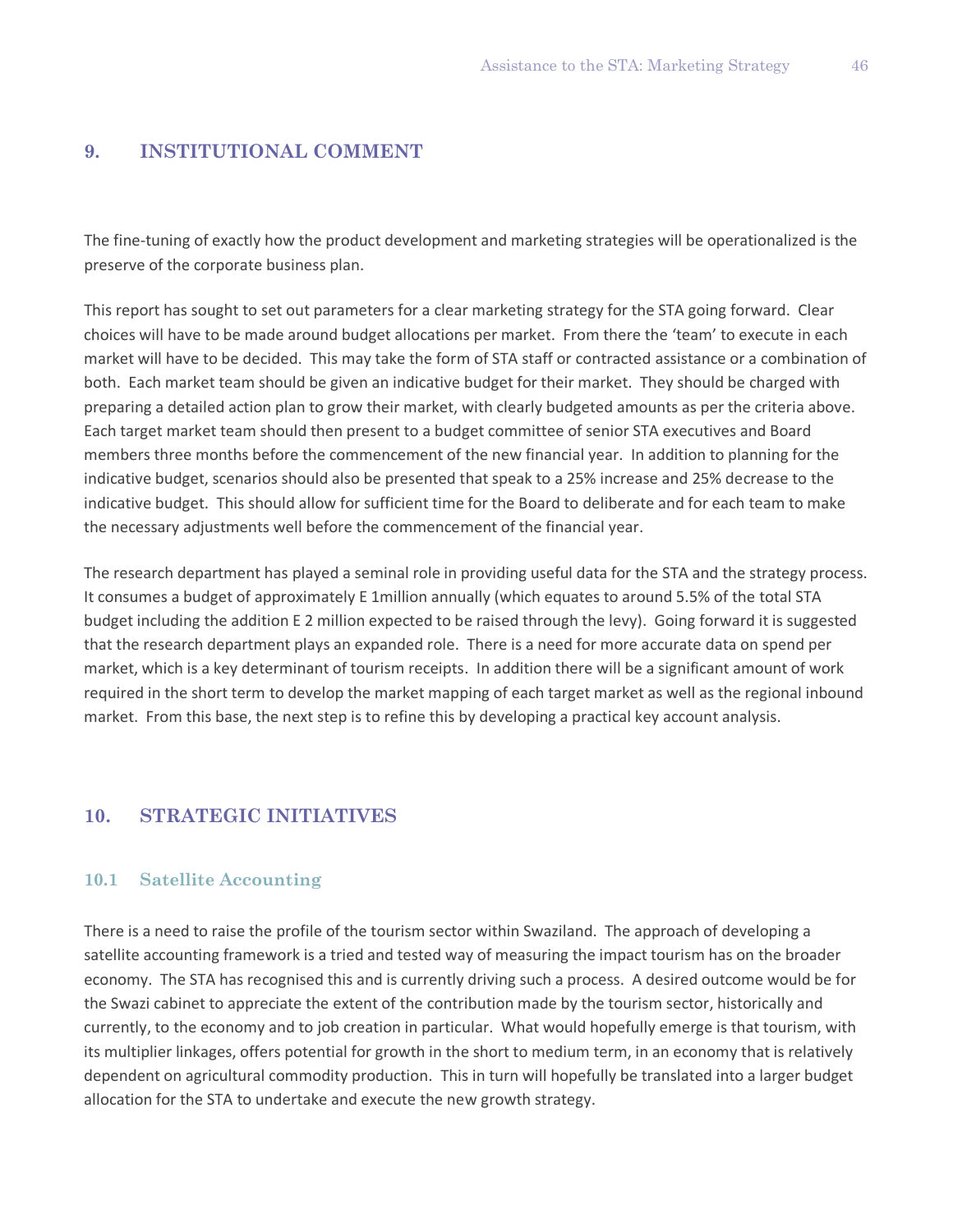A useful adjunct to the satellite account process would be to engage with the World Travel and Tourism Council (WTTC). The WTTC is the peak private sector tourism body globally. Membership is limited to 100 companies. The WTTC has developed a simulated satellite accounting framework, that has been brought more closely into line with the methodology followed by the UNWTO . The WTTC, when undertaking a satellite accounting exercise in a particular country, contextualises the findings, within a country report. Country reports have been undertaken for South Africa, Namibia, Kenya and Botswana. These can be downloaded and viewed at [http://www.wttc.org/research/economic-impact-research/country-reports/.](http://www.wttc.org/research/economic-impact-research/country-reports/) Once the reports have been completed, senior executives from the WTTC and its board, seek an audience with the cabinet of the country in question. The message of the importance of tourism and what should be done in order to grow it, are imparted with the gravitas associated with the CEOs of the world's leading tourism companies.

### **10.2 Branding – Revisited?**

The current Swazi brand - "A Royal Experience" has a strong resonance within the Kingdom. How useful and visible this branding is in core source markets and to what extent it assists or retards tourism growth is unclear. It may well be useful, as part of the broader regional campaign, to revisit the brand from a tourism perspective.

In order to stand out amongst the plethora of holiday choices and underpin their appeal in customers' eyes, tourism destinations need to establish a clear personality that distinguishes them from their competitors, that reinforces positive consumer perceptions of the destination and corresponds with residents' views of their own country. The need to develop a distinctive brand, that is underpinned by core values that are applied consistently over time, is even greater where competitors are offering a similar product (e.g. Botswana and South Africa) and in markets where the destination is relatively unknown (e.g. Europe).

Developing a destination brand requires core brand values to be identified through consumer research in key markets, tested back home amongst residents of the destination to achieve alignment between the market perception and residents' views, and brand guidelines/toolkit to be developed to underpin future marketing, ideally by both the tourism authority and by all involved in promoting Swaziland. In this way, with tour operators and all companies promoting Swaziland externally expressing the same underlying Swazi brand values, and with Swazis becoming "brand ambassadors" through pride in what the country stands for (core brand values), the combined impact of all marketing activities by different organisations will be greater than the sum of the parts. This synergy is especially important where budgets are limited in order to maximise the impact for the destination.

Namibia undertook a tourism specific branding exercise as one of the strategic initiatives identified in the 2003 Tourism Growth Strategy. This resulted in a Tourism Brand Toolkit that was widely used by the Namibia trade resulting in a uniform look and feel for the country beyond the collateral produced by NTB. A copy of the Toolkit is attached.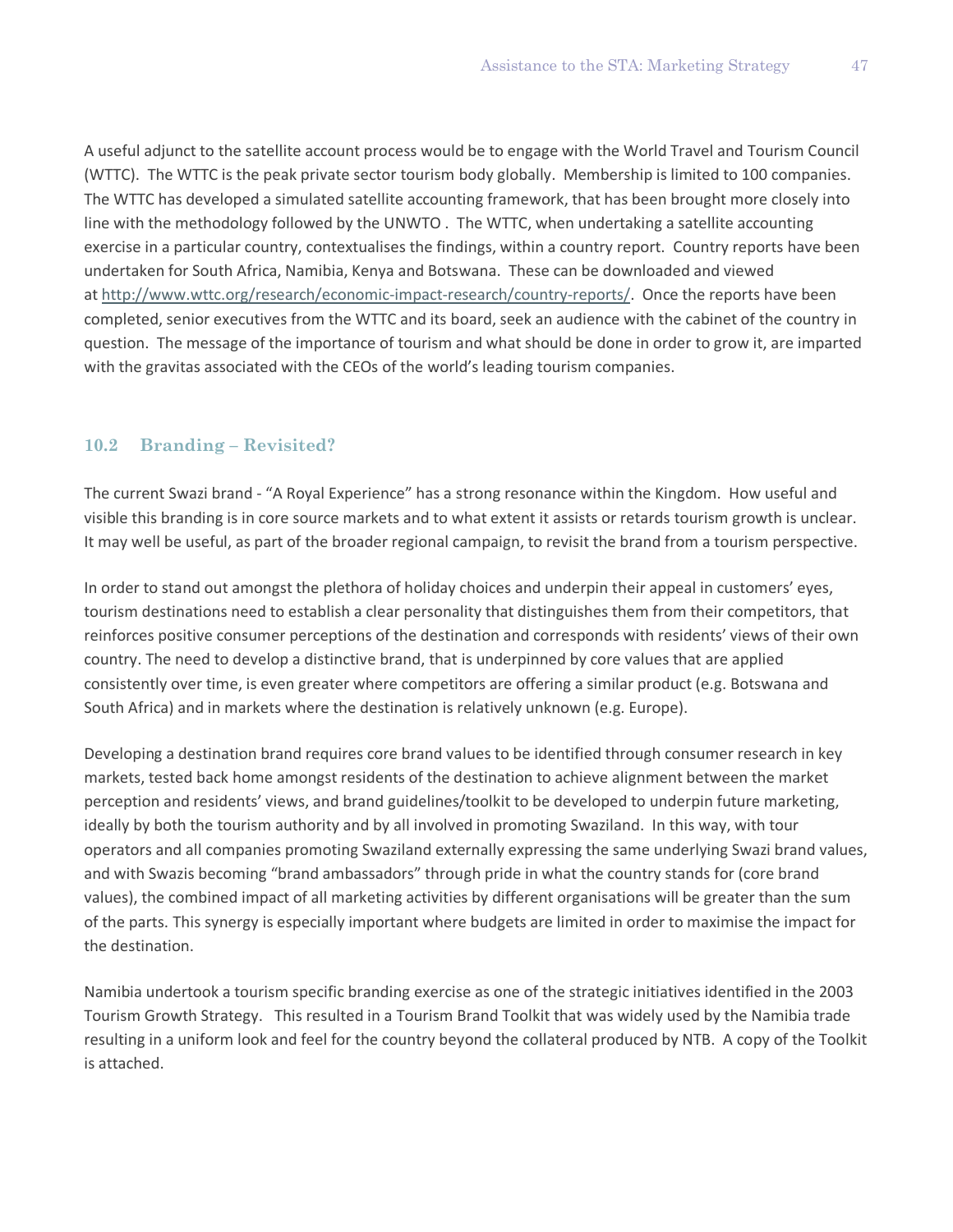# **10.3 Strategic Product Development – Regional Scheduled Route**

This suggested product development was set out in the Product Development Report. It moots the possibility of a scheduled bus service that links Kruger Mpumalanga International Airport (KMI) with Swaziland and southern Mozambique and Maputo. Although it forms part of product development, the strategy seeks to draw attention to it and suggest that it be included as a 'strategic initiative' of the STA.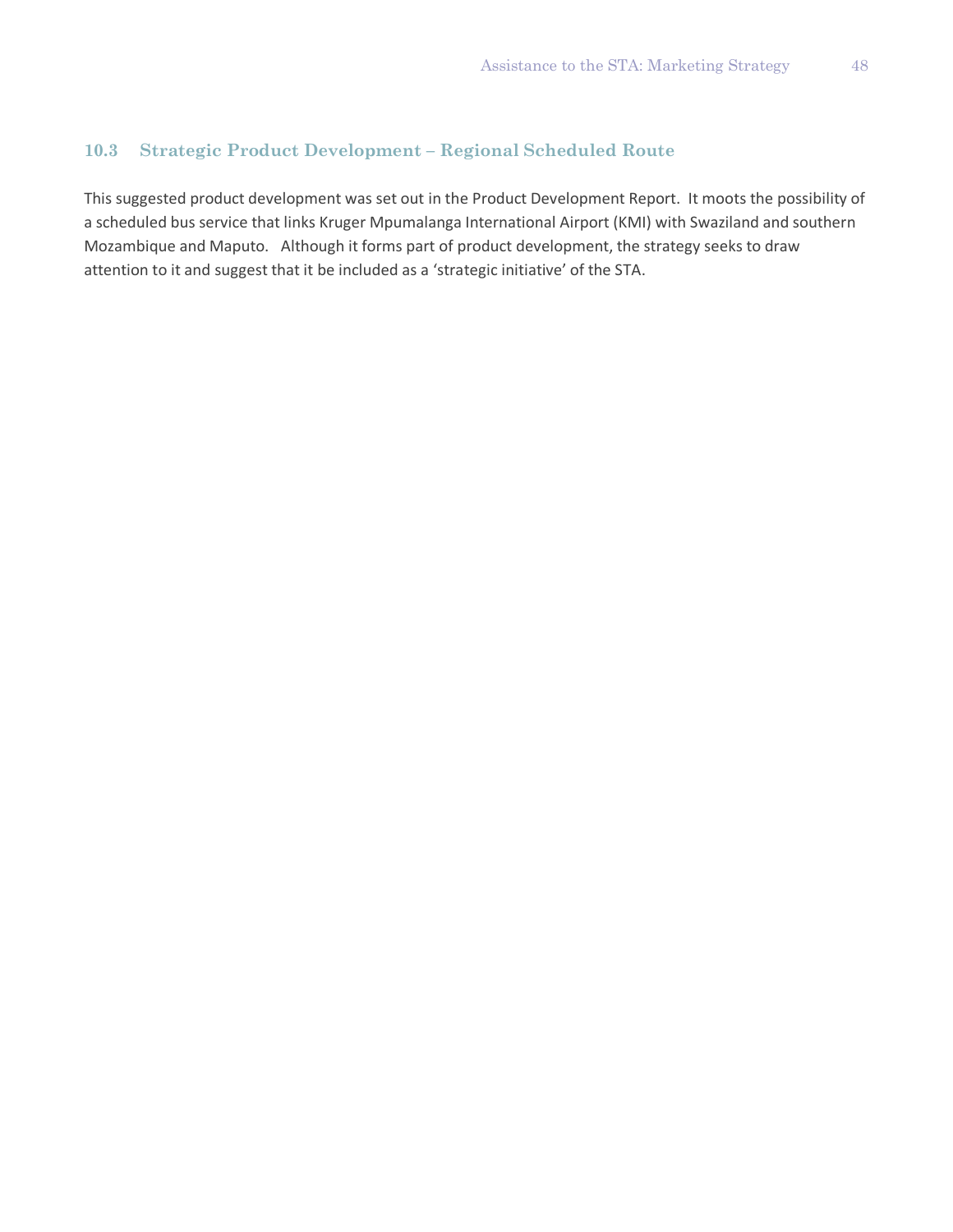# **Appendix A – JMA Deals – NTB 2004 - 2006**

| Tour<br>Operator                                | <b>Cum. PAX</b><br>2004-06 | Cum. NTB<br><b>Contribution</b><br>N\$ | Cum.<br><b>Namibias</b><br>benefit N\$ | Cum. ROI |
|-------------------------------------------------|----------------------------|----------------------------------------|----------------------------------------|----------|
| <b>Europe</b>                                   |                            |                                        |                                        |          |
| <b>Airtours</b><br>Germany                      | 100                        | 198 360                                | 3 136 000                              | 15.8     |
| <b>Best of</b><br>Group                         | 200                        | 514 500                                | 4 950 000                              | 9.6      |
| Dertour<br>Germany                              | 1 300                      | 915 922                                | 41 067 000                             | 44.8     |
| Dsar<br>Germany                                 | 222                        | 149 622                                | 7 007 904                              | 46.8     |
| <b>FTI</b><br>Germany                           | 100                        | 135 000                                | 3 150 000                              | 23.3     |
| <b>Ikarus</b><br>Germany                        | 240                        | 139 351                                | 9 072 000                              | 65.1     |
| Gebeco<br>Germany                               | 50                         | 45 000                                 | 1764000                                | 39.2     |
| Iwanowski<br>Germany                            | 1800                       | 750 385                                | 84 564 000                             | 112.7    |
| <b>Studiosus</b><br>Germany                     | 790                        | 675 000                                | 27 871 200                             | 41.3     |
| <b>Thomas</b><br>Cook<br>Germany                | 1 080                      | 570 150                                | 26 827 200                             | 47.1     |
| <b>TUI</b><br>Germany                           | 380                        | 416 478                                | 11 704 000                             | 28.1     |
| Windrose<br>Germany                             | 45                         | 71 100                                 | 1 316 000                              | 18.5     |
| <b>Knecht</b><br><b>Swiss</b>                   | 900                        | 577 570                                | 35 481 600                             | 61.4     |
| Rotunda<br><b>Swiss</b>                         | 1420                       | 559 389                                | 51 120 000                             | 91.4     |
| <b>Amex</b><br>Amsterdam                        | 100                        | 145 200                                | 3 960 000                              | 27.3     |
| <b>Jetair</b><br><b>Benelux</b>                 | 150                        | 220 000                                | 4 250 400                              | 19.3     |
| <b>Miles</b><br><b>Travel</b><br><b>Benelux</b> | 80                         | 130 000                                | 2 412 000                              | 21.3     |
| <b>Hotelplan</b><br><b>Italy</b>                | 150                        | 66 009                                 | 3 069 000                              | 46.5     |
| <b>Il Diamante</b><br>italy                     | 200                        | 118 351                                | 5 808 000                              | 49.1     |
| <b>UK</b>                                       |                            |                                        |                                        |          |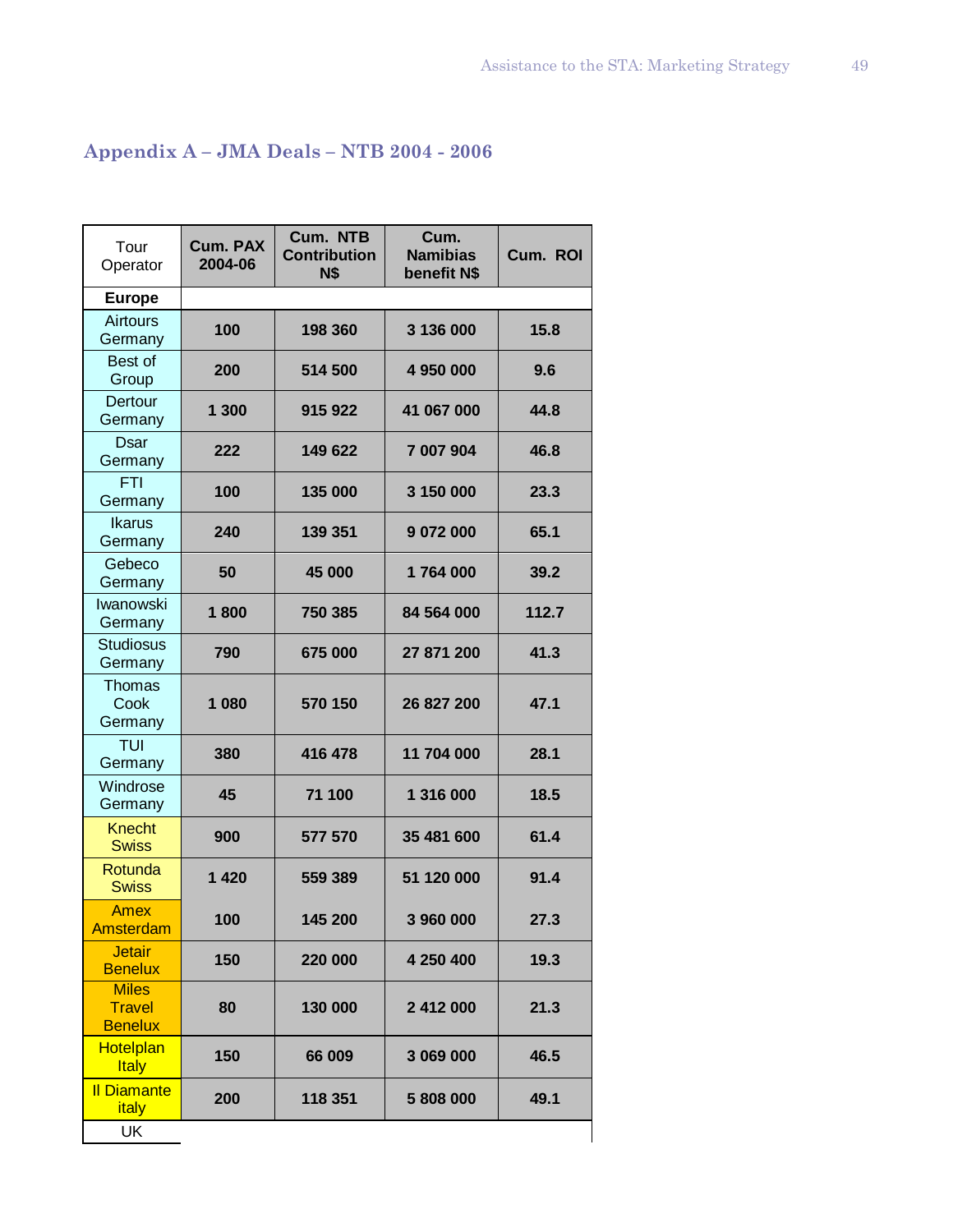| Expert<br>Africa            | 627     | 645 242   | 11 131 659  | 17.3 |
|-----------------------------|---------|-----------|-------------|------|
| Cox &<br>Kings UK           | 89      | 274 456   | 2 340 789   | 8.5  |
| Saga UK                     | 675     | 548 700   | 14 459 005  | 26.4 |
| A & Kent<br>UK              | 68      | 176 834   | 2 425 560   | 13.7 |
| <b>OTC</b>                  | 135     | 80 930    | 1 181 250   | 14.6 |
| Kuoni                       | 300     | 177 000   | 6750000     | 38.1 |
| <b>VJV</b>                  | 1 1 1 2 | 472 000   | 13 914 677  | 29.5 |
| <b>Namibia</b>              |         |           |             |      |
| African<br><b>Travel US</b> | 502     | 257 837   | 7 339 038   | 28.5 |
| Thompsons<br>SA             | 1 3 1 0 | 319 396   | 6 368 725   | 19.9 |
| <b>TOTAL</b>                | 14 125  | 9 349 781 | 394 441 007 | 42.2 |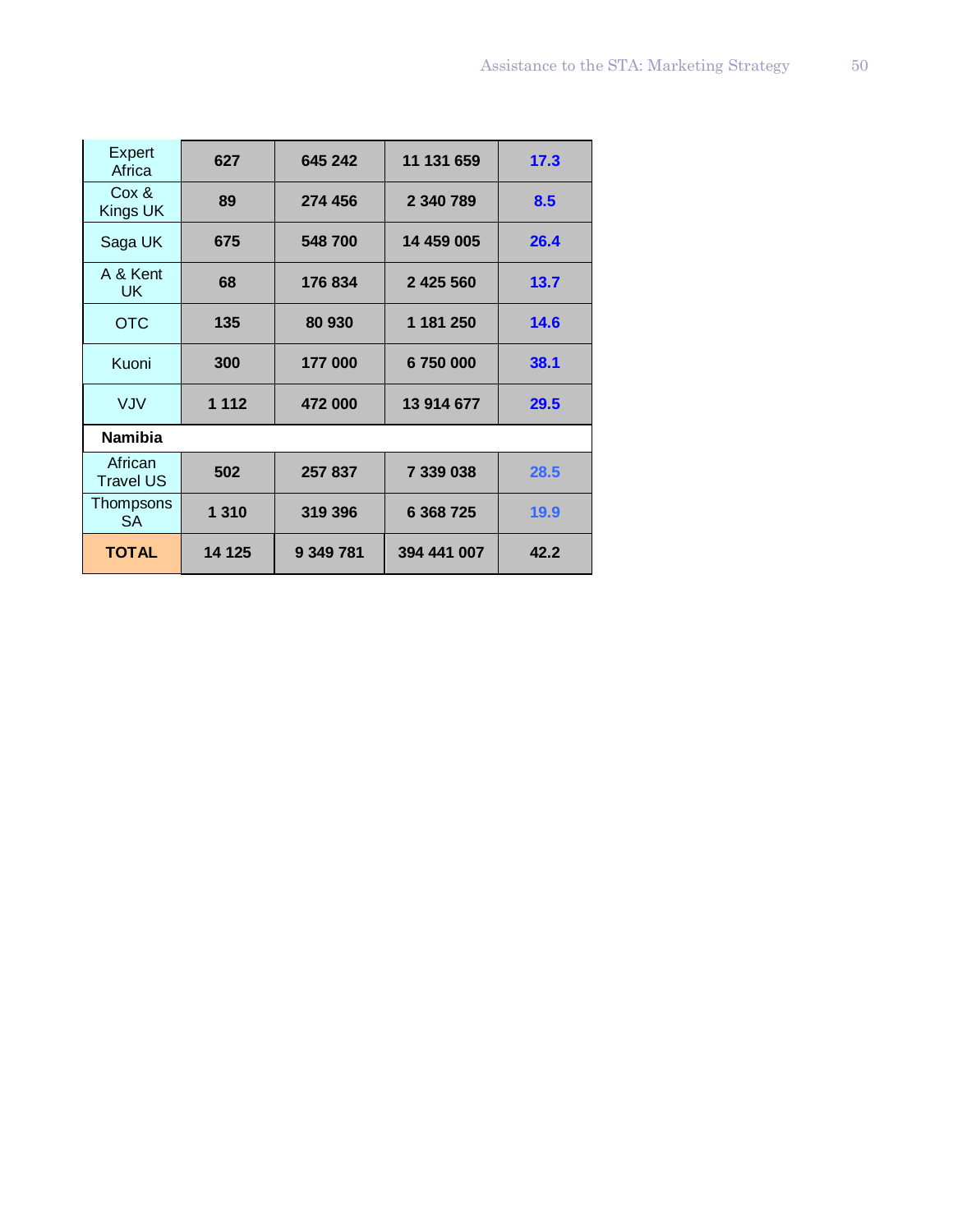# **Appendix B – JMA Proposal Guidelines (suggested draft)**

#### **SWAZILAND TOURISM AUTHORITY**

## **CO-OPERATIVE MARKETING AGREEMENTS GUIDELINES AND MINIMUM REQUIREMENTS**

#### **Aims and Objectives**

- $\triangleright$  The STA is seeking to enter into co-operative marketing agreements with overseas operators to fund incremental marketing activities in source markets. Proposals should be for a three-year period to ensure a sustained marketing campaign.
- $\triangleright$  The guidelines provide basic parameters. Prospective operators should feel free to submit proposals that meet the minimum requirements but that are tailored to the needs of their business.
- $\triangleright$  Both existing as well as new business will be considered for funding.
- $\triangleright$  The STA will contribute funds on a 50 : 50 matching fund basis. The funding is specifically for incremental marketing activity. The STA is looking for a significant return on its investment. Rather than specify a fixed return on investment factor, this has purposely been left open. Applicants will, however, be required to make tourist receipt projections in the form of a ROI calculation. This will enable the STA to make relative opportunity cost comparisons as well as avoiding unrealistic and unsustainable projections. It may well be that an initial investment is required in order to generate growth over the three year period.
- $\triangleright$  It is not intended that co-operative marketing funds be spent on Swazi based companies' marketing efforts overseas.
- $\triangleright$  Co-operative marketing proposals are open to all source markets and in no way geographically specific.

### **Guidelines and Minimum Requirements**

The following set of guidelines is intended to inform proposals for co-operative marketing funding from the STA. All agreements entered into will be subject to negotiation and will vary from market to market.

- 1. Are you already operating a programme to Swaziland? If so, give details of last three years marketing activities and spend per activity / item.
- 2. Supply details of passenger numbers / packages sold and average value for last three years.
- 3. What is the profile of your current / potential customer?
- 4. How much do you intend to spend on marketing the Swaziland programme in your new financial year? Please be as specific as possible and provide a costing for each activity. Please compare to last financial year spend to give clear indication of increment.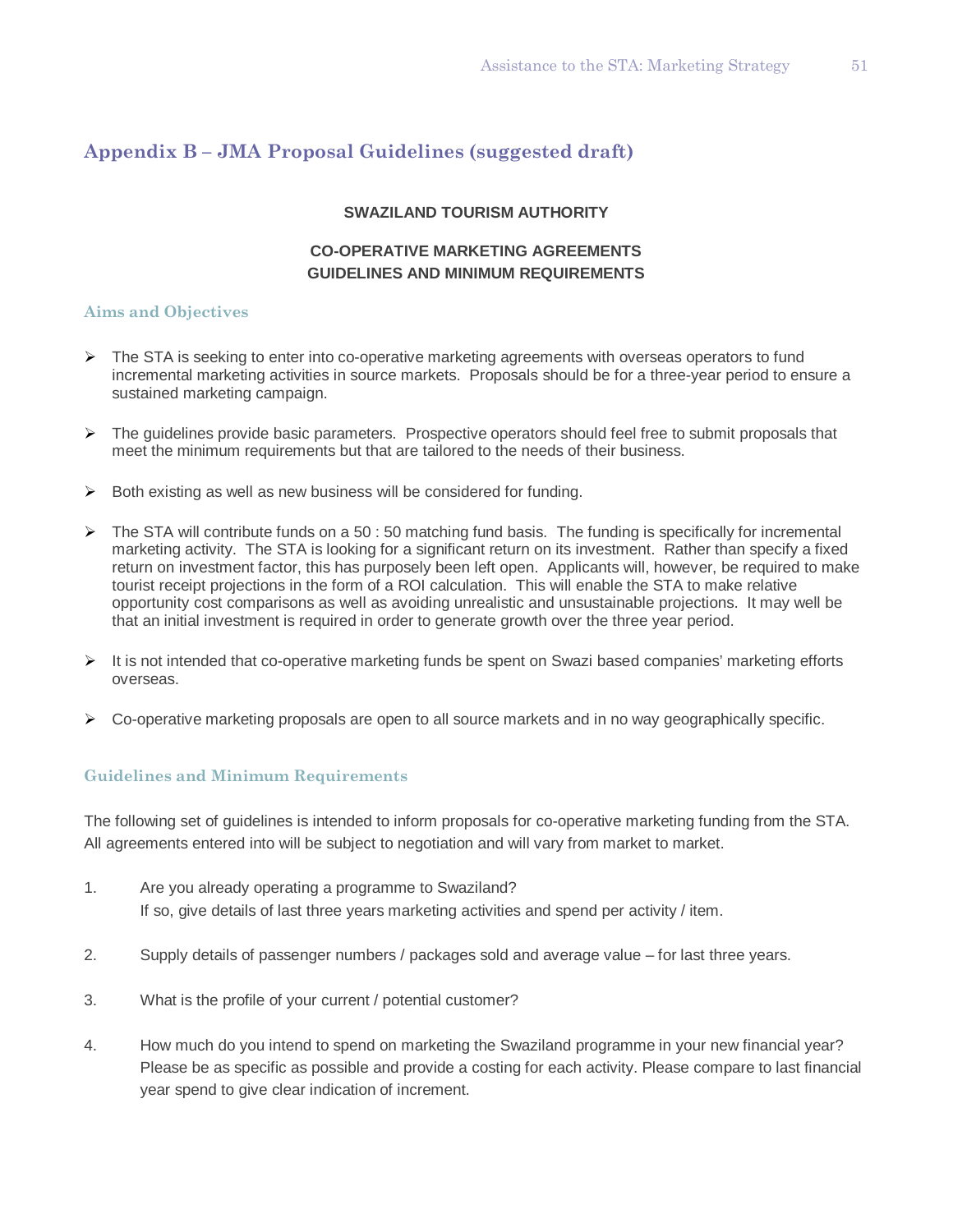Please note that proposals that simply pass the cost of the Swaziland promotion from the tour operator to the STA will not be considered. STA investment will match incremental spend (on a 50/50 ratio) and not subsidise existing spend.

- 5. How do you, or will you, measure your performance/growth rate? The STA would wish to have the permission of the operators to survey customers during or after their visit to Swaziland.
- 6. Explain, in detail, how the eventual product reaches the end consumer. This will assist us in clearly defining the type of business and the segments that you are, or intend to be, active in.
- 7. If applicable include a training and educational component for staff or agents selling Swaziland.
- 8. The STA will give preference to proposals that include ground infrastructure providers that are registered with the STA. This includes inbound operators, accommodation suppliers, vehicle suppliers etc.
- 9. A minimum 20% new product exposure must be included in the marketing programme. e.g. new itineraries, new geographic areas. This should be included in all the elements of the campaign being included in the agreement e.g. brochure/catalogue etc.
- 10. If targets are reached in year one, it would be expected that marketing expenditure will continue in year two. Please provide specific costings and timings in the proposal.
- 11. The proposal should be for a period of three years. The STA is looking for a significant return on its investment. The extent of that return is measured by a ROI factor based on the expected incremental tourist receipts attained. The methodology of calculating the ROI factor is detailed below. The calculation is based on the average each customer would spend in Swaziland (less source market commissions). All applicants must complete the calculation for each year of the marketing programme.

### **Return on Investment Calculation**

- Incremental marketing spend = STA contribution (Swazi Emalangeni) A
- Incremental tourist pax numbers  $B$
- Average in-country spend per pax per day(Swazi Emalangeni) C
- Average length of stay in-country D

 $B \times C \times D =$  ROI Factor

A

#### **Submission of Proposals**

The co-operative marketing agreements should be submitted to the STA - Marketing Manager for consideration.